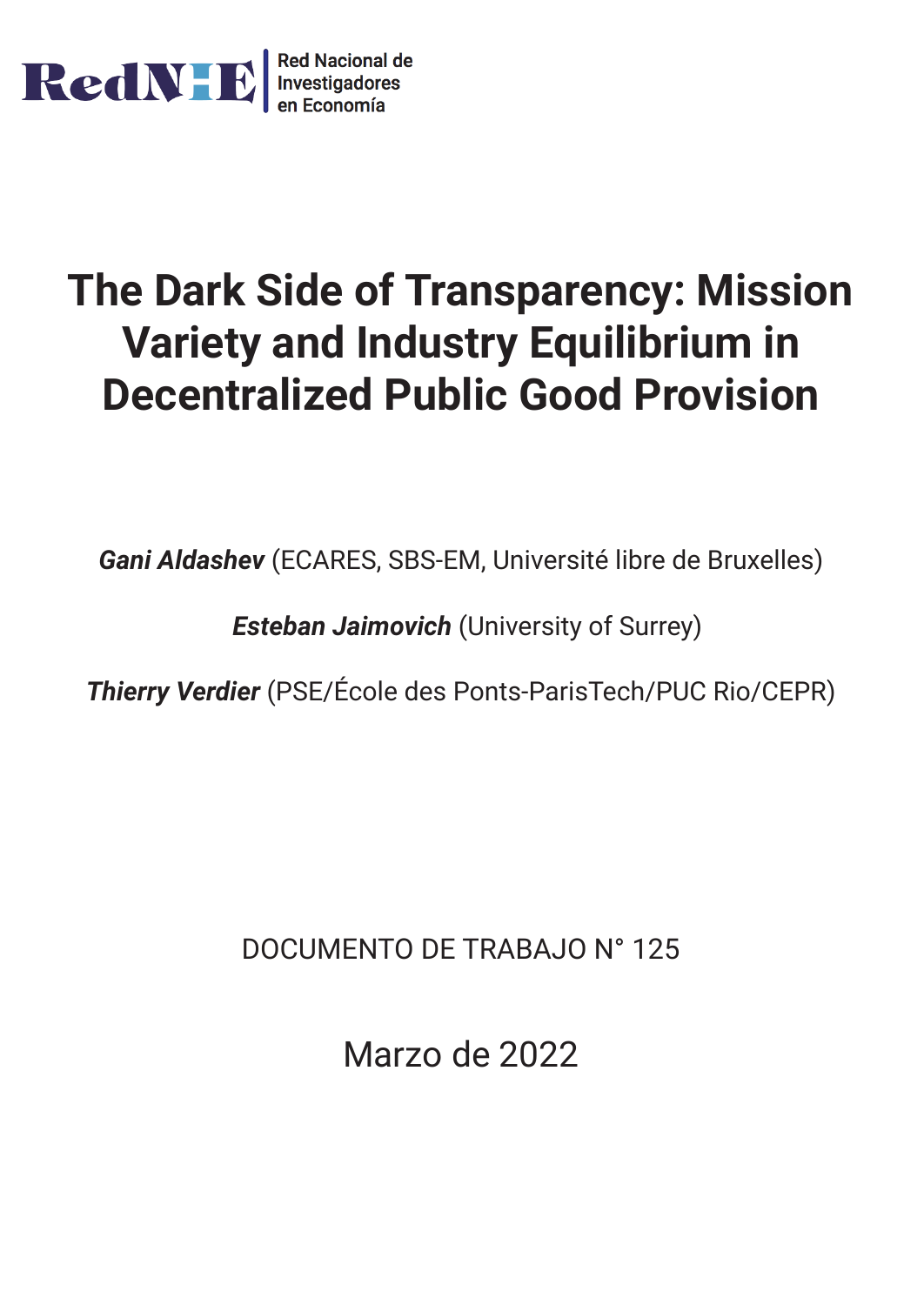Los documentos de trabajo de la RedNIE se difunden con el propósito de generar comentarios y debate, no habiendo estado sujetos a revisión de pares. Las opiniones expresadas en este trabajo son de los autores y no necesariamente representan las opiniones de la RedNIE o su Comisión **Directiva** 

The RedNIE working papers are disseminated for the purpose of generating comments and debate, and have not been subjected to peer review. The opinions expressed in this paper are exclusively those of the authors and do not necessarily represent the opinions of the RedNIE or its Board of Directors.

## Citar como:

Aldashev, Gani, Esteban Jaimovich y Thierry Verdier (2022). The Dark Side of Transparency: Mission Variety and Industry Equilibrium in Decentralized Public Good Provision. *Documento de trabajo RedNIE N°125*.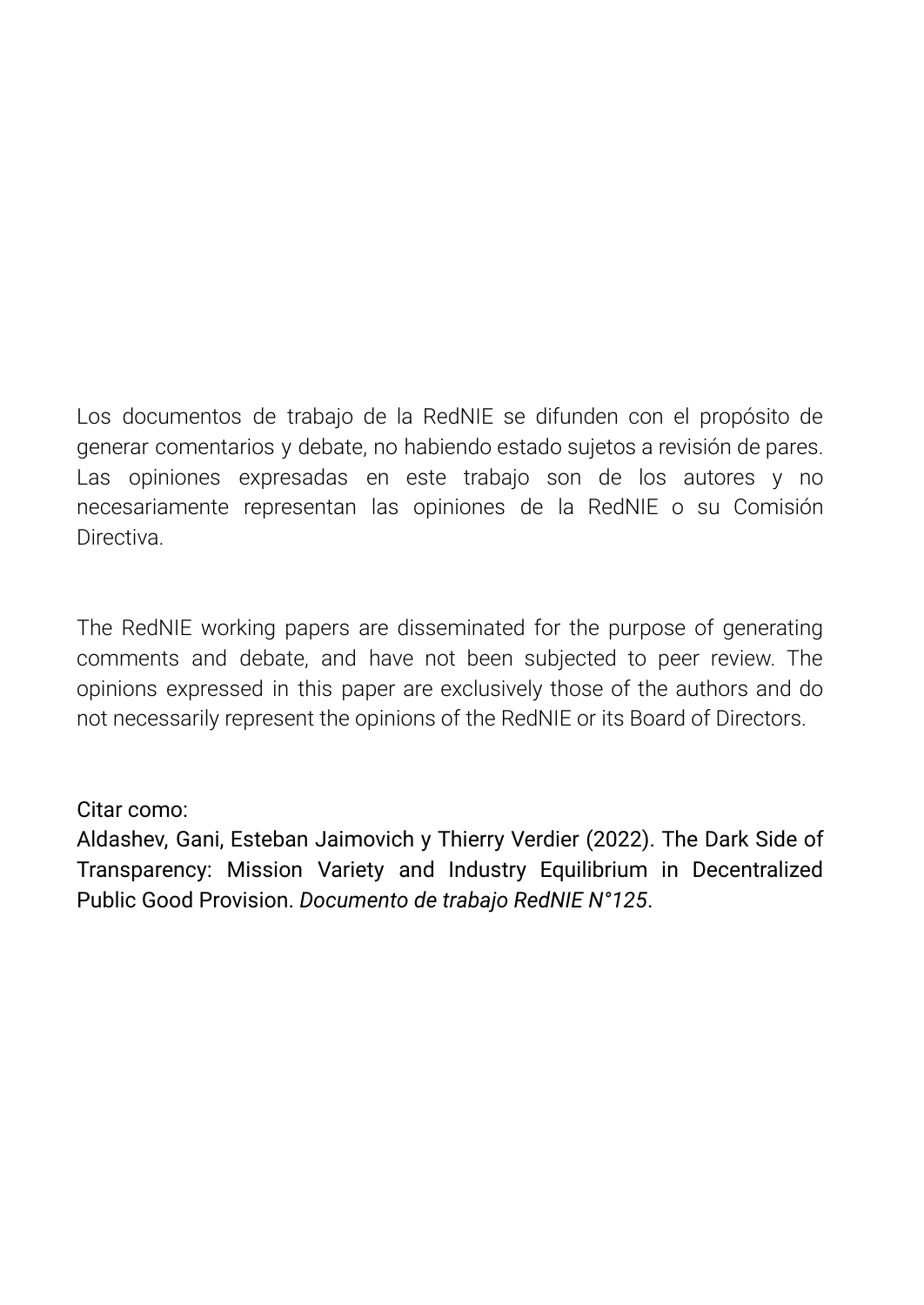## The Dark Side of Transparency: Mission Variety and Industry Equilibrium in Decentralized Public Good Provision

Gani Aldashev! Esteban Jaimovich† Thierry Verdier‡

August 2021

#### Abstract

We study the implications of transparency policies on decentralized public good provision. The moral hazard inside non-profits interacts with the competitive structure of the sector under alternative informational regimes. More transparency on the use of funds has an ambiguous effect on the total public good provision and donors' welfare. Transparency encourages non-profits to more actively curb rent-seeking inside organizations, but it also tilts the playing field against non-profits facing higher monitoring costs, inducing them to abandon their missions and reducing non-profit diversity. Donors' welfare is lower under transparency for intermediate levels of asymmetry in monitoring costs.

*Keywords*: public goods, non-profit organizations, charitable giving, altruism, transparency.

*JEL codes*: L31, D64, D43, D23.

!ECARES, SBS-EM, Université libre de Bruxelles (ULB). Mailing address: 50 Avenue Roosevelt, CP 114, 1050 Brussels, Belgium. Email: gani.aldashev@ulb.be.

<sup>†</sup>University of Surrey. Mailing address: School of Economics, Guildford, Surrey, GU2 7XH, UK. Email: e.jaimovich@surrey.ac.uk.

<sup>‡</sup>Paris School of Economics, Ecole des Ponts-ParisTech, PUC Rio and CEPR. Mailing address: PSE, 48 Boulevard Jourdan, 75014 Paris, France. Email: thierry.verdier@psemail.eu.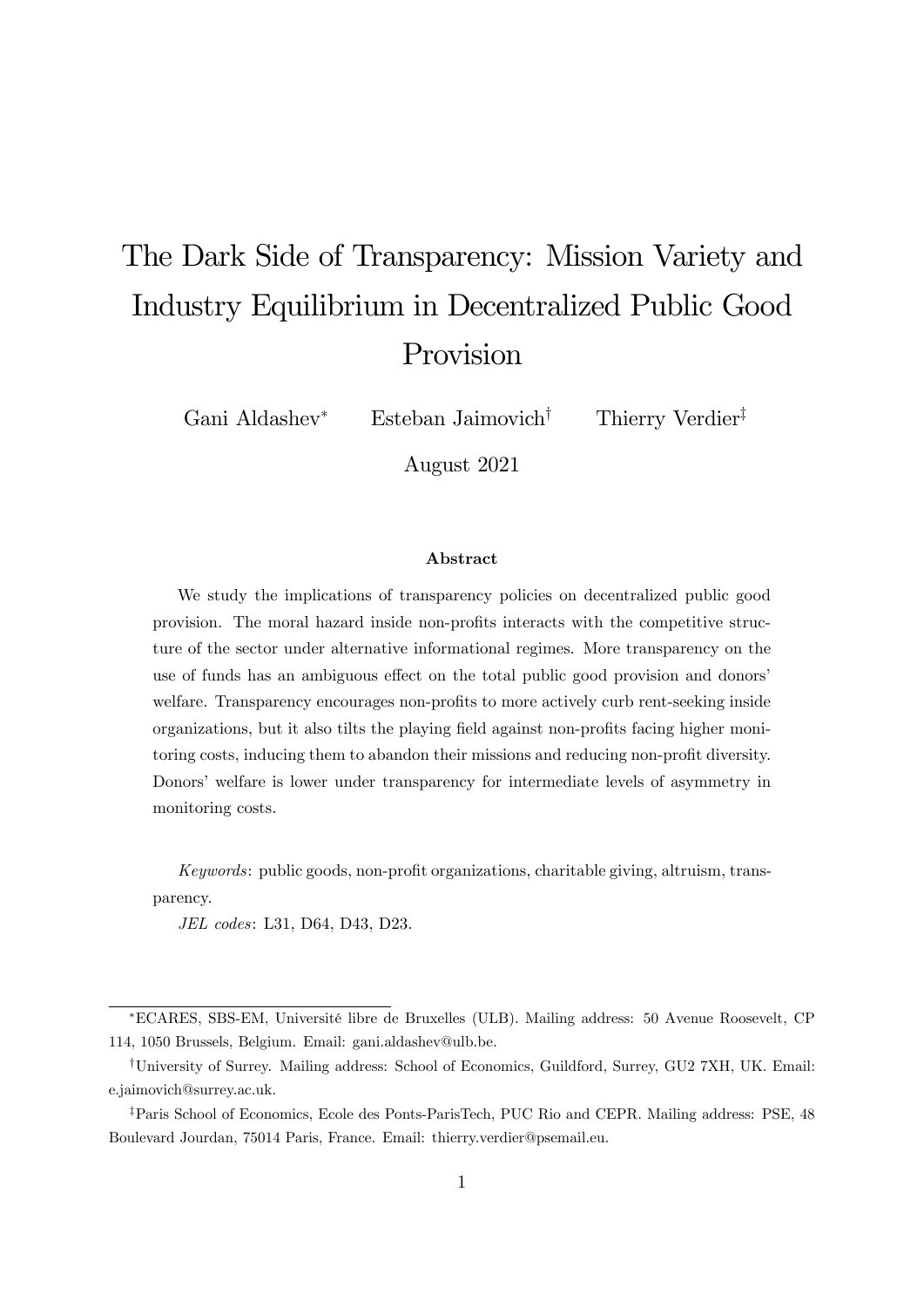## 1 Introduction

The provision of public goods by the non-profit sector has been increasing significantly in modern economies (Bilodeau and Steinberg, 2006; Iossa and Saussier, 2018).<sup>1</sup> Non-profits mobilize funds from private donors and governments. They then put those funds, alongside with other complementary inputs (such as labor), to the production of specific public goods, according to the mission of each non-profit organization.

This sector exhibits three noteworthy features. First, the funding side and the ultimate beneficiary side are connected to each other only indirectly, via non-profit organizations. This lack of direct connection severs the flow of informational feedback about non-profits' performance towards the funding side, and thus lies in sharp contrast with the feedback typically provided by markets in the private-good sector. Second, non-profits are complex organizations, with layers of internal hierarchies and specialization in tasks (e.g. fundraising and carrying out the projects). The presence of such internal hierarchies in turn implies the need to motivate and monitor the lower layers of the organizations. Third, the nonprofit sector as a whole does not represent a homogeneous group. In particular, the sector comprises a large variety of fully decentralized organizations which differ vastly in terms of their core missions, output they produce, and their ultimate beneficiaries.<sup>2</sup>

In the light of the above features, the non-profit sector is characterized by a peculiar intermediated nature: donors provide one of the main inputs (funds) but they have essentially no control on how their donations are put to use. While this problem may resemble, in principle, a standard principal-agent situation, there are two key differences in the context with non-profits. The first is that donors usually comprise a large number of dispersed small agents who cannot thus easily exert control on non-profits' actions. The second has to do with output observability: non-profits' final output is inherently difficult to measure.

These informational failures have called for the need to establish specific schemes that help preventing rent-seeking and misappropriation by agents who may be attracted to the

<sup>1</sup>For instance, In the United States, non-profits account for 71 per cent of total private employment in the education sector in 2019. For health care, social assistance, and arts & recreation sectors, this share stands at 44 per cent, 42 per cent, and 16 per cent, respectively (Salamon and Newhouse, 2019).

<sup>2</sup>For example, the Charity Navigator (www.charitynavigator.org) lists over 9,000 non-profit organizations that are active in the US across 38 different subcategories. Examples of these subcategories are 'Wildlife Conservation', 'Environmental Protection and Conservation', 'Medical Research', 'Foodbanks and Food Distribution', 'Humanitarian Relief Supplies', etc.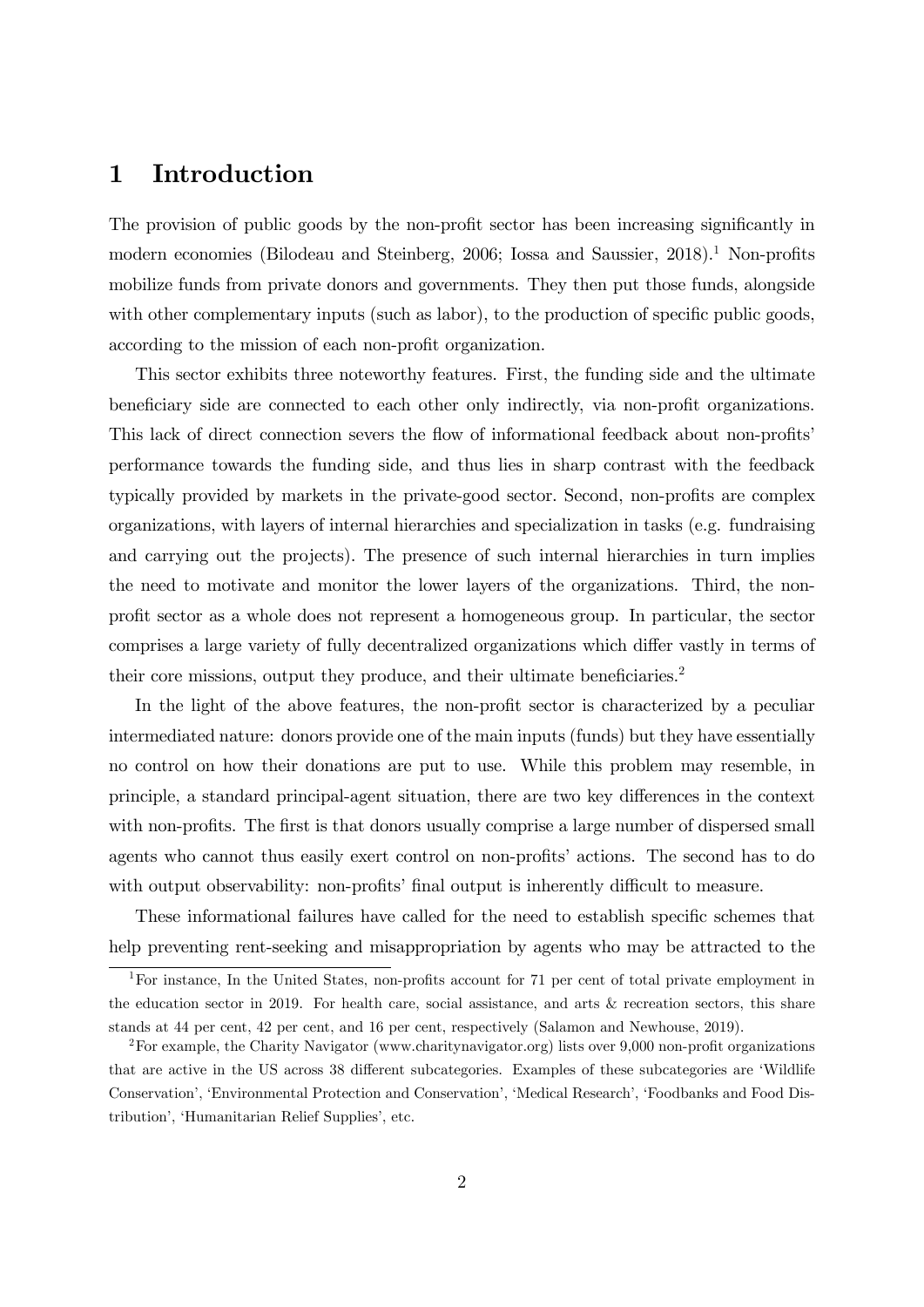non-profit sector by the prospects of monetary rewards, rather than by a sense of altruism. One such key mechanism has involved a growing push for transparency concerning the use of funds by non-profits: the funders increasingly request that the non-profits clarify how their donations to these organizations are used. In the United States, this had led to the creation of several well-known watchdogs; e.g., GuideStar USA, Charity Watch, Charity Navigator, and GiveWell. These organizations provide online information about non-profits based in the U.S., placing especial emphasis on the structure of their spending, their cost-effectiveness, and in providing metrics of accountability and transparency. Analogous organizations operate in other developed countries: Charity Intelligence Canada provides similar metrics for Canadian non-profits; in the U.K., the Charity Commission for England and Wales maintains an online register of charities which provides the financial information (including the spending items) about all registered charities, etc.

Voicing support for enhancing transparency within a sector so highly sensitive to moral hazard and highly reliant on trust seems obvious. Yet, the general equilibrium implications of such push for transparency in the context of a large and diverse sector like that one formed by non-profits are far from straightforward, and remain underexplored.

In fact, most of the metrics used by watchdogs that evaluate non-profits performance tend to be overly standardized, and simply ignore two key issues: actual output and diversity of missions. Concerns about those shortcomings by non-profit watchdogs have been recently raised by practitioners and by academics. Some call for a more critical approach to transparency and the effects it generates: for instance, Nicholas Kristof argues that the excessive emphasis on the expense ratio (one of the metrics used to rank charities on the basis of their spending structure) pushes non-profits to under-invest in administration and efficiency (Chronicle of Philanthropy, 2014). Similarly, Meer  $(2017)$  argues that the current excessive reliance on overhead cost ratio in evaluating non-profits induces nonprofits to forgo hiring skilled workers. More generally, scholars in social innovation and non-profit literature have identified this problem as "the nonprofit starvation cycle" (see Gregory and Howard, 2009; Lecy and Searing, 2015; Schubert and Boenigk, 2019). In this cycle, donors set expectations about how much of their donations should go directly to the projects that they fund; the competing non-profits, understanding that their funding will be in function of their measured performance on the relative shares of their spending on direct versus indirect expenses, try to economize on indirect expenses (overheads), this worsens the output of their projects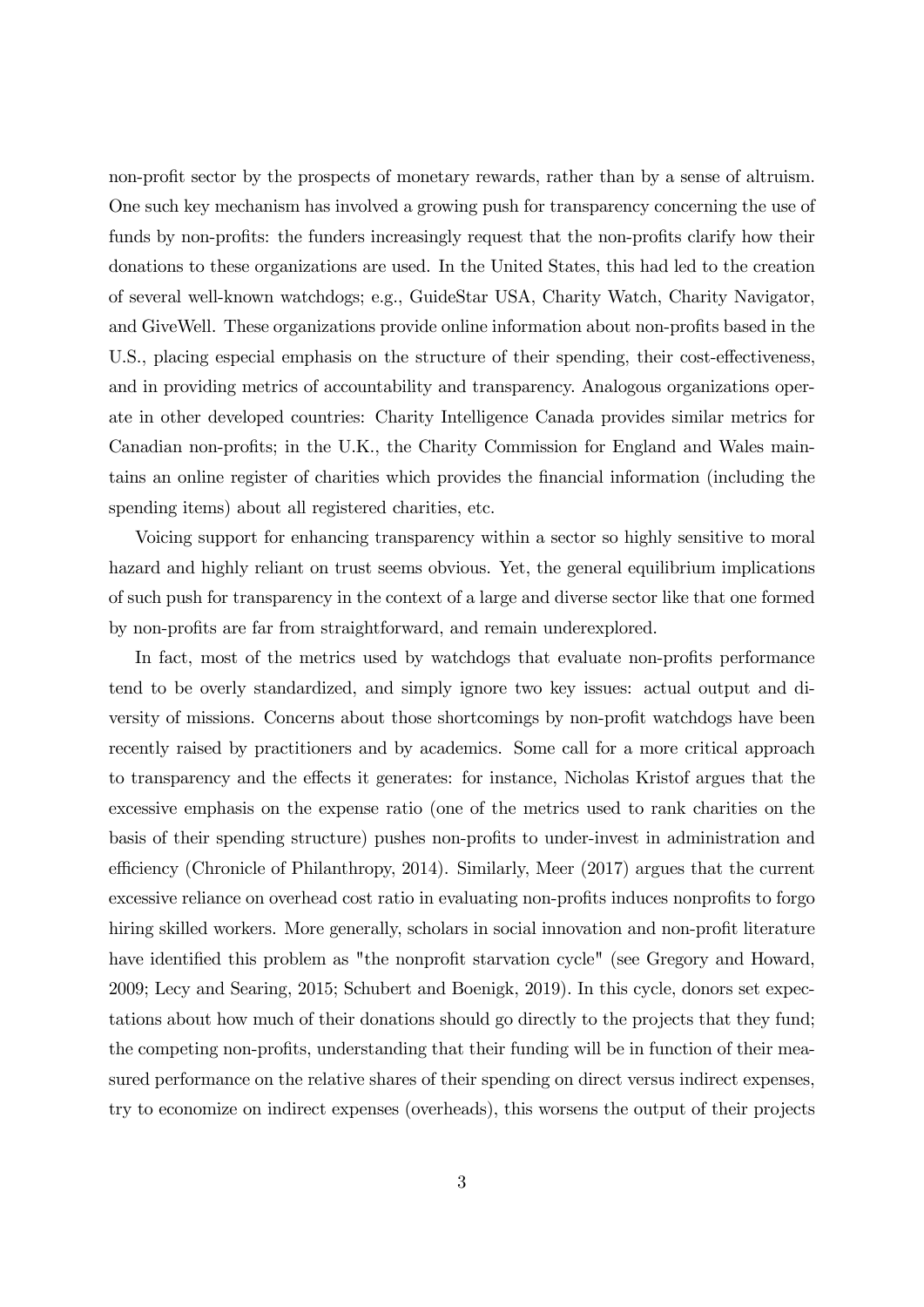(for many but not all non-profits), but reduces the average indirect expense spending, and this, in turn, resets donors' expectations about the share of donations that directly go to the projects. As a result, (some) worthy nonprofits end up being "starved" of funding and leave the sector.

In economics, however, we still lack a rigorous and thorough analysis of these issues, and more generally, of how moral hazard problems within non-profits interact with the competitive structure of the sector, especially under different informational-transparency regimes. Our paper tries to close this key gap. In our model, the contractual imperfections that exist in the public-good sector are at the heart of the story. Non-profits are founded and managed by altruistic individuals who exhibit an intrinsic motivation towards a social mission. Non-profits compete among themselves for funding from a large pool of impurely altruistic donors who choose a social mission to give to. A crucial aspect in the model is that, whereas setting up the social mission and raising funds are tasks typically set at the top of non-profits' organizational hierarchies, the actual on-the-ground action is relegated to lower levels of the hierarchy. The actors at that lower level are often simply seeking monetary rewards, as it is hard to find a mechanism that would select them based purely on their sense of altruism. As a consequence of this, the actual use of collected funds is subject to potential diversion by lower echelons within non-profit firms. Founders/managers can curb such diversion, albeit at a cost, by closer monitoring of lower echelons' actions. In the model, the cost of monitoring may differ across non-profit firms. Such heterogeneity in monitoring cost generates unequal benefits across non-profits. Importantly, those unequal benefits are magnified as transparency increases. The reason for this is that when donors receive information about the extent of funds diversion across non-profits, this in turn will influence their willingness to contribute to each of them, which then further influences nonprofits' incentives to strengthen monitoring. Through this feedback mechanism, transparency leads to trade-offs between variety of missions fulfilled by non-profits versus "cleanliness" of non-profits. Thus, our model combines the industrial-organization aspects of the public-good sector (the total quantity of public goods provided and their distribution across firms) and the organizational aspects of its participants (the internal resources devoted to monitoring and the diversion of funds).

Our central findings are twofold. First, we show that there is an ambiguous effect of more transparency on the use of funds on the total public good provision and the welfare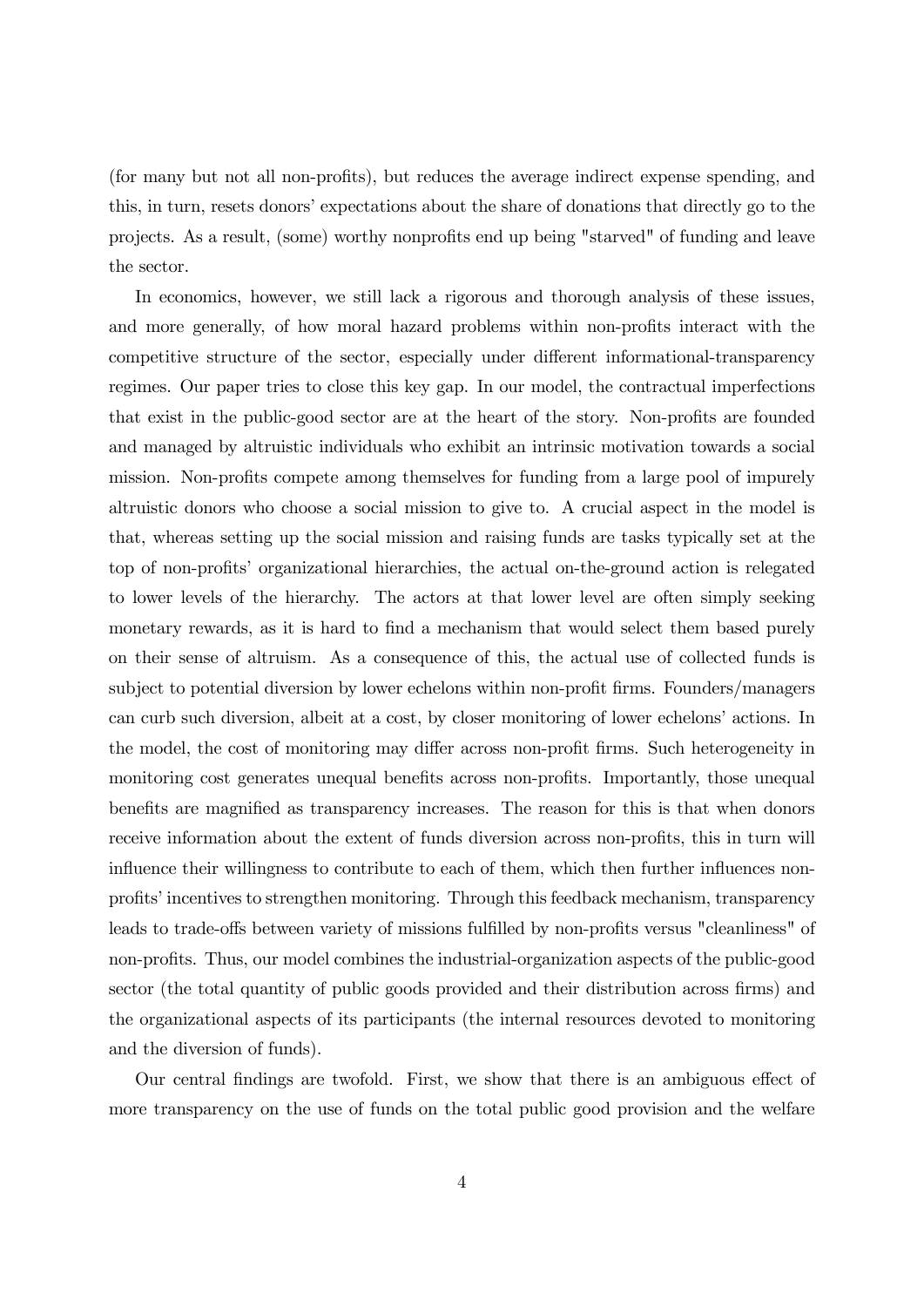of donors. Second, we highlight that the sign of this effect depends crucially on the degree of heterogeneity of monitoring costs of the non-profits. Higher transparency generates two opposite forces on the internal allocation of resources and the resulting diversion of funds. The first is *the competitive effect*: more transparency encourages a non-profit manager to devote more resources to monitoring and curbing rent-seeking inside her organization. This is because donors are more inclined to give to a non-profit when the (expected) diversion of funds is lower, and thus reward "cleaner" non-profits with more donations. The competitive effect will then induce *all* non-profits to monitor rent-seeking more intensely. The second is *the strategic-interaction effect*: more transparency encourages managers of *some* nonprofits to reduce the internal resources devoted to preventing rent-seeking. This effect arises because more monitoring by one non-profit manager indirectly curbs the incentives of other managers to prevent rent-seeking in their organizations, and monitoring acts as a strategic substitute for competition for funds. More precisely, the non-profits with higher cost of monitoring might decide to cut on this effort under more transparency. Hence, the overall effect of higher transparency on total provision of public goods can be positive or negative, depending on the relative strength of the two effects. Furthermore, transparency generates unequal effects across social missions: it reward those missions that can be more effectively monitored, at the expense of those with a higher monitoring cost.

From the donors' perspective, there are also two corresponding opposed effects. On the one hand, transparency implies that donors are better off because they expect lower misuse of funds by the non-profits active in the market. On the other hand, under more transparency, the strategic-interaction effect noted above leads to a lower diversity of non-profits in equilibrium. As a consequence, donors face a narrower set of charitable causes among which they can choose to give. We show that the second (negative) effect dominates the first (positive) one if the difference in the cost of monitoring (between low-cost and high-cost non-profits) is at an intermediate level. This surprising result arises because of the general-equilibrium aspect. Offered the option to observe or not the level of funds diversion, any rational donor always prefers transparency, when facing this choice *individually*. However, the regime with full transparency offers this option not individually, but to all the donors collectively. Hence, a randomly chosen donor may be better off in a context in which *no one* can observe the level of diversion, because this leads to an equilibrium where each donor will be able to pick the recipient of his donation from a more diverse set of non-profits.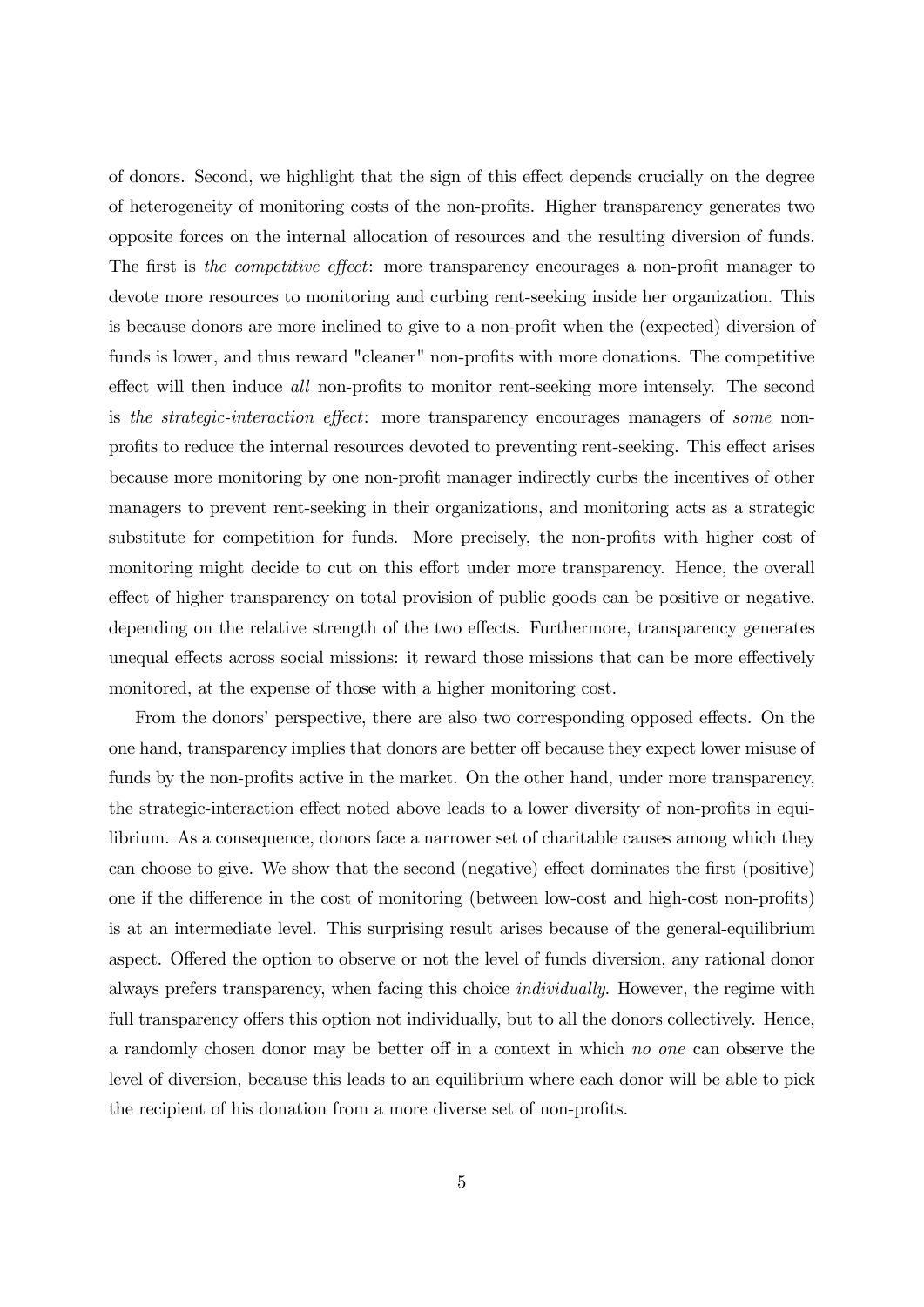The rest of the paper is organized as follows. The next sub-section discusses briefly the related literature. In section 2, we present a simple model of strategic interaction between non-profits and highlight the effect of increased transparency on non-profit competition and the equilibrium level of public good provision. Section 3 expands the model to the case of a monopolistically competitive non-profit industry structure. Section 4 models the entry decision by non-profits. Section 5 provides our analysis of the impact of transparency on welfare and discusses policy implications. Section 6 analyzes a variant of the model in which a continuum of atomistic donors coexist alongside a large donor. Finally, section 7 concludes. The proofs of results and a robustness check are relegated to the appendix.

## 1.1 Related literature

Our paper contributes to two fields in economics: public economics and organizational economics. In the public economics literature focusing on the private provision of public goods, several important contributions focus on the problem of non-contractibility of output in the public good provision. Glaeser and Shleifer (2001) argue that the non-contractibility of the output creates scope for non-profit firms to arise, because these organizations provide a way to commit to restricting diversion of funds. Nevertheless, as the well-documented problem of funds diversion in non-profits firms indicates, the non-profit status alone seems to be insufficient for such goal: in many non-profits, there remains substantial scope for fund diversion by lower echelons, which is the focus of our work. Besley and Ghatak (2005) study how the effort provision by workers in mission-oriented organizations is affected by the structure of the incentives (in particular, the role of matching the mission preferences of principals and agents). Besley and Malcomson (2018) analyze the effects of competition between the (incumbent) non-profit and (entrant) for-profit providers, in the presence of non-contractible quality. Non-contractibility of output is also at the heart of our model, and we contribute to this line of research by analyzing how a key asymmetry in one of the aspects of noncontractibility (i.e. the agency cost within the non-profit) maps into equilibrium provision of public goods under information disclosure.

Several papers study the selection into the non-profit/public-good sector, under various informational regimes or financing schemes — e.g., Delfgaauw and Dur (2008, 2010), Auriol and Brilon (2014), Scharf (2014), Krasteva and Yildirim (2016), Besley and Ghatak (2017), Aldashev et al. (2018). The key point of this literature is the motivational heterogeneity of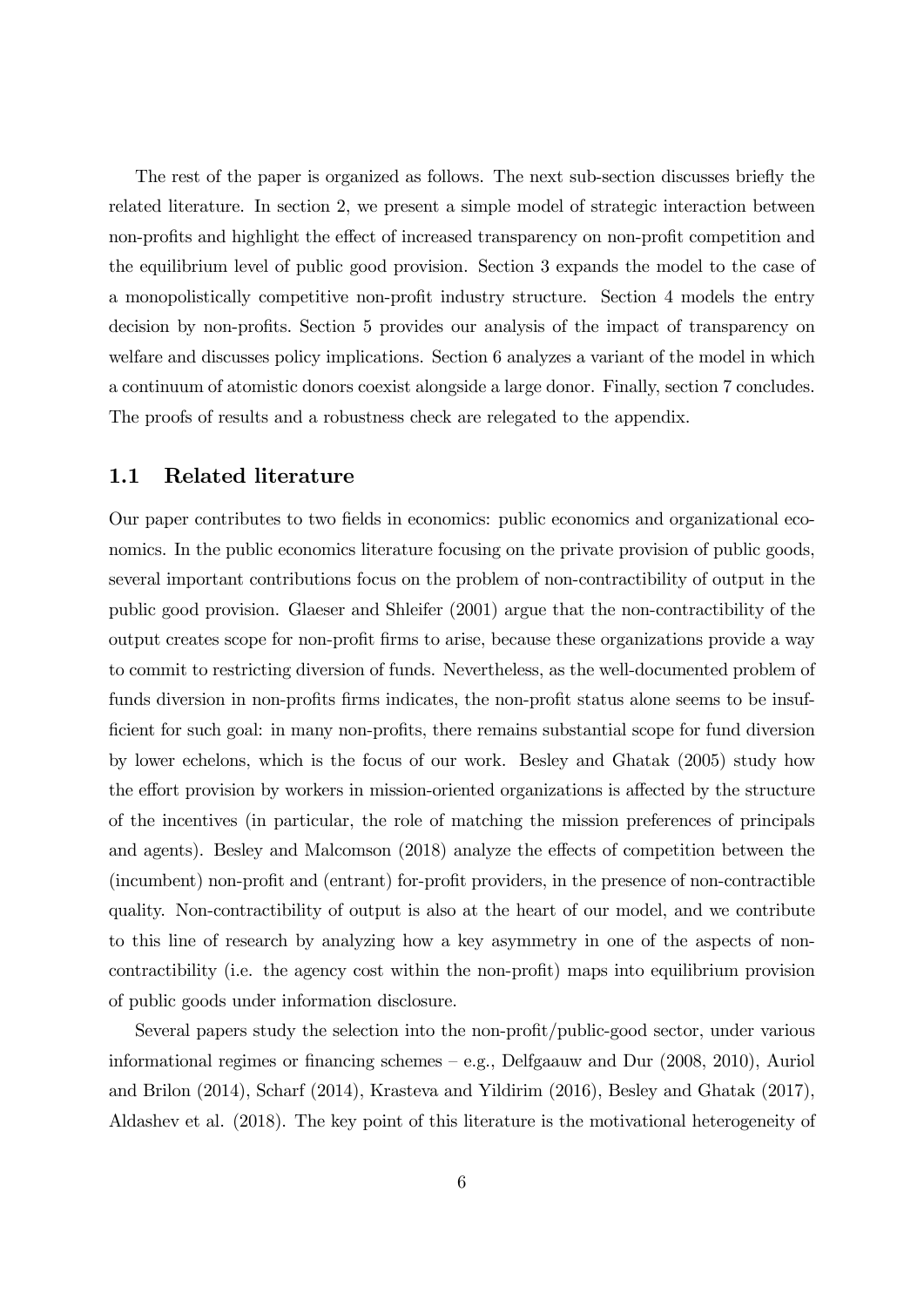potential workers/entrants into the non-profit/public-good sector and how the equilibrium sorting into the sector is driven by the institutional characteristics. We abstract from the motivational heterogeneity and instead focus on how certain technological differences between various public goods (in terms of the agency costs) drive the strategic behavior of non-profits in different informational environments.

A number of authors constructed industry-equilibrium models of the non-profit sector. Rose-Ackerman (1982), Castaneda et al. (2008), Aldashev and Verdier (2010), and Heyes and Martin  $(2017)$  focus on the effect of competition in the non-profit sector on the fundraising expenditures and the number and variety of non-profits, from the social welfare perspective. These papers rely on symmetric models of competition, and thus do not address the distortions in provision of public goods caused by the asymmetry in monitoring costs across missions, which is central for our paper. Moreover, these contributions do not take into account how the informational environment becomes a key determinant of the equilibrium industry structure and its degree of horizontal differentiation.

A few recent empirical papers have explicitly focused on the effects of transparency and increased performance measurement in the non-profit sector. In a laboratory experiment, Metzger and Guenther (2019) study the demand by donors for information about their donations' welfare impact, the beneficiary characteristics, and the administrative costs of the non-profits to which the donation is made. Surprisingly, they find that the demand for information about the welfare impact of donations is relatively small; however, those donors that are willing to obtain the information increase their donations to high-impact projects and cut donations to low-impact projects. In another laboratory experiment, Exley (2020) finds that donors may use charity performance metrics as an excuse to avoid giving. Hence, performance measurement might have the unintended consequence that (at least partially) counterbalances the positive effects of such policies. Relying on observational data, Dang and Owens (2020) apply the forensic economics methods (the Benford's law) to the financial accounts of the UK non-profits and find that the non-profits with a high share of charitable spending report their data more accurately only when their effort on oversight (proxied by the governance-related overhead costs) is sufficiently high. We contribute to this strand of literature by building a theoretical framework that can help thinking about the policy and welfare implications of these findings.

In organizational economics, several key studies focus on the industry equilibrium with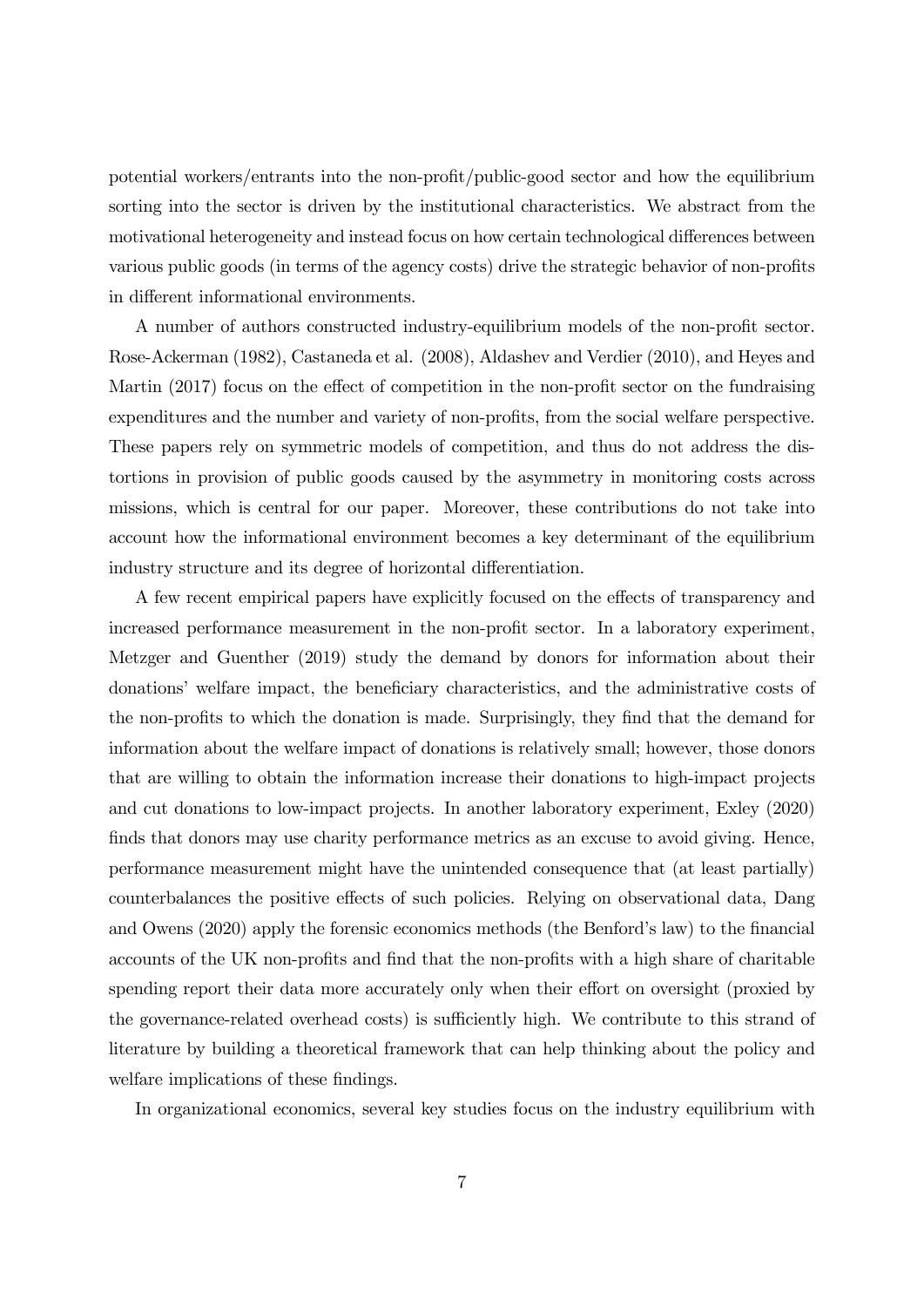endogenous organizational aspects. Over the last decade, the pathbreaking incompletecontracts approach to the theory of the firm (pioneered by Grossman and Hart, 1986) has been successfully embedded into the industrial-organization analysis, giving rise to the socalled "organizational industrial organization" sub-field (see, e.g., Legros and Newman, 2013; Alfaro et al., 2016; and Legros and Newman, 2014, for a detailed review). These analyses allow us to understand the interplay between the organizational-design aspects of modern corporations and the industry structure and competition. This research line, however, has focused so far only on the private-good sector, whereas the similar analysis of the publicgood sector has not yet been constructed. Our paper builds an analytical framework of "organizational industrial organization" of the competitive provision of public goods in an economy.

Besides the "organizational IO" literature, three other papers are closely related to our work. Schmidt (1997) studies the conditions under which increased competition (in the product market) reduces managerial slack. Carlin et al. (2012) show that the presence of comparative performance considerations implies that tougher competition tends to make the disclosure of firms' private information less likely. Hermalin and Weisbach (2012) analyze the bargaining between firms' shareholders and managers and how this bargaining is affected by greater corporate disclosure requirements. The key difference of our work is again the focus on the provision of public goods (where the disconnection between the funding side and the beneficiaries is crucial), whereas these papers focus on the private-good sector of the economy (where such disconnection is either absent or marginal).

## 2 A Simple Model with Two Non-profits

We start with a simplified version of the model with two non-profit firms, *A* and *B*. Each nonprofit targets a specific aspect of public good provision or its "core mission" (for example, *A*'s core mission is women's empowerment, whereas *B* targets child malnutrition). To highlight the effects of transparency in the use of funds, we assume that the output of the non-profit sector affects the well-being of donors without affecting their incomes.<sup>3</sup>

Each non-profit is founded and managed by a social entrepreneur. Social entrepreneurs

<sup>&</sup>lt;sup>3</sup>This assumption may be justified on the grounds that most donors give to social causes that will not directly or significantly impact their income sources. Alternatively, one could think of a setup where nonprofits' production occurs in less developed countries whereas the donors are located in developed economies.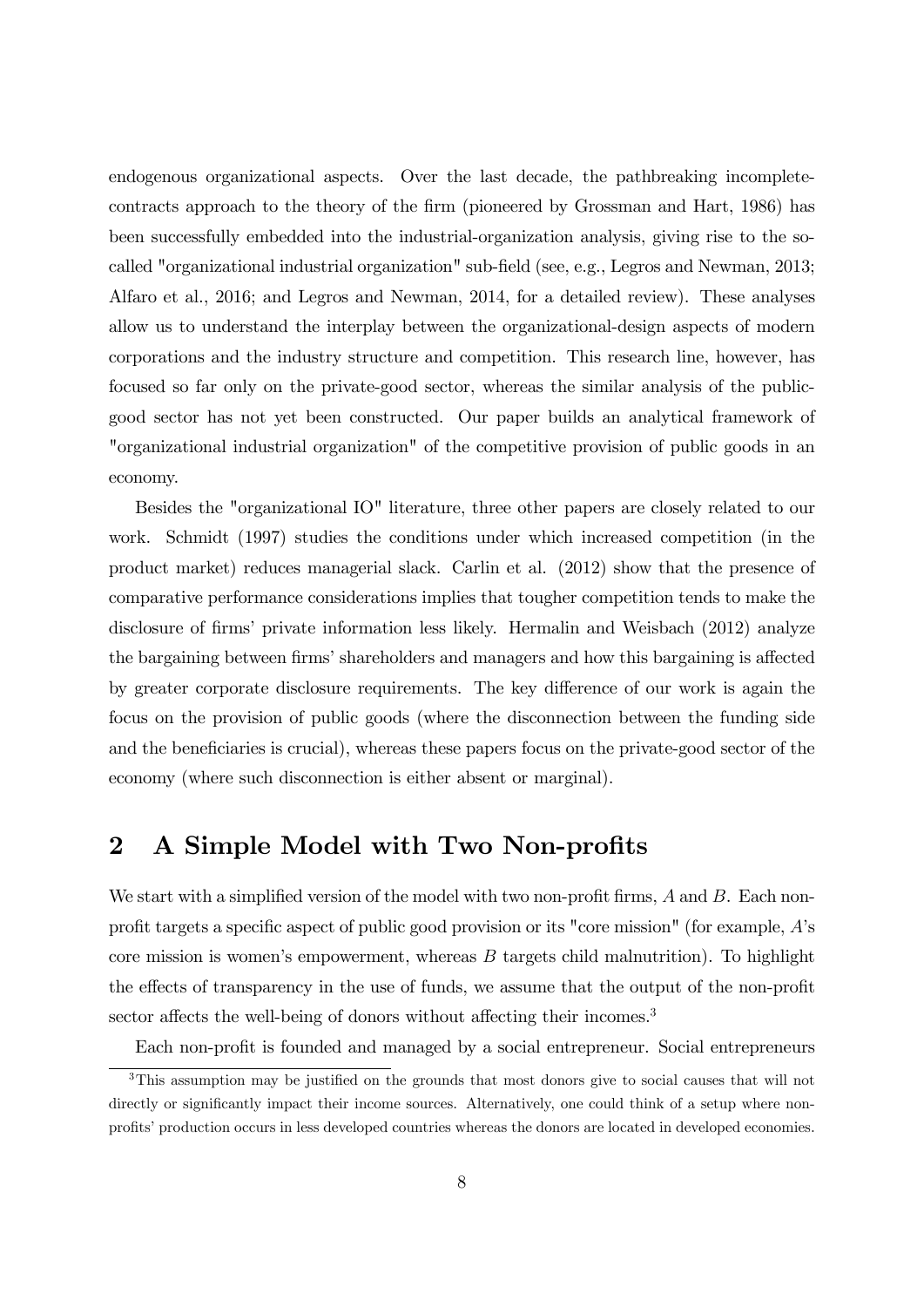are in charge of the general management of non-profits. However, we assume that they do not directly work on the actual execution of their organizations' missions on the ground. Instead, because of specialization advantages or the need to know the local context, each social entrepreneur needs to hire one grassroot worker ("local partner") so as to help her fulfill the mission. Henceforth, we refer to a social entrepreneur as "she", and to her local partner as "he".

The social entrepreneurs have intrinsic motivation, driven by a sense of pure altruism towards their missions. In other words, they care about the social output generated by the organization that they manage. With regards to the grassroot workers, we instead assume these are self-interested agents who only care about their private payoffs.<sup>4</sup>

Non-profit firms collect donations from private donors who enjoy giving for a social cause. Let  $D_i$  denote the total amount of donations received by non-profit  $i = A, B$ . The social entrepreneurs collect their donations  $D_i$  and then allocate these funds within their non-profits, given the running costs and the implicit provision costs.

Grassroot workers receive a fixed up-front wage that we normalize to zero. Throughout the model, we assume that this wage lies above the grassroot workers' outside option, so that there is always a sufficient supply of them in the non-profit sector. In addition, a grassroot worker can divert (or misuse) a fraction  $t_i \in [0,1]$  of the total donations that the social manager channels to the fulfilment of the non-profit's mission. Social entrepreneurs have access to internal control mechanisms that they can use to prevent such rent-seeking within their organizations. In particular, we assume that social entrepreneurs can mitigate the diversion of funds by exerting a costly monitoring effort over their grassroot workers.

We denote by  $\varepsilon_i \in [0,1]$  the intensity of monitoring by the social entrepreneur of the non-profit *i*, and assume that it has a simple linear technology:

$$
t_i=1-\varepsilon_i.
$$

Expressed in monetary terms, the effort  $\varepsilon_i$  over the grassroot worker translates into a constant marginal cost  $v_i \geq 0$ . Hence, the total cost of monitoring the grassroot worker

<sup>4</sup>Considering all grassroots as self-interested agents who display no intrinsic motivation whatsoever towards to fulfillment of the non-profit's social mission is, of course, a strong assumption. However, none of our main results would be altered if we assumed that a fraction of the grassroot workers display some sense of social-mindedness, provided such intrinsic social-mindedness is unobservable or unknown to social entrepreneurs at the moment of hiring the grassroot workers.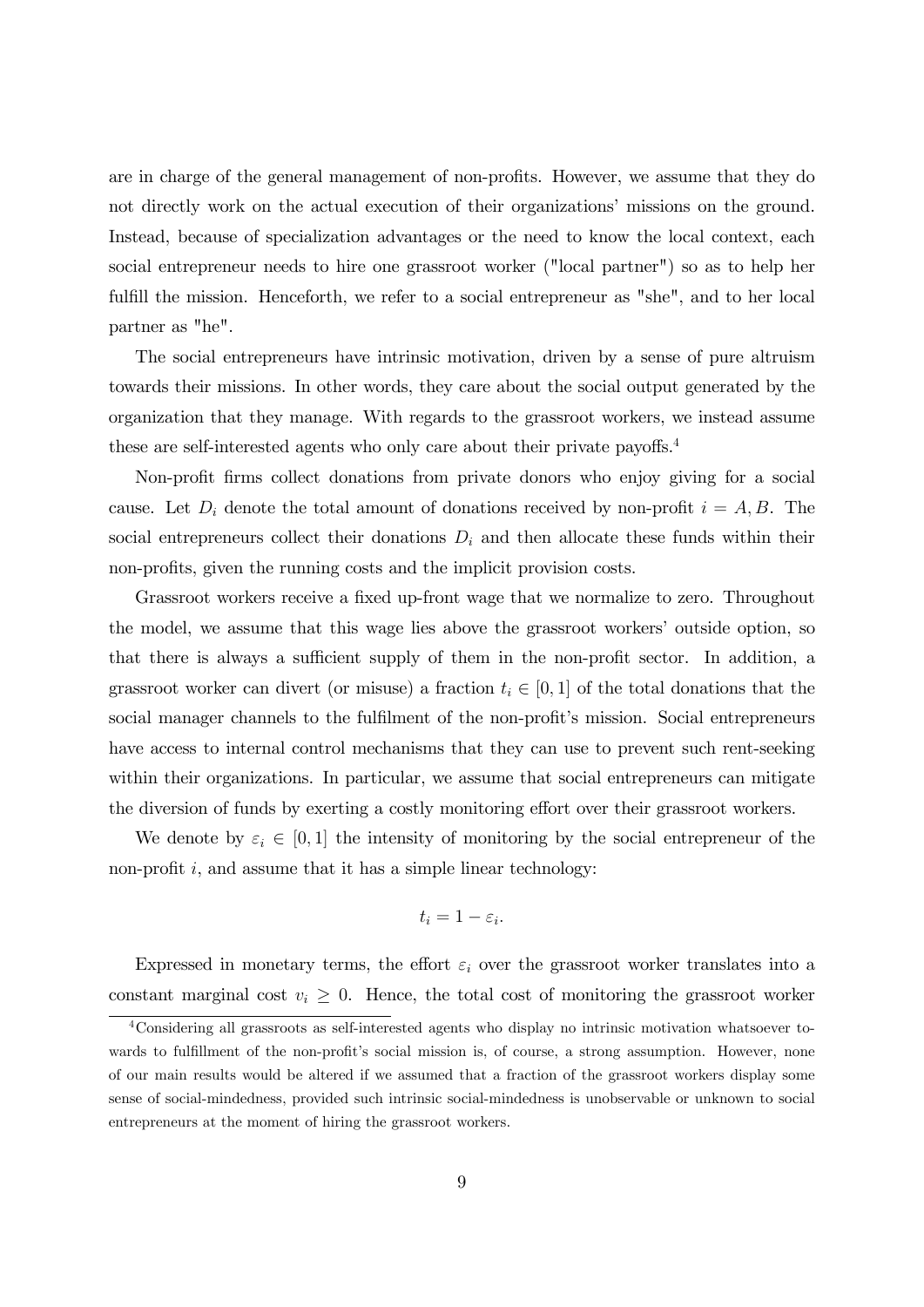equals  $v_i \varepsilon_i$ , and must be paid up-front (i.e., before use of funds takes place) out of the total collected donations  $D_i$ . For example, this might involve planning a certain number of visits to the locations where the non-profits' projects take place or setting up reporting requirements on the reports that the grassroot workers have to file in.

Henceforth, we assume the following values for  $v_A$  and  $v_B$ :

## Assumption 1 *i)*  $v_A = k > 0$ ; *ii)*  $v_B = vk$ , where  $0 \le v \le \frac{1}{2}$ .

In other words, non-profit *B* works towards a mission where monitoring effort is easier (less costly) than in the case of the mission of non-profit *A*. 5

The part of donation  $D_i$  that is neither spent on monitoring nor misappropriated by the grassroot worker, is what ultimately remains available to fulfil the non-profit's mission. We denote this amount by  $D_i$ , and call it 'net available donations'. Bearing in mind that  $t_i = 1 - \varepsilon_i$ , net available donations  $\widetilde{D}_i$  can be expressed as a function of  $\varepsilon_i$ , namely:

$$
D_i(\varepsilon_i) = (D_i - v_i \varepsilon_i) \varepsilon_i.
$$
\n(1)

We assume that the total output generated by non-profit  $i$ , denoted by  $V_i$ , is an increasing and concave function of  $\widetilde{D}_i$ <sup>6</sup>. Henceforth, we let  $V_i(\widetilde{D}_i)$  be given by  $V_i(\widetilde{D}_i)=2 \widetilde{D}_i^{\frac{1}{2}}$ . Thus, using the expression in  $(1)$ , we can then write:<sup>7</sup>

$$
V_i(\varepsilon_i) = 2 \left( D_i \varepsilon_i - v_i \varepsilon_i^2 \right)^{\frac{1}{2}}.
$$
\n
$$
(2)
$$

Given that the social entrepreneurs are pure altruists, their payoffs equal the amounts of public good produced by their non-profits; that is, the payoff of the social entrepreneur running non-profit *i* is given by  $V_i(\cdot)$  in (2).

<sup>&</sup>lt;sup>5</sup>The upper bound  $v \leq \frac{1}{2}$  in Assumption 1 restricts  $v_B \leq v_A/2$ . We impose this parametric restriction only to focus on cases in which the two non-profits differ sufficiently in terms of their efficiency at curbing funds diversion. The results could be extended to  $v < 1$ , albeit at the cost of heavier algebraic expressions.

<sup>&</sup>lt;sup>6</sup>Notice that the concavity of  $V_i$  with respect to  $\tilde{D}_i$ , does *not* actually imply that  $V_i$  is also concave with respect to the *total* amount of received donations  $D_i$ . Given that  $\tilde{D}_i = (D_i - v_i \varepsilon_i) \varepsilon_i$ , and that the value of  $\varepsilon_i$  will be an equilibrium outcome of the model, the response of  $V_i$  with respect to  $D_i$  will be mediated by how  $D_i$  endogenously responds to  $D_i$ .

<sup>&</sup>lt;sup>7</sup>The model could be extended to a encompass a more general concave function  $V_i(\tilde{D}_i) = \psi \tilde{D}_i^{\alpha}$ , with  $\alpha \in (0,1)$  and  $\psi > 0$ . The main reason for fixing  $\alpha = \frac{1}{2}$  is that it allows us to obtain neat closed-form solutions for most of the main results of the paper.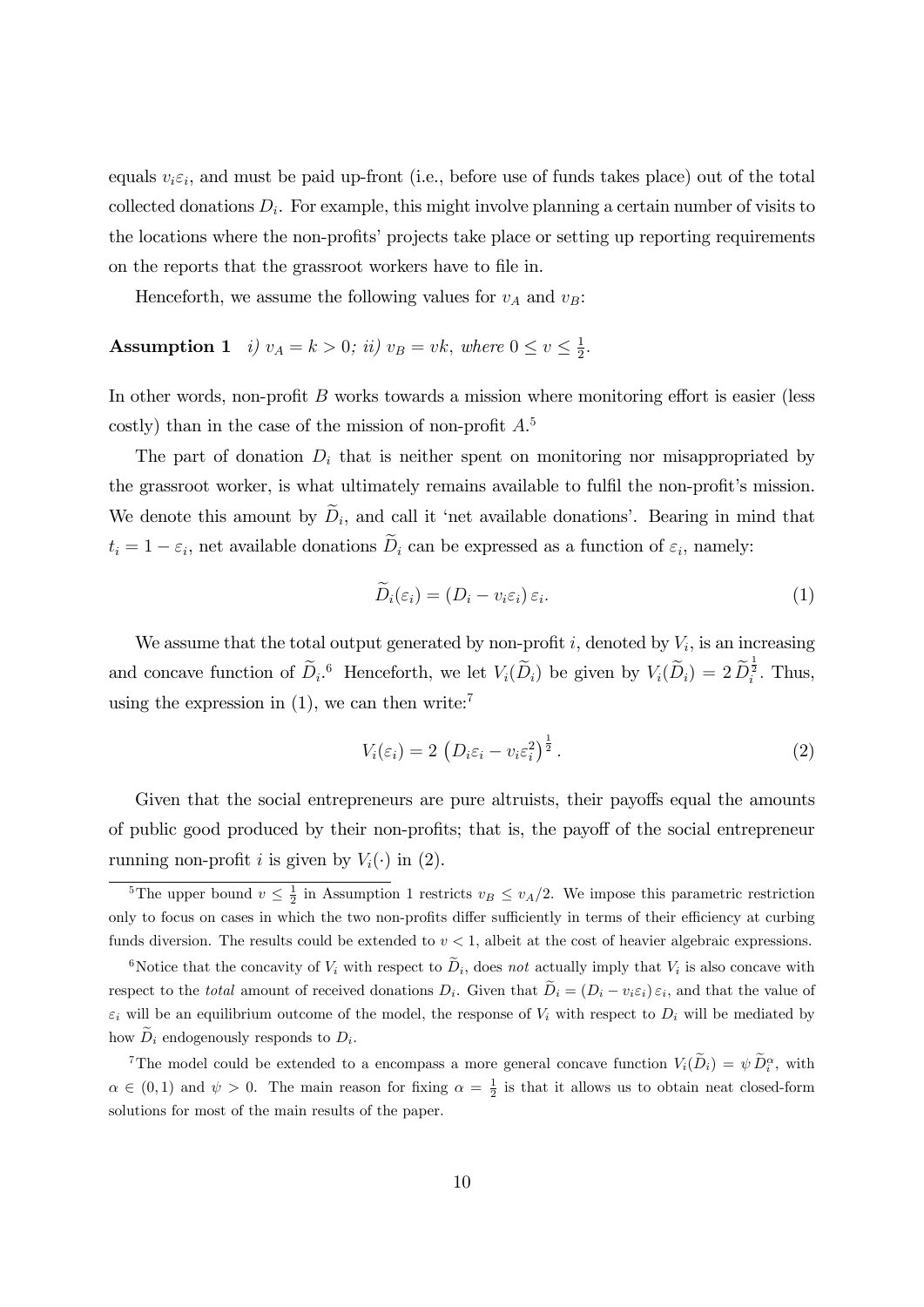#### 2.1 Donors

There is a continuum of donors with mass equal to  $\Delta$ . In other words,  $\Delta$  denotes the exogenously given size of the donation market. Each donor has 1 unit of resource to allocate to donations.

We model donors as impurely altruistic agents: they receive a warm-glow utility from the act of giving to a non-profit. However, despite their impurely altruistic nature, we assume that donors are not oblivious to the rent-seeking behavior inside the non-profit sector: donors *only* get warm-glow utility from the part of their donation that they *expect* to be nondiverted. Formally, when donor *j* gives to non-profit *i*, he derives warm-glow utility only from the fraction  $(1 - \tau_{j,i})$  of his donation, where  $\tau_{j,i} \in [0,1]$  denotes the level of diversion  $t_i$  expected by  $j$  to occur within firm  $i$ . Notice that donors may be *imperfectly* informed about the level of rent seeking within the non-profits, which is reflected by the possibility that  $\tau_{j,i} \neq t_i$ .

We also assume that donors are heterogeneous in terms of their warm-glow motives. Each donor *j* has a "taste shock"  $\sigma_{j,i}$ , for  $i = A, B$ , which reflects how intensely *j* cares about the mission fulfilled by the non-profit *i*. Henceforth, we assume that a realization of the taste shock  $\sigma_{j,i}$  is independently drawn from a probability distribution with the following density function:

$$
f(\sigma_{j,i}) = \frac{\exp(-\sigma_{j,i}^{-1})}{\sigma_{j,i}^2}, \quad \text{for } \sigma_{j,i} \ge 0.
$$
 (3)

Notice that  $(3)$  is a specific case of the Fréchet distribution.<sup>8</sup>

Consider a donor *j* with taste shocks  $\sigma_{j,A}$  and  $\sigma_{j,B}$ , and denote by  $d_{j,i}$  the amount donated by *j* to non-profit  $i = A, B$ . We assume that the following utility function describes the preferences of donor *j*:

$$
U(d_{j,A}, d_{j,B}) = \sigma_{j,A} (1 - \tau_{j,A}) d_{j,A} + \sigma_{j,B} (1 - \tau_{j,B}) d_{j,B}.
$$
 (4)

The utility function (4) combines the two above-mentioned features that we introduce to the standard warm-glow preferences: (*i*) donors only care about the parts of the donations that they expect not to be misappropriated by the grassroot workers  $(1 - \tau_{j,i})$ ; and  $(ii)$  the donors' heterogeneity in the intensity of the warm-glow for different social missions  $(\sigma_{j,i})$ .

<sup>&</sup>lt;sup>8</sup>The use of a Fréchet distribution is purely for analytical tractability. While all our main insights will still hold true under many other probability distributions (e.g., uniform, Pareto, or exponential), it is much harder to obtain a tractable solution from those, especially when we extend the model to more than two non-profits (see Section 3).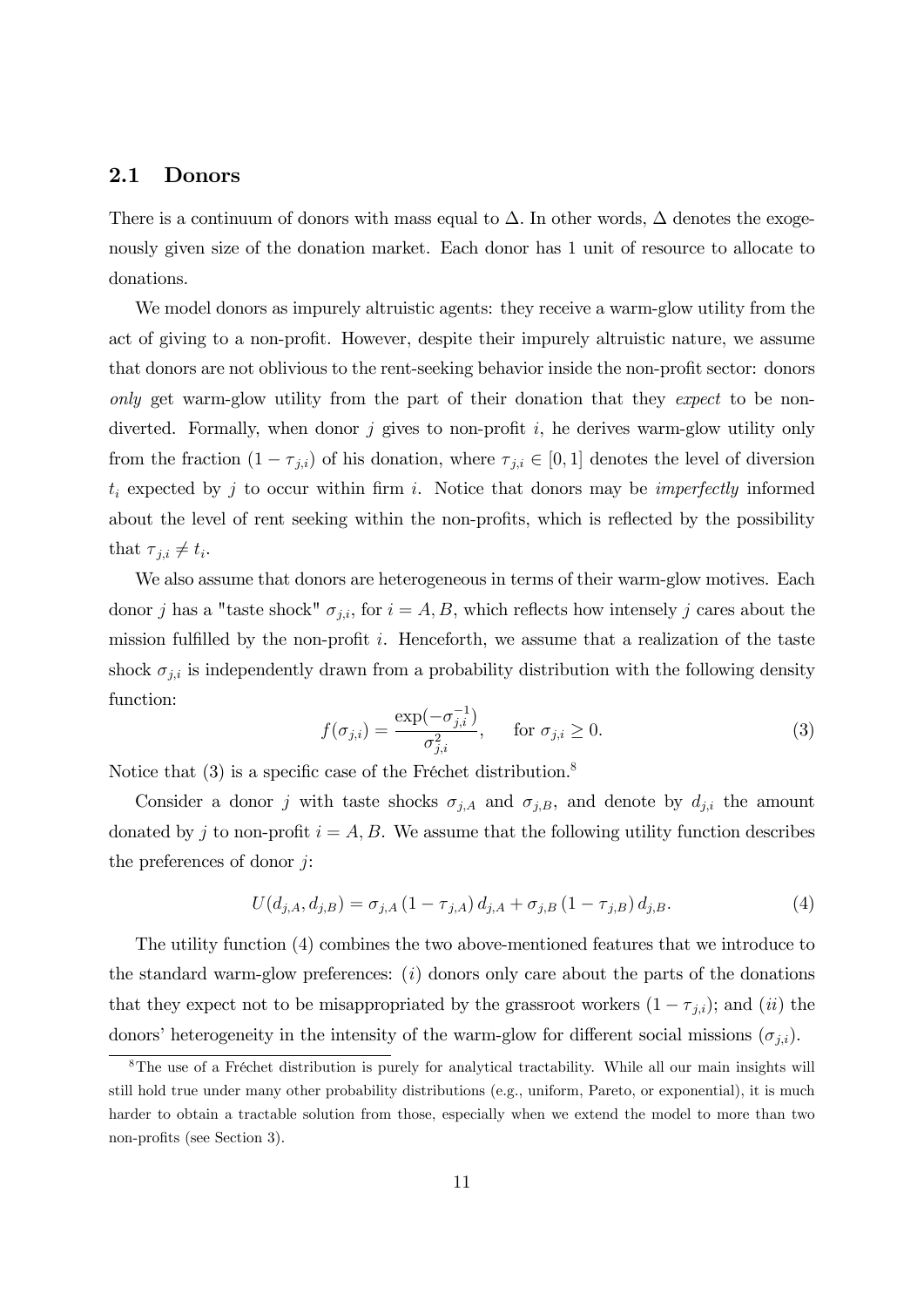Given the perfect substitutability between  $d_{j,A}$  and  $d_{j,B}$ , an individual donor never chooses to donate to *A* and *B* simultaneously:

$$
d_{j,A}^* = 1 \text{ and } d_{j,B}^* = 0, \text{ if } \sigma_{j,A}(1 - \tau_{j,A}) > \sigma_{j,B}(1 - \tau_{j,B}), \tag{5}
$$

and

$$
d_{j,A}^* = 0 \text{ and } d_{j,B}^* = 1, \text{ if } \sigma_{j,A}(1 - \tau_{j,A}) < \sigma_{j,B}(1 - \tau_{j,B}).
$$
 (6)

In the case of perfect equality  $\sigma_{j,A}(1 - \tau_{j,A}) = \sigma_{j,B}(1 - \tau_{j,B})$ , the donor decides on the non-profit of her choice by a coin toss.

## 2.2 Equilibrium with Uninformed Donors

We start by analyzing the solution of the model when donors are *uninformed* about the level of rent-seeking that takes place within each organization. This can result, for instance, if donors are unable to observe the monitoring effort exerted by each social entrepreneur (i.e.,  $\varepsilon_i$  is publicly unobservable). Furthermore, we assume that donors do not know the values of marginal costs  $v_A$  and  $v_B$ , which implies that they cannot form an expectation about  $\varepsilon_A$ and  $\varepsilon_B$  based on the respective marginal costs of monitoring. Under these informational assumptions, donor *j* simply maximizes (4) subject to the budget constraint  $d_{j,A} + d_{j,B} = 1$ and the rent-seeking expectations:

**Assumption 2**  $\tau_{j,A} = \tau_{j,B} = E(t_i) = \frac{t_A + t_B}{2}$  for all *j*.

Using (5) and (6), Assumption 2 implies that donor *j* chooses to give only to the non-profit whose mission he cares about relatively more (i.e., the non-profit that exhibits the larger value of  $\sigma_{j,i}$ ). Given that all  $\sigma_{j,i}$  are independently drawn from an identical probability distribution, we easily obtain:

Lemma 1 *Let Assumption 2 hold. Then, each non-profit receives half of the aggregate pool of private donations:*  $D_A = D_B = \Delta/2$ *.* 

Each social entrepreneur  $i = A, B$  chooses optimally her level of monitoring effort, so as to maximize her utility:

$$
\max_{\varepsilon_i \in [0,1]} V_i(\varepsilon_i) = 2 \left[ \left( \frac{\Delta}{2} - v_i \varepsilon_i \right) \varepsilon_i \right]^{\frac{1}{2}}.
$$
\n(7)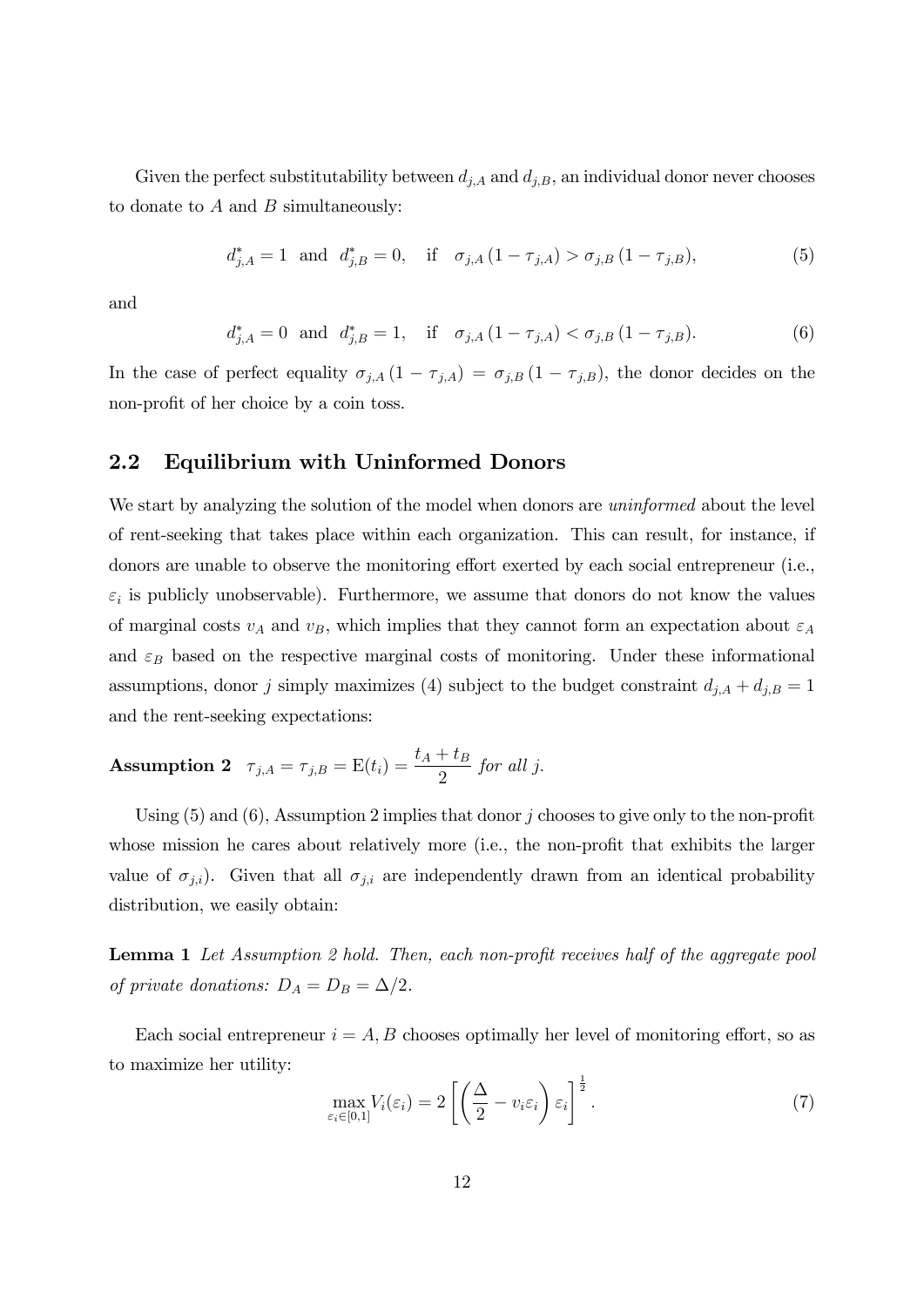Solving  $(7)$  for *A* and *B*, we obtain the monitoring effort intensity of non-profits working towards each of the two missions, as a function of the aggregate amount of donations  $\Delta$ :

$$
\varepsilon_A^* = \Delta/4k \quad \text{and} \quad \varepsilon_B^* = \Delta/4vk \quad \text{if} \quad \Delta < 4vk,
$$
\n
$$
\varepsilon_A^* = \Delta/4k \quad \text{and} \quad \varepsilon_B^* = 1 \qquad \qquad \text{if} \quad 4vk \leq \Delta < 4k,
$$
\n
$$
\varepsilon_A^* = \varepsilon_B^* = 1 \qquad \qquad \text{if} \quad \Delta \geq 4k.
$$
\n
$$
(8)
$$

Expression (8) shows that the optimal levels of monitoring intensity chosen by non-profit managers is (weakly) increasing in the level of aggregate donations,  $\Delta$ . This result is driven by the pure altruism of social entrepreneurs. They optimally try to limit how much of the donations is diverted by the grassroot workers, although this entails sacrificing a part of  $D_i$  to cover the monitoring cost. As the amount of donations collected by each non-profit increases with the market size  $\Delta$ , social entrepreneurs raise the level of monitoring (as long as  $\varepsilon_i^*$  < 1). This occurs because the amount of donations saved from diversion per dollar spent on monitoring rises with the gross donations received by each non-profit.

In addition, from (8) we observe that monitoring intensity is always (weakly) greater in *B* than in *A*. This happens because the opportunity cost of a unit of monitoring intensity (i.e. the amount of funds sacrificed to curb rent-seeking by the grassroot worker) is lower in non-profit *B* than in non-profit *A*. Note that, while  $\varepsilon_B^* > \varepsilon_A^*$  whenever  $\Delta < 4k$ , total *monetary* spending devoted to monitoring is not necessarily greater in *B* than that in *A*. Total spending for monitoring equals  $c(\varepsilon_i) = \varepsilon_i v_i$ . Hence, by using (8) and Assumption 1, we observe that  $c(\epsilon_B^*) = c(\epsilon_A^*) = \Delta/4$  whenever  $\Delta < 4vk$ , whereas  $c(\epsilon_B^*) < c(\epsilon_A^*)$  whenever  $\Delta \geq 4vk.^9$ 

#### 2.3 Equilibrium with Fully Informed Donors

Next, we study the equilibrium in the non-profit market when private donors are fully informed about the level of rent-seeking that takes place in each of the two organizations. More specifically, we now substitute Assumption 2 with the following one:

## Assumption 3  $\tau_{j,A} = t_A$  and  $\tau_{j,B} = t_B$  for all *j*.

<sup>&</sup>lt;sup>9</sup>The lower monetary cost of effort in firm  $B$  arises as a consequence of the upper bound of 1 on monitoring effort. Nevertheless, even in the absence of such upper bound, the firm with the lower marginal cost of monitoring effort will tend to exert stronger effort intensity, but that will not necessarily translate in incurring a higher monetary effort cost.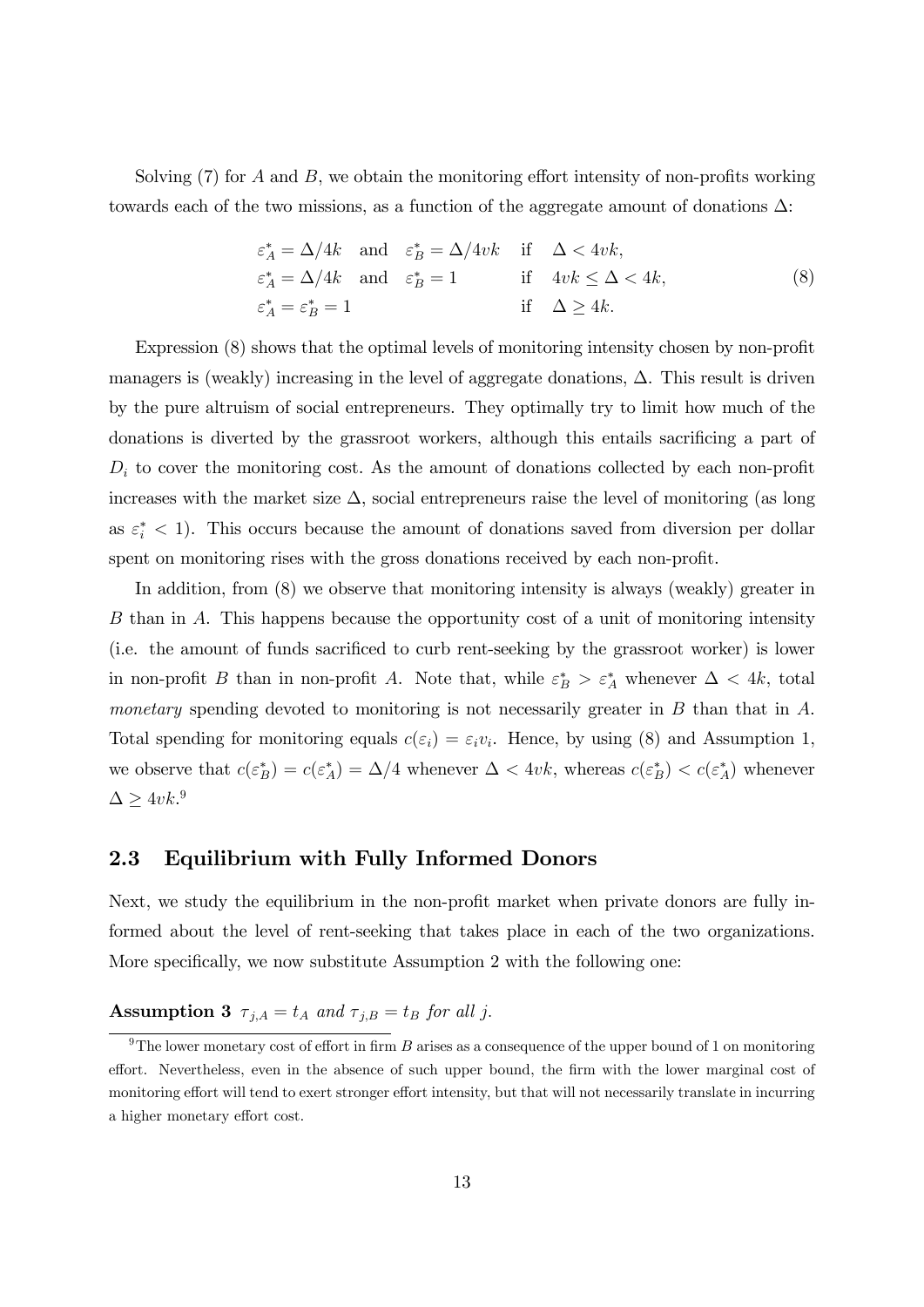Under Assumption 3, the decision rule of a donor  $j$  is now different: he donates one unit of resource to non-profit *i* (and nothing to  $-i \neq i$ ) when

$$
\sigma_{j,i}(1-t_i) > \sigma_{j,-i}(1-t_{-i}).
$$
\n(9)

Using condition (9) and the probability distribution generating  $\sigma_{j,i}$  in (3), we can calculate the total donations received by each non-profit, given the levels of  $t_A$  and  $t_B$ .

Lemma 2 *Let Assumption 3 hold. Then, the total amount of donations received by nonprofit i* decreases with  $t_i$  and increases with  $t_{-i}$ . In particular,  $D_A$  and  $D_B$  are given by:

$$
D_A = \frac{1 - t_A}{2 - t_A - t_B} \Delta \quad and \quad D_B = \frac{1 - t_B}{2 - t_A - t_B} \Delta.
$$
 (10)

As Lemma 2 shows, when donors are perfectly informed about the levels of rent seeking in each non-profit, the total amount of donations received by non-profit *i* will respond to both  $t_i$  and  $t_{-i}$ . This, in turn, implies that when choosing the level of  $\varepsilon_i$ , the non-profit manager *i* takes into account the fact that  $\varepsilon_{-i}$  also has an impact on her own payoff. Note that the expressions in (10) imply  $D_i(\varepsilon_i, \varepsilon_{-i}) = \frac{\varepsilon_i}{\varepsilon_i + \varepsilon_{-i}} \Delta$ , the optimization problem faced by social entrepreneur *i* now looks as follows:

$$
\widehat{\varepsilon}_{i}\left(\varepsilon_{-i}\right) \equiv \underset{\varepsilon_{i}\in[0,1]}{\arg\max} : V_{i}(\varepsilon_{i}, \varepsilon_{-i}) = 2\left[\left(\frac{\varepsilon_{i}}{\varepsilon_{i} + \varepsilon_{-i}}\Delta - v_{i}\varepsilon_{i}\right)\varepsilon_{i}\right]^{\frac{1}{2}}, \text{ where } i = A, B. \quad (11)
$$

From (11), we obtain the best-response functions of each social entrepreneur, given the monitoring effort intensity chosen by its rival.

**Lemma 3** Problem (11) yields a best-response function  $\hat{\epsilon}_i(\epsilon_{-i}) : [0,1] \rightarrow [0,1]$ , where

$$
\widehat{\varepsilon}_{i}(\varepsilon_{-i}) = \begin{cases}\n0 & \text{if } \Delta \le v_{i} \varepsilon_{-i} \\
\frac{\Delta - 4v_{i}\varepsilon_{-i} + \sqrt{\Delta^{2} + 8v_{i}\varepsilon_{-i}}\Delta}{4v_{i}} & \text{if } v_{i} \varepsilon_{-i} < \Delta < \frac{2v_{i}(1 + \varepsilon_{-i})^{2}}{(1 + 2\varepsilon_{-i})} \\
1 & \text{if } \Delta \ge 2v_{i}(1 + \varepsilon_{-i})^{2}/(1 + 2\varepsilon_{-i}).\n\end{cases}
$$
\n(12)

Two properties of  $\widehat{\varepsilon}_i(\varepsilon_{-i})$  are worth noting. First, for a given value of  $\varepsilon_{-i}$ , the bestresponse function  $\hat{\epsilon}_i(\epsilon_{-i})$  is non-increasing in  $v_i$ . Intuitively, when mitigating rent-seeking becomes cheaper, non-profits optimally choose higher levels of monitoring. Second, in the interior case  $(0 < \widehat{\varepsilon}_i(\varepsilon_{-i}) < 1)$ , we observe that both  $\partial \widehat{\varepsilon}_i / \partial \varepsilon_{-i} < 0$  and  $\partial (\partial \widehat{\varepsilon}_i / \partial \varepsilon_{-i}) / \partial v_i < 0$ hold. The strategic substitutability  $\partial \hat{\epsilon}_i / \partial \epsilon_{-i} < 0$  reflects an important source of (negative)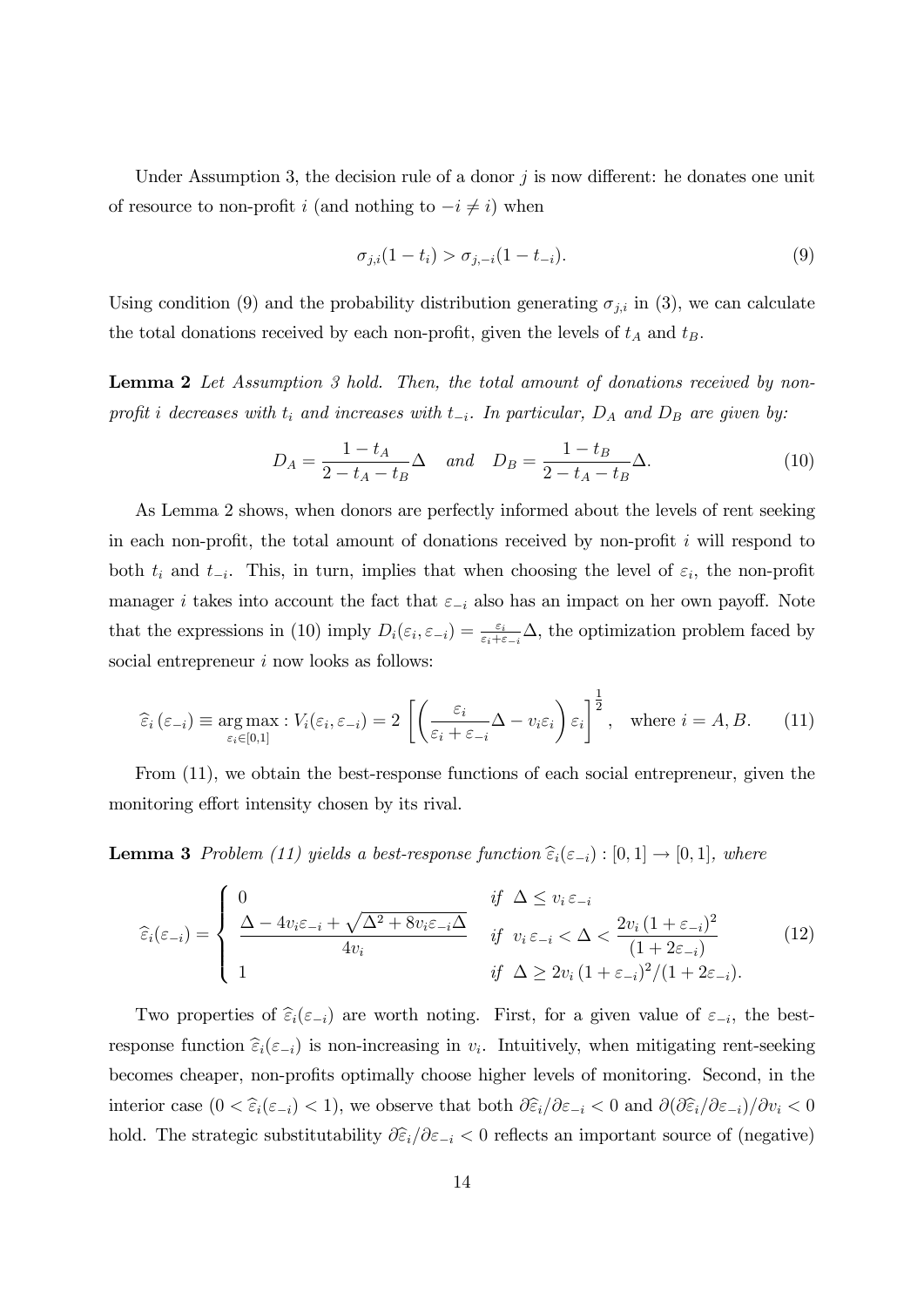interaction between non-profits' monitoring effort: when  $-i$  increases  $\varepsilon_{-i}$ , this indirectly lowers the marginal return of  $\varepsilon_i$  to firm *i* in terms of the pool of marginal donors who would reallocate their donation from  $-i$  to *i* following an increase in  $\varepsilon_i$ . The negative cross-derivative  $(\partial(\partial \hat{\varepsilon}_i/\partial \varepsilon_{-i})/\partial v_i < 0)$  means that the discouragement effect of  $\varepsilon_{-i}$  on  $\varepsilon_i$  is stronger when the marginal cost of monitoring  $(v_i)$  is larger.

The equilibrium with informed donors requires finding the Nash equilibrium levels of  $\varepsilon_i$ by *A* and *B*. The best-response functions in (12) imply that this equilibrium will always be unique, and it will involve strictly positive monitoring effort by *at least* one non-profit. The next proposition formally summarizes the levels of monitoring intensity by *A* and *B* in the Nash equilibrium for different values of  $\Delta$ .

Proposition 1 *When donors are perfectly informed about the level of rent-seeking within each non-profit, the equilibrium level of monitoring efforts,*  $\hat{\epsilon}_A$  *and*  $\hat{\epsilon}_B$ *, are given by:* 

$$
\widehat{\varepsilon}_A = 0 \quad \text{and} \quad \widehat{\varepsilon}_B = \Delta/2vk \qquad \text{if} \quad \Delta < 2vk,
$$
\n
$$
\widehat{\varepsilon}_A = \max\left\{0, \frac{\Delta - 4k + \sqrt{\Delta^2 + 8k\Delta}}{4k}\right\} \quad \text{and} \quad \widehat{\varepsilon}_B = 1 \quad \text{if} \quad 2vk \le \Delta < \frac{8}{3}k,\qquad(13)
$$
\n
$$
\widehat{\varepsilon}_A = \widehat{\varepsilon}_B = 1 \qquad \text{if} \quad \Delta \ge \frac{8}{3}k.\qquad(13)
$$

This result is portrayed graphically in Figure 1. Solid lines show the levels of monitoring intensity that prevail in the Nash equilibrium solution with informed donors. For comparison, we also plot with dashed lines the optimal levels monitoring intensity with uninformed donors,  $\varepsilon_A^*$  and  $\varepsilon_B^*$ , donors as given by (8). The figure reveals that for a sufficiently small market size (low values of  $\Delta$ ), the presence of informed donors shifts  $\hat{\varepsilon}_A$  and  $\hat{\varepsilon}_B$  in opposite directions (relative to  $\varepsilon_A^*$  and  $\varepsilon_B^*$ ).

The presence of informed donors always induces non-profit *B* to raise  $\widehat{\varepsilon}_B$  above  $\varepsilon_B^*$  (except, obviously, for the cases where the upper-bound  $\varepsilon_B = 1$  is binding). This is the consequence of a *positive* competitive effect across non-profits. Intuitively, in the presence of informed donors, higher monitoring effort becomes instrumental to attracting a larger pool of donors, which in turn fosters stronger monitoring effort to curb funds diversion.

The effect of transparency on the level of monitoring within non-profit  $A$  is less straightforward. The reason is that the presence of informed donors also brings about a *negative* interaction effect across non-profits: stronger monitoring intensity by non-profit  $-i$  lowers non-profit *i*'s marginal return of monitoring intensity in terms of its capacity of attracting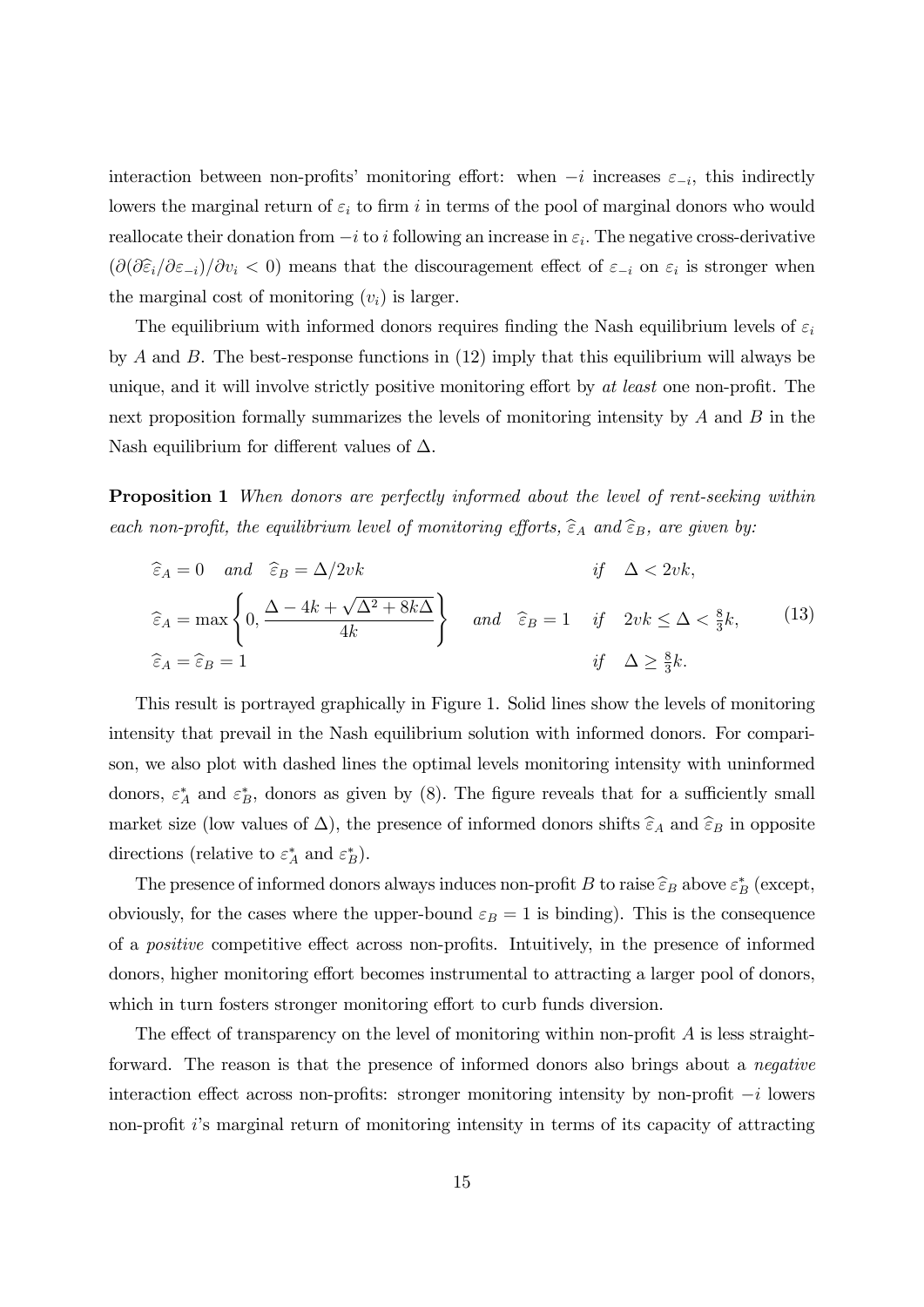Figure 1. Two non-profits model: equilibrium monitoring as a function of market size



donations away from  $-i$  to *i*. Given the difference in the marginal cost of monitoring (i.e., that  $v_A > v_B$ , non-profit *A*, facing a higher cost of monitoring, is more sensitive to this negative interaction effect than non-profit *B*. This, in turn, implies that  $\hat{\varepsilon}_A < \varepsilon_A^*$  in the range of the market size  $\Delta < \tilde{\Delta} \equiv 4(\sqrt{2}-1) k$ . Strikingly, for sufficiently low levels of  $\Delta$ (i.e., when  $\Delta < 2vk$ ),  $\hat{\varepsilon}_A$  falls all the way down to zero: non-profit *A* ceases to operate in the range  $\Delta < 2vk$ , leaving the entire non-profit market to be catered to by the non-profit *B* which has a lower monitoring cost.

The above result yields an important warning message: full transparency in the nonprofit market may fail to induce more efforts to curb rent-seeking in *all* non-profits. When the efficiency in limiting rent-seeking behavior within the organization differs across nonprofit firms, competition for donations may become so tough for the organizations with the higher monitoring cost that they may end up reducing their monitoring intensity (rather than increasing it). This strategic-substitution effect could in fact become so strong that such non-profits may end up abandoning their mission and exiting the market. On the one hand, this cleansing mechanism has a positive aspect: it leads the entire non-profit market being catered to by the non-profit with lower susceptibility to the diversion of funds. On the other hand, this cleansing mechanism comes at the expense of leaving out some social problems unaddressed. In the next two sections, we analyze this tension in a framework with a large number of horizontally differentiated non-profits and endogenous entry.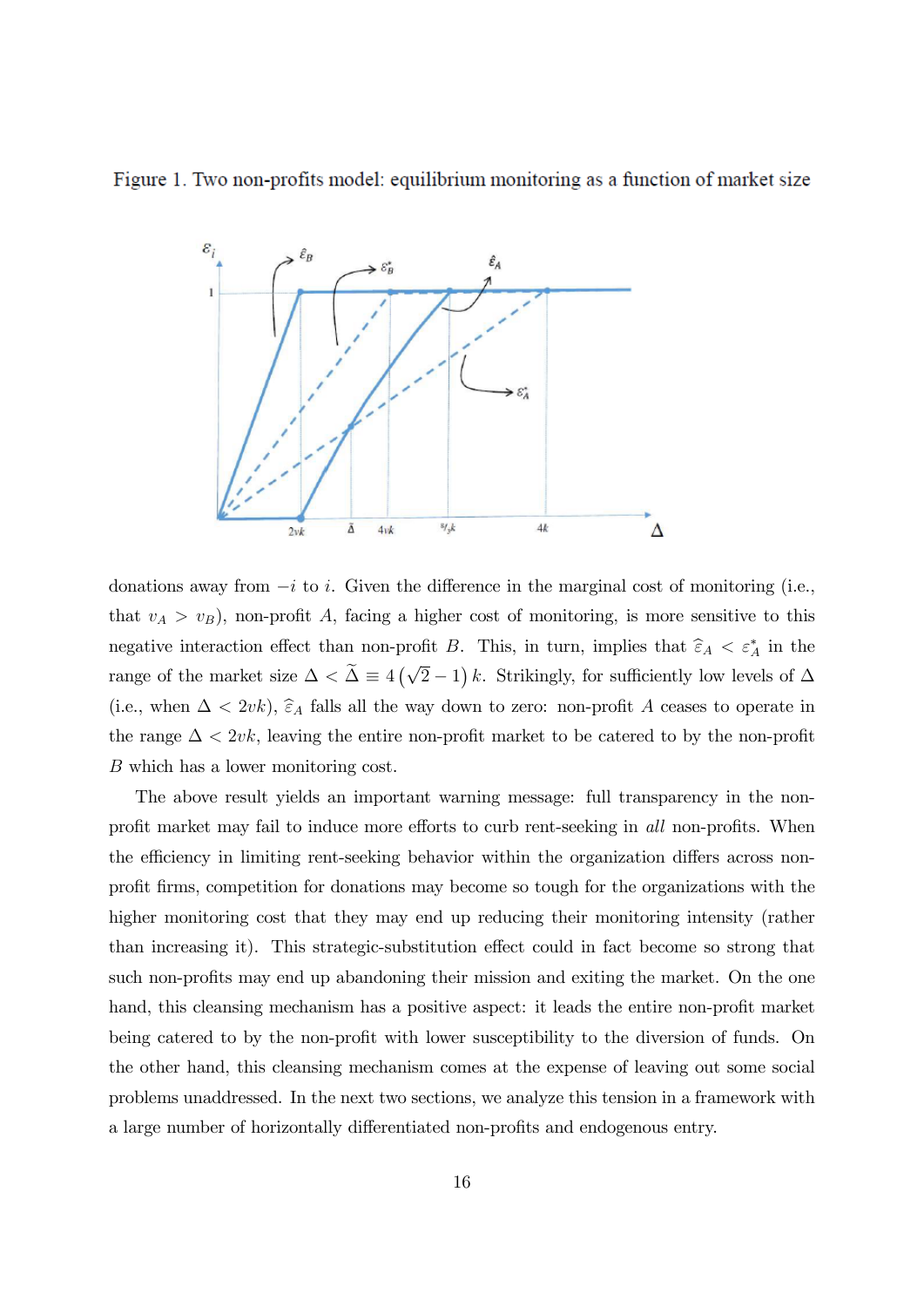## 3 Model with *N* Non-profits

In modern economies, the non-profit sector typically consists of a large number of competing organizations. To study the effect of the information regime on the strategic interaction between many non-profits, we need to build a more realistic model with many firms. This section presents the generalized version of the two-firm model studied above.

In this richer model, the non-profit sector comprises  $N$  firms, indexed by  $i = 1, 2, ..., N$ . Each non-profit targets a specific mission. Henceforth, we will think of *N* as a large number, which reflects better the real-life structure of the non-profit market (as compared to the simple two-firm model above). Analytically, a large *N* implies that each non-profit disregards the (negligible) effects their individual choices have on the *aggregate* behavior of the nonprofit market.10

Donors' preferences are analogous to those in  $(4)$ , extended to comprise N different social missions. For a generic donor  $j$ , we have:

$$
U(\{d_{j,i}\}_{i\in\{1,\ldots,N\}}) = \sum_{i=1}^{N} \sigma_{j,i} (1 - \tau_{j,i}) d_{j,i}.
$$
 (14)

As in the two-firm model,  $\tau_{j,i} \in [0,1]$  denotes the extent of funds diversion expected by j to occur in non-profit *i*. We maintain the assumption that each  $\sigma_{j,i}$  is independently drawn from a Fréchet distribution (3).

Given the utility function (14), each donor optimally donates all of her resource to a single non-profit (and gives nothing to all the other non-profits):  $d_{j,i}^* = 1$  for non-profit *i* and  $d_{j,l}^* = 0$  for all  $l \neq i$ , where  $\sigma_{j,i} (1 - \tau_{j,i}) \ge \sigma_{j,l} (1 - \tau_{j,l})$  for all *l*.

Let  $\mathcal N$  denote the *N*-element set of non-profits operating in the market. Consider a generic non-profit firm  $i \in \mathcal{N}$ . The probability that donor *j* donates to *i* is given by:

$$
\Pr(j \text{ donates to } i) = \int_0^\infty \left[ \prod_{l \in \mathcal{N}, l \neq i} F\left(\frac{(1 - \tau_{j,i}) \sigma_{j,i}}{(1 - \tau_{j,l})}\right) \right] f(\sigma_{j,i}) d\sigma_{j,i}.
$$

Using (3), and the fact that  $F(\sigma) = \exp(-\sigma^{-1})$ , the above expression simplifies to:

$$
\Pr(j \text{ donates to } i) = \frac{1 - \tau_{j,i}}{N - \tau_{j,i} - \sum_{l \in \mathcal{N}, l \neq i} \tau_{j,l}}.\tag{15}
$$

To introduce heterogeneity in monitoring costs, we assume that each non-profit  $i \in \mathcal{N}$ draws a specific cost parameter  $v_i$  from the following binary probability distribution:

 $10$ This differs with the simple two-firm model, where each firm always internalizes the aggregate market changes generated by its own actions.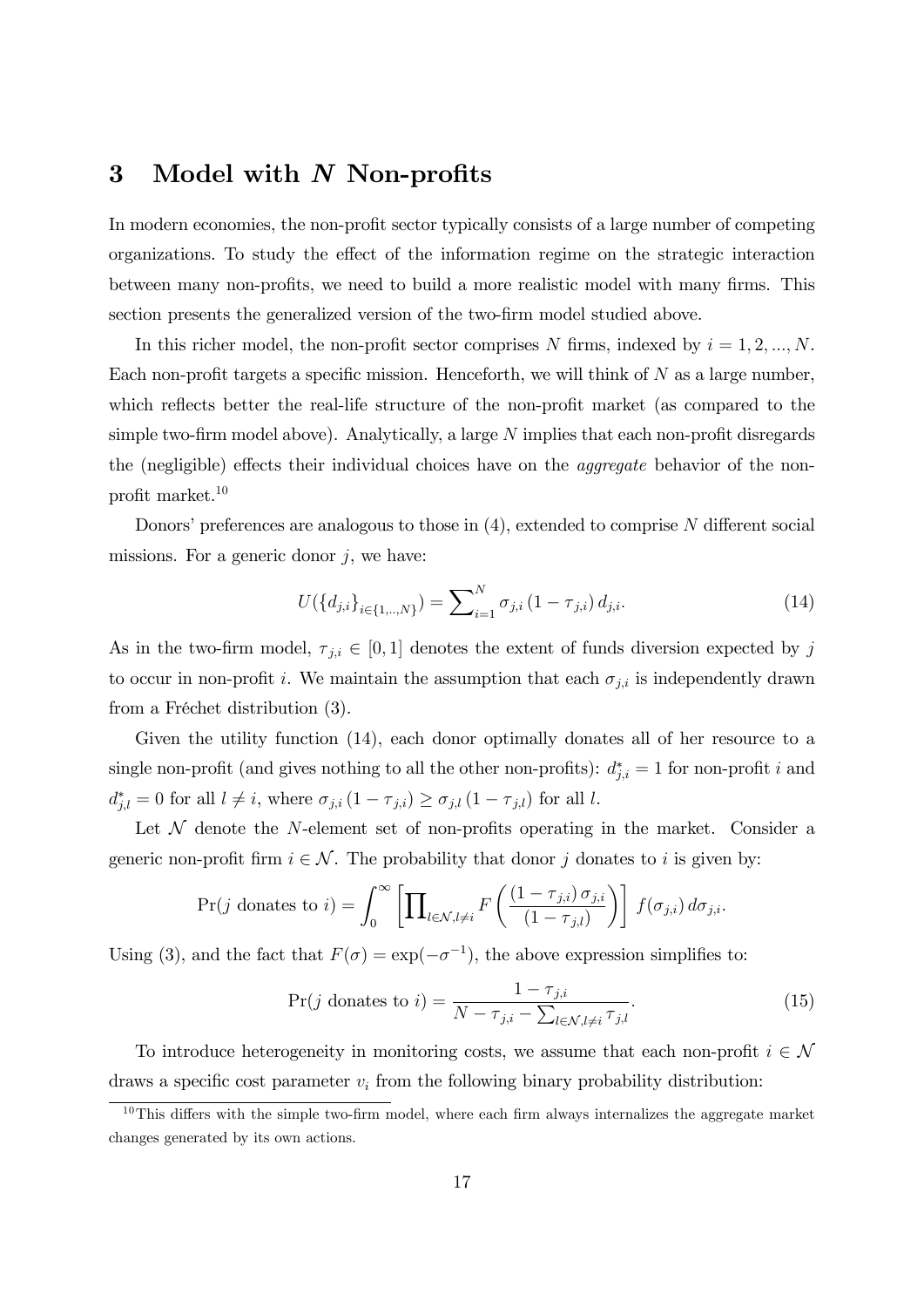Assumption 4 *Each social entrepreneur*  $i \in \mathcal{N}$  *draws a specific monitoring marginal cost*  $v_i \in \{v_A, v_B\}$ , where: i)  $Pr(v_i = v_A) = Pr(v_i = v_B) = \frac{1}{2}$ ; ii)  $v_B = 0$ ; iii)  $v_A = k > 0$ .

We impose Assumption 4 to extend our previous framework in Section 2 to an environment with *N* non-profits. Given that we focus on cases in which *N* is a large number, Assumption 4 entails that there will be  $N/2$  non-profits with marginal cost  $v_A = k$  and  $N/2$ with marginal cost  $v_B = 0$ . One difference relative to our previous Assumption 1 is that now we are fixing  $v_B = 0$ . The main reason for such parametric restriction is that it allows us to focus on the effect of full transparency on the behavior of non-profits who find it harder to curb funds diversion (i.e., those with  $v_A = k > 0$ ), as those firms whose  $v_B = 0$  will always optimally set monitoring effort at its maximum level (i.e., in the optimum,  $\varepsilon_B = 1$ will always hold). As we show in the Appendix B, all the main results can be extended to a setup with  $0 < v_B < v_A = k$ .

## 3.1 Equilibrium with Uninformed Donors

Let's extend Assumption 2 for the case of *N* non-profit firms.

 $\textbf{Assumption~2 (b)} \ \ \tau_{j,i} = \tau_j =$  $\frac{\sum_{s=1}^{N} t_s}{N}$ , for all *j* and all firms  $i = 1, 2, ..., N$ . When Assumption 2 (b) holds, one easily observes that the donation probability (15) reduces

to Pr(*j* donates to *i*) =  $1/N$ , for any generic non-profit  $i \in \mathcal{N}$ . Consequently, all non-profits receive the same amount of donations,  $D_i = \Delta/N$ . A social entrepreneur *i* then chooses the level of monitoring effort  $\varepsilon_i$  optimally, by solving:

$$
\max_{\varepsilon_i \in [0,1]} : V_i(\varepsilon_i) = 2 \left[ \left( \frac{\Delta}{N} - v_i \varepsilon_i \right) \varepsilon_i \right]^{\frac{1}{2}}, \text{ where } v_i \in \{v_A, v_B\}. \tag{16}
$$

The solution of this problem gives:

$$
\varepsilon_i^* = \begin{cases} \frac{\Delta}{2v_i N} & \text{if } \Delta/2N < v_i, \\ 1 & \text{if } \Delta/2N \ge v_i. \end{cases} \tag{17}
$$

The expression in (17) shows that the optimal level of monitoring responds to both the aggregate size of donations and to the firm's efficiency in monitoring. Analogously to the two-firm case in  $(8)$ ,  $\varepsilon_i^*$  is (weakly) increasing in the level of aggregate pool of donations and (weakly) decreasing in the cost of monitoring rent-seeking within the nonprofit.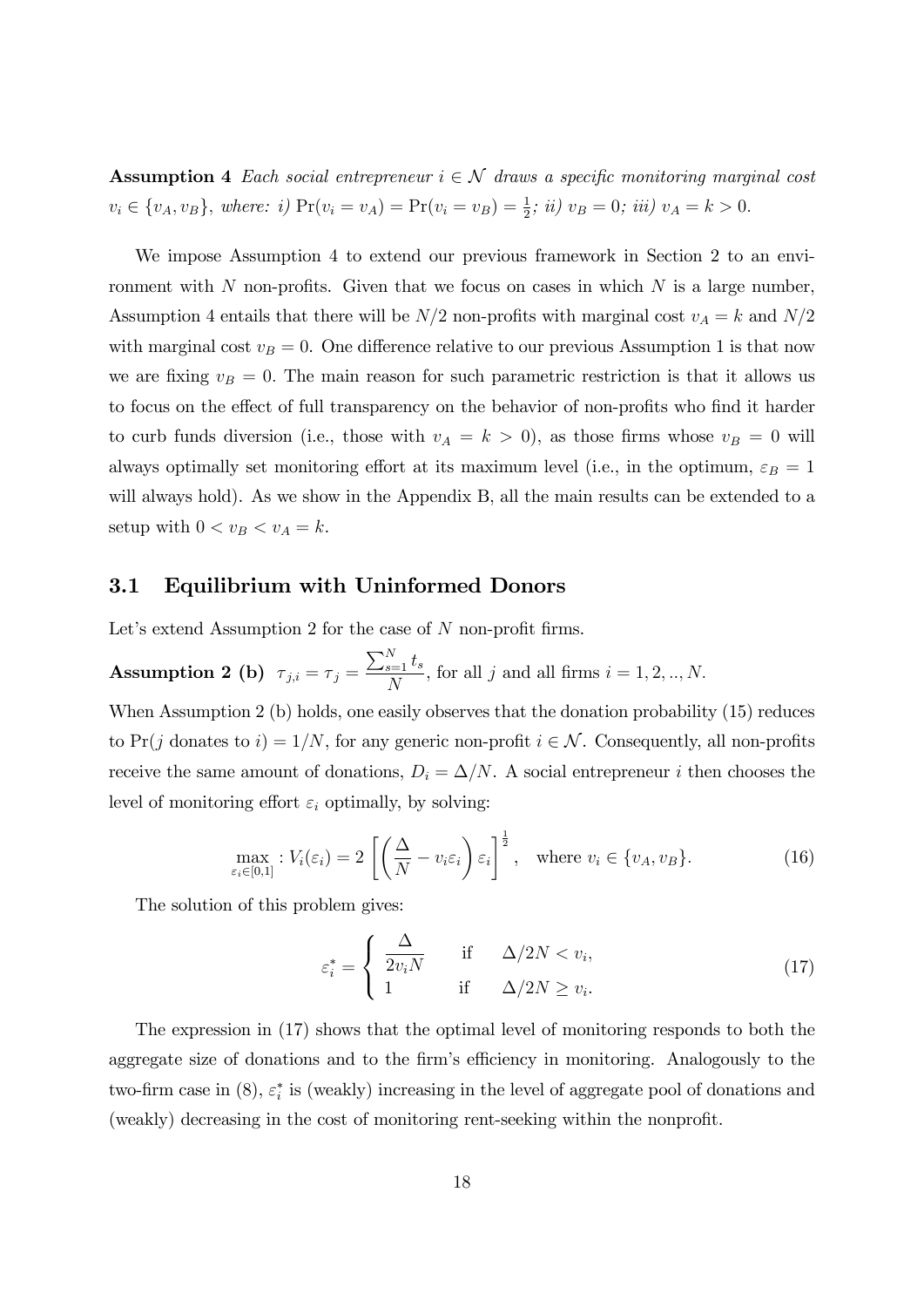#### 3.2 Equilibrium with Fully Informed Donors

As in Section 3.1, let's extend Assumption 3 to the case of *N* non-profit firms.

**Assumption 3 (b)**  $\tau_{j,i} = t_i$  for all *j* and all firms  $i = 1, 2, ..., N$ .

Using the donation probability (15) in conjunction with Assumption 3 (b), the amount of donations received by non-profit *i* is given by:

$$
D_i = \frac{\varepsilon_i}{E}, \quad \text{where } E \equiv \varepsilon_i + \sum_{l \in \mathcal{N}, l \neq i} \varepsilon_l.
$$
 (18)

Consequently, a social entrepreneur *i*'s optimization problem is now:

$$
\max_{\varepsilon_i \in [0,1]} V_i(\varepsilon_i, E) = 2 \left[ \left( \frac{\varepsilon_i}{E} \Delta - v_i \varepsilon_i \right) \varepsilon_i \right]^{\frac{1}{2}}, \text{ where } v_i \in \{v_A, v_B\}. \tag{19}
$$

Recall that  $N$  is assumed to be a large number. Therefore, when solving  $(19)$ , the non-profit manager  $i$  takes the value of  $E$  as given. This generates the following simple best-response function:

$$
\varepsilon_i^{br}(E; \Delta, v_i) = \begin{cases} 0 & \text{if } \Delta/E < v_i, \\ 1 & \text{if } \Delta/E \ge v_i. \end{cases}
$$
 (20)

The best-response functions  $\varepsilon_i^{br}(E)$  are always corner solutions for  $\varepsilon_i$ . The decision by non-profit *i* to monitor at full intensity  $(\varepsilon_i = 1)$  or not at all  $(\varepsilon_i = 0)$  depends on the aggregate level of donations  $(\Delta)$ , the firm's monitoring cost parameter  $(v_i)$ , and the aggregate level of monitoring intensity in the non-profit market (*E*). The level of *E* is itself endogenous, determined by the Nash equilibrium solution stemming from the best-response functions of all non-profit managers. The main features of the Nash equilibrium in the non-profit market are as follows.

Lemma 4 *Let N be large, and suppose Assumption 3 (b) holds. Then:*

- *1.* If  $\Delta/N \geq k$ , in equilibrium,  $\hat{\varepsilon}_i = 1$  for all  $i \in \mathcal{N}$ .
- 2. If  $k/2 < \Delta/N < k$ , in equilibrium,  $n = \frac{\Delta}{k} \in (\frac{1}{2}N, N)$  non-profits set  $\widehat{\epsilon}_i = 1$ , and the *remainder*  $1 - n \in (0, \frac{1}{2}N)$  *set*  $\widehat{\varepsilon}_i = 0$ *. All*  $i \in \mathcal{N}$  *such that*  $v_i = v_B = 0$  *set*  $\widehat{\varepsilon}_i = 1$ *.*
- 3. If  $\Delta/N \leq k/2$ , in equilibrium, the  $\frac{1}{2}N$  non-profits with  $v_i = v_B = 0$  set  $\hat{\epsilon}_i = 1$ , while *the*  $\frac{1}{2}N$  *non-profits with*  $v_i = v_A = k$  *set*  $\widehat{\epsilon}_i = 0$ *.*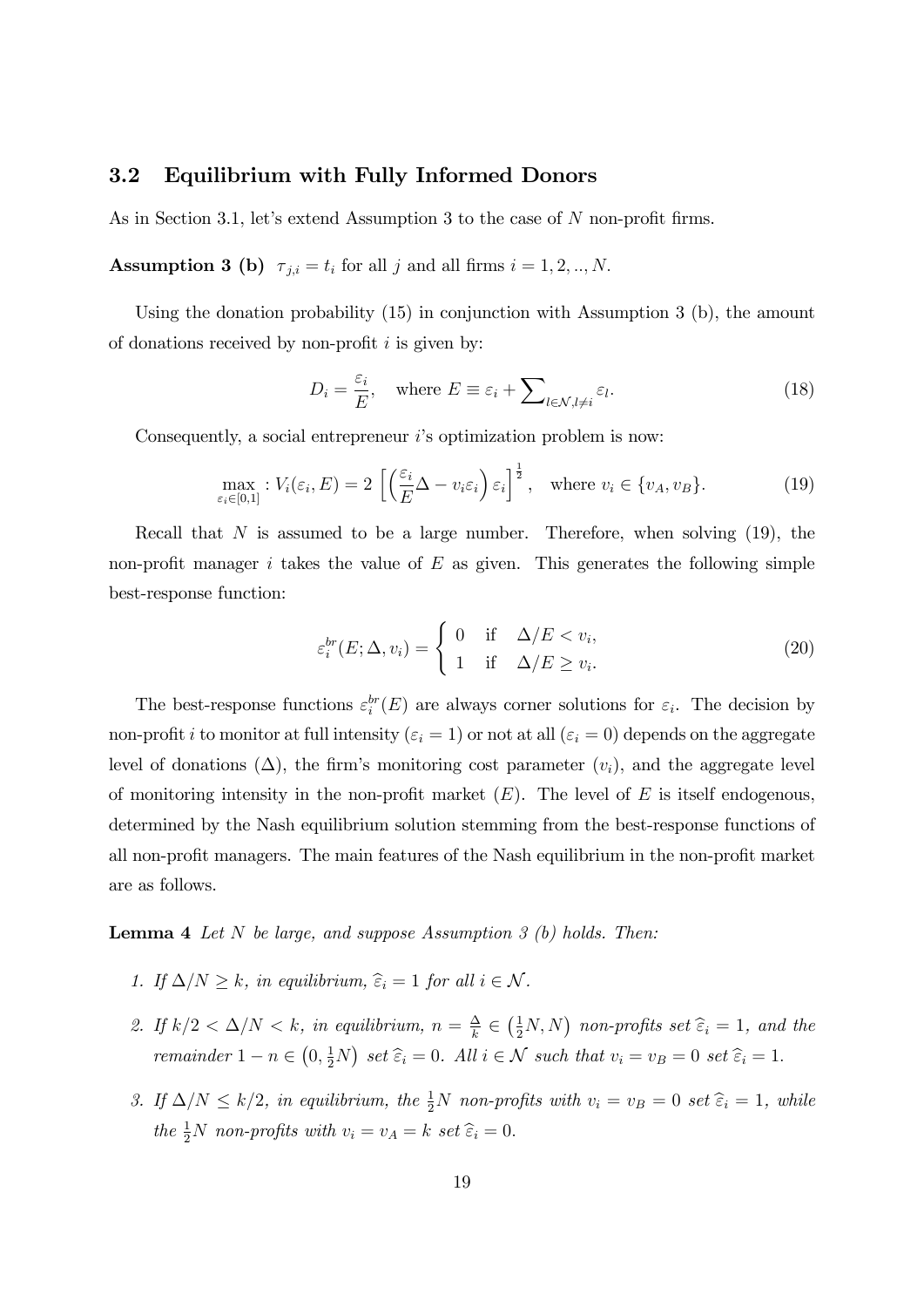An interesting implication of Lemma 4 is that, in a regime with informed donors, no rent-seeking ever occurs in equilibrium. The reason for this becomes clear from (20): only the non-profits that monitor at full intensity  $(\hat{\varepsilon}_i = 1)$  receive positive donations in equilibrium. Furthermore, Lemma 4 shows that, when  $\Delta/N \geq k$ , full transparency induces perfect monitoring by *all* non-profits entering the market. This differs quite drastically from the case with uninformed donors, where from (17) it follows that  $\varepsilon_A^* < 1$  whenever  $\Delta/N < 2k$ .

Similarly to the simple two-firm model, Lemma 4 carries also a warning message. When  $\Delta/N < k$ , some social entrepreneurs with  $v_i = v_A$  choose *not* to spend any resources in monitoring funds misuse. Given that they receive no donations, such non-profits will not to operate in equilibrium. In other words, a negative consequence of full transparency is that it induces a subset of the social missions (those where monitoring grassroot workers is more costly) being abandoned by non-profit firms. This occurs because non-profits operating towards those missions are unable to withstand the intense competition that transparency generates. Compared to the situation with uninformed donors, the fully transparent donation market implies all the donations being put to good use (no diversion), but it induces a bias in the set of social problems that are addressed by the decentralized non-profit sector, over-emphasizing the issues with relatively low cost of monitoring (e.g. vaccination campaign, food distribution) and under-serving those with relatively high cost of monitoring (e.g. empowerment, development education).

## 4 Entry into the Non-Profit Market

We let now N be endogenously determined as a result of equilibrium entry decisions by the set of *potential* social entrepreneurs. Suppose that potential non-profit managers have an opportunity cost of running a non-profit firm equal to  $\phi$  which we normalize to 1. Assume as well that, at the moment of setting up their non-profits, social entrepreneurs do not know the value of the monitoring cost parameter  $v_i \in \{v_A, v_B\}$  that applies to their firms. The value of  $v_i$  is drawn according to Assumption 4, and each non-profit manager learns this value only *after* setting up the non-profit firm.

Henceforth, we implicitly assume that the pool of potential social entrepreneurs is large enough so as to ensure that the entry condition in the non-profit market always binds in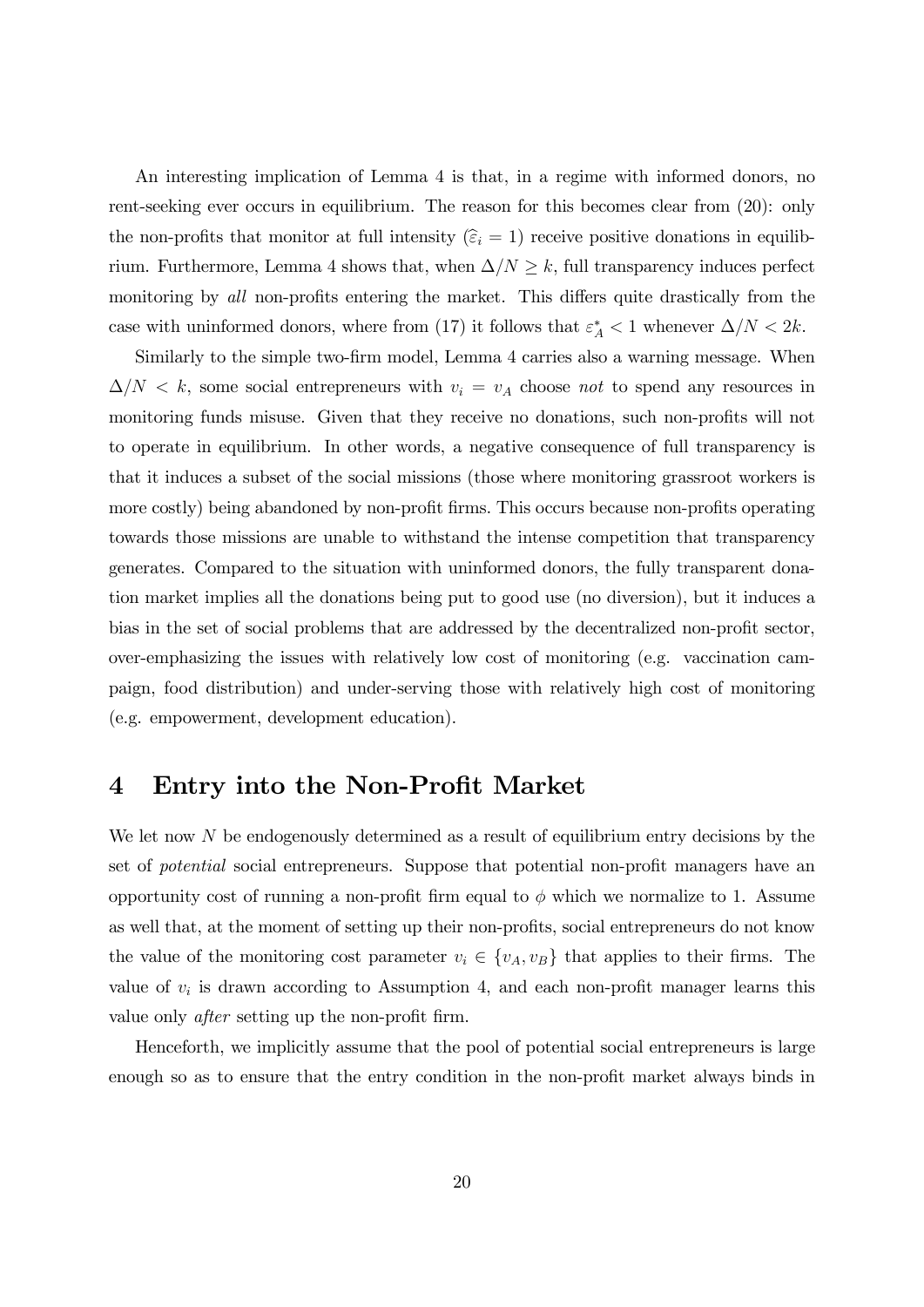equilibrium. Consequently, in equilibrium, the following condition must hold:

$$
\frac{1}{2}V_B + \frac{1}{2}V_A = 1,\t\t(21)
$$

where  $V_i$  denotes the payoff of social entrepreneur *i* under monitoring cost  $v_i \in \{v_A, v_B\}$ . The equilibrium expressions of  $V_B$  and  $V_A$  will depend on the informational regime (i.e. whether donors are uninformed or informed).

To keep the analysis consistent with Section 3, we consider that the free-entry equilibrium condition (21) always leads to a large value of *N* (which amounts to assuming that  $\Delta$  is a large number). This has two implications. Firstly, there will be  $N/2$  non-profits with monitoring cost  $v_A = k$  and  $N/2$  with monitoring cost  $v_B = 0$ . Secondly, in a regime with informed donors, each individual non-profit manager  $i$  will disregard the effect of her own monitoring choice  $\varepsilon_i$  on the aggregate monitoring effort level,  $E \equiv \sum_{l=1}^{N} \varepsilon_l$ .

## 4.1 Equilibrium with Uninformed Donors

From  $(16)$  and  $(17)$ , it follows that in a regime with uninformed donors the payoff obtained by a social entrepreneur  $i \in \mathcal{N}$  with  $v_i = v_A = k$  will be

$$
V_A^* = \begin{cases} \frac{\Delta}{N} \frac{1}{k^{\frac{1}{2}}} & \text{if } k > \frac{\Delta}{2N},\\ 2\left(\frac{\Delta}{N} - k\right)^{\frac{1}{2}} & \text{if } k \le \frac{\Delta}{2N}. \end{cases} \tag{22}
$$

A social entrepreneur with the marginal cost of monitoring  $v_i = v_B = 0$  always sets  $\varepsilon_B^* = 1$ , and her payoff in this regime equals

$$
V_B^* = 2\left(\frac{\Delta}{N}\right)^{\frac{1}{2}}.\t(23)
$$

Using (22) and (23) in (21), we obtain the following result:

Proposition 2 *Suppose Assumption 2 (b) holds. Let N*" *denote the value of N that satisfies condition (21). Then,*

$$
N^* = \begin{cases} \frac{1}{2} \left[ \left( \frac{1 + k^{\frac{1}{2}}}{k^{\frac{1}{2}}} \right) + \left( \frac{2 + k^{\frac{1}{2}}}{k^{\frac{1}{2}}} \right)^{\frac{1}{2}} \right] \Delta & \text{if } k > 3 - 2\sqrt{2} \\ \frac{4}{(1 + k)^2} \Delta & \text{if } k \le 3 - 2\sqrt{2} \end{cases}
$$
 (24)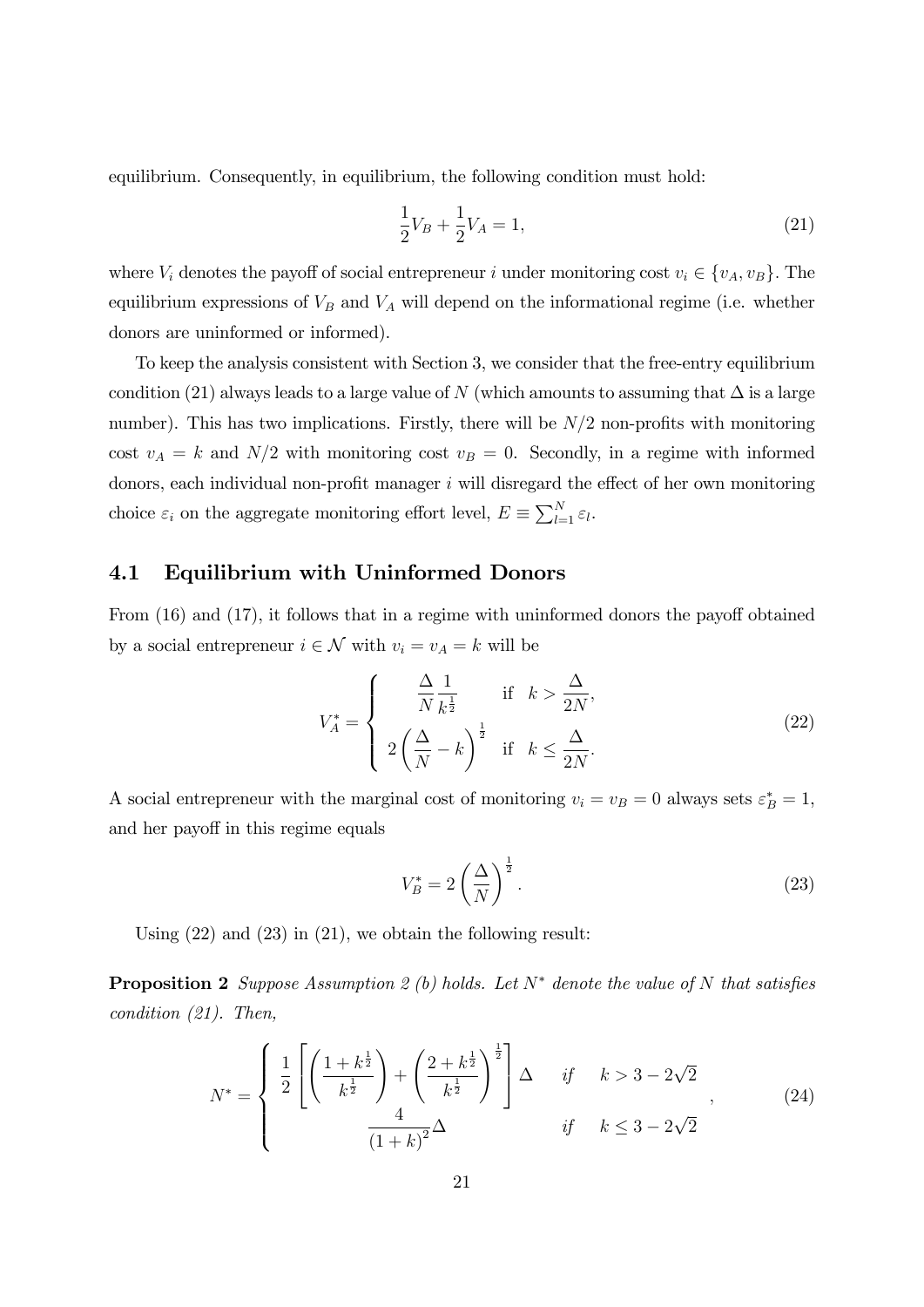*with*  $\partial N^*/\partial k < 0$  for all  $k > 0$ . The equilibrium levels of monitoring by the non-profit *managers with costs*  $v_i = v_A$  *and*  $v_i = v_B$  *are given, respectively, by:* 

$$
\varepsilon_A^* = \begin{cases} \left[ k^{\frac{1}{2}} \left( 1 + k^{\frac{1}{2}} \right) + k^{\frac{3}{4}} \left( 2 + k^{\frac{1}{2}} \right)^{\frac{1}{2}} \right]^{-1} & \text{if } k > 3 - 2\sqrt{2} \\ 1 & \text{if } 0 < k \le 3 - 2\sqrt{2} \end{cases} \tag{25}
$$

*and*  $\varepsilon_B^* = 1$  *for all*  $k > 0$ *.* 

Proposition 2 describes how the number of potential social entrepreneurs deciding to set up a non-profit firm varies with *k*. Intuitively, a higher value of the monitoring cost for the social entrepreneurs drawing  $v_i = v_A$  lowers the overall expected return of setting up a non-profit, hence reducing entry into the non-profit market. Proposition 2 also shows that  $\varepsilon_A^*$  < 1 whenever  $k > 3 - 2\sqrt{2}$ . Consequently, unless *k* is sufficiently small, the regime with uniformed donors will exhibit a positive level of funds diversion in equilibrium.

## 4.2 Equilibrium with Informed Donors

As Lemma 4 shows, whenever *N* is greater than  $\Delta/k$ , some social entrepreneurs deciding to found a non-profit end up exerting zero monitoring effort in equilibrium. In that case, some of the *N* non-profits remain *inactive* ex-post. Let's denote with  $\widehat{N}$  the number of potential non-profit managers that choose to enter the non-profit market under a regime of full transparency, and with  $\hat{n}$  the number of non-profits that *remain active* upon learning their monitoring cost parameter  $v_i \in \{v_A, v_B\}.$ 

Proposition 3 *Suppose Assumption 3 (b) holds. Then,*

1. When  $k > 1$ , the number of potential social entrepreneurs who enter the non-profit *market is*  $\hat{N} = 2\Delta$ *. After setting up their non-profit firm,*  $\hat{N}/2 = \Delta$  *social entrepreneurs receive a draw*  $v_i = v_B$  *and set*  $\hat{\epsilon}_B = 1$ *, while*  $\hat{N}/2 = \Delta$  *receive a draw*  $v_i = v_A$ and set  $\widehat{\epsilon}_A = 0$ . The number of non-profits that remain active in equilibrium is then:

$$
\widehat{n} = \frac{N}{2} = \Delta. \tag{26}
$$

2. When  $k \leq 1$ , the number of potential social entrepreneurs who enter the non-profit *market is*  $\hat{N} = 4(1 + k)^{-2} \Delta$ *. After incurring setting up the non-profit firm, all the social entrepreneurs set*  $\hat{\epsilon}_i = 1$ *, regardless of the value of*  $v_i$ *. Thus, in the equilibrium,* 

$$
\widehat{n} = \widehat{N} = \frac{4}{\left(1 + k\right)^2} \Delta \tag{27}
$$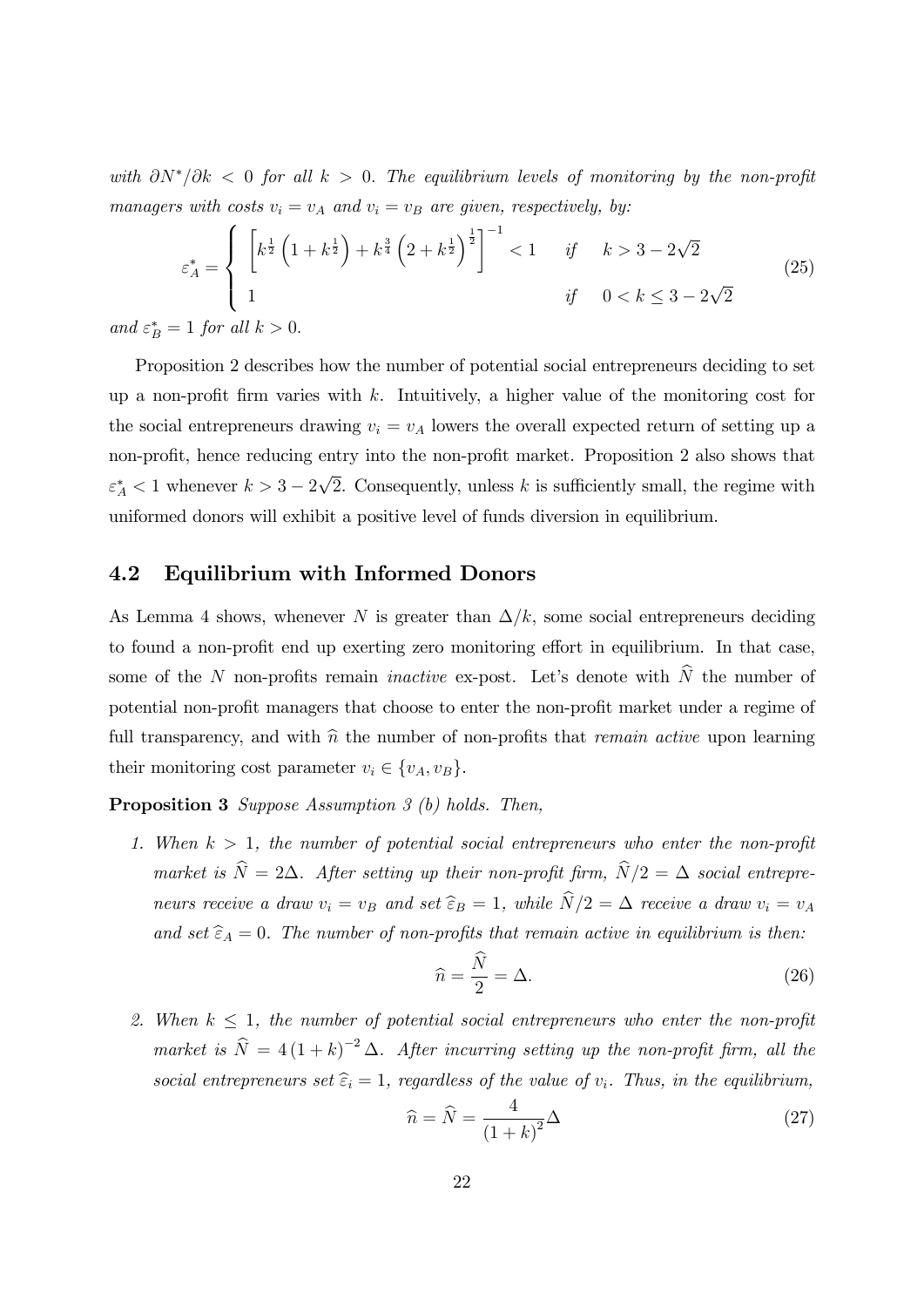Proposition 3 shows that the number of active non-profits  $\hat{n}$  is weakly decreasing in *k* (and strictly decreasing in *k* for  $k \leq 1$ ). The relationship between  $\hat{n}$  and *k* is qualitatively analogous to that displayed in (24) in Proposition 2. Yet, despite their similarities, there is an important difference between the results in Proposition 2 and Proposition 3. In a regime with uninformed donors *all* potential social entrepreneurs who choose to enter the non-profit market will (ex-post) remain active, and they will all receive a positive share of the total pool of donations. This is no longer the case under full transparency: when *k >* 1, only those who enter the non-profit market and receive a draw  $v_i = v_B$  will end up (actively) running a non-profit and receiving positive donations in equilibrium.

Proposition 3 illustrates again the tension between the competitive effect and the strategicinteraction effect. The former tends to foster monitoring effort by all non-profits, whereas the latter tends to depress monitoring effort by non-profits that find it harder to rein in the diversion of funds. Notice that the value of *k* governs the degree of heterogeneity in costs to curb rent-seeking across non-profits. When  $k$  is sufficiently high, the strategic-interaction effect ends up nullifying the competitive effect for high-cost non-profits, thus driving them out of the market.

## 5 Welfare Analysis

We are now ready to compare a number of welfare properties between the equilibrium outcomes in the two informational regimes. We start by comparing the number of active nonprofits. This is important as greater non-profit diversity means that a larger variety of social issues are addressed by social entrepreneurs. Secondly, we study the total amount of nonprofit output generated in each regime, regardless of the variety of non-profit firms. Finally, we investigate the donors' welfare under the two regimes.

Note that the results in Propositions 2 and 3 entail that both regimes deliver the same equilibrium outcomes when  $0 < k < 3-2\sqrt{2}$ . In this case, all social entrepreneurs set  $\varepsilon_i = 1$ , regardless of whether  $v_i = v_A = k$  or  $v_i = v_B = 0$ , and regardless of transparency or lack thereof in terms of funds diversion. To avoid trivially comparing such cases, we henceforth impose the following parametric restriction:

**Assumption 5**  $k > \underline{k} \equiv 3 - 2\sqrt{2} \approx 0.17$ *.* 

This assumption intuitively states that the difference in the marginal cost of monitor-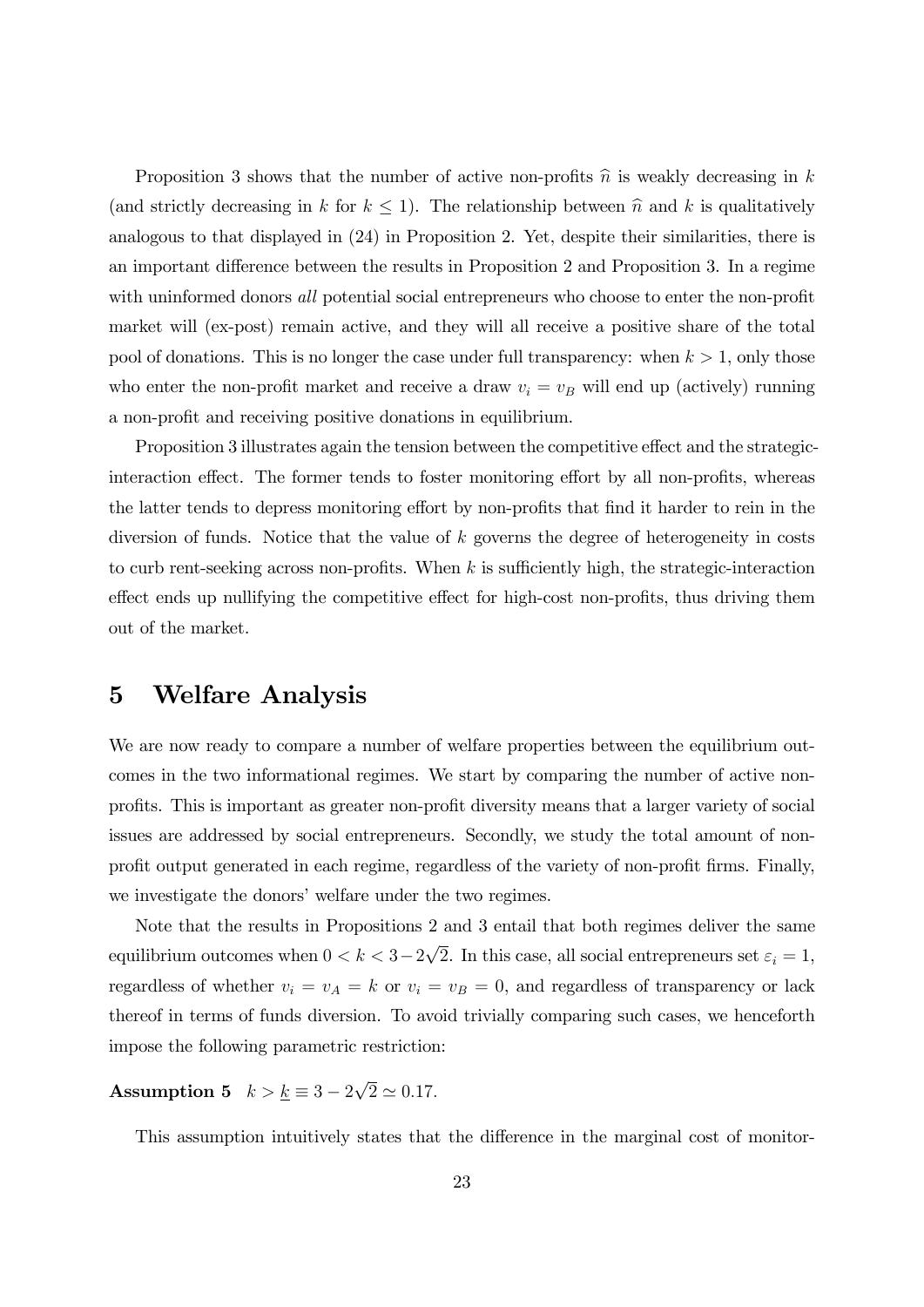ing between high-cost and low-cost non-profits is sufficiently large to make the information regime matter for equilibrium behavior.

#### 5.1 Number of active non-profits

We use the results in Proposition 2 and Proposition 3 to compare the total number of nonprofits operating in the market under the two regimes.

**Proposition 4** *Whenever*  $k > k$ *, the number of active non-profits is always smaller under full transparency than in the regime with uninformed donors; that is,*  $\hat{n} < N^*$ .

The result in Proposition 4 is illustrated in Figure 2 for different levels of  $k$ . The solid line and the dashed line indicate, respectively, the number of active non-profits in the regimes with informed and uninformed donors.

What are the reasons underlying  $\hat{n} < N^*$ ? For values of  $k > 1$ , this rests primarily on the fact that under full transparency, the social entrepreneurs who receive a high-cost draw  $(v_i = v_A)$  choose ex-post to remain inactive. The main reason for  $\hat{n} < N^*$  is substantially different when  $k$  lies below 1. In that range, all social entrepreneurs entering the non-profit market remain *active* after learning the value of *vi*; however, there is an upward distortion in the level of monitoring effort exerted by non-profit managers in the regime with informed donors. Full transparency induces a *rat race* among non-profit managers, as they all try to curb funds diversion in their own firms in order to attract a larger share of donors. This rat race leads (in equilibrium) to a fruitless competition for additional donors on the aggregate, ultimately hurting the level of net output generated by each non-profit. Foreseeing this outcomes, there are fewer social entrepreneurs that enter the market, which leads to a smaller number of non-profits in equilibrium under the full transparency regime.

Another interesting feature of Figure 2 is the fact that the difference between  $N^*$  and  $\hat{n}$ is non-monotonic in *k*. In particular, we can observe that: *i*)  $N^* - \hat{n} \to 0$  as *k* approaches *k*, *ii*)  $N^* - \hat{n}$  increases with *k* when  $k \in (k, 1)$ , *iii*)  $N^* - \hat{n}$  decreases with *k* when  $k > 1$ , converging asymptotically to zero as *k* grows to infinity. Intuitively, as *k* rises within the interval  $k \in (k, 1)$ , the rat race distortion mentioned above becomes more severe to those social entrepreneurs with  $v_i = v_A$ , discouraging entry into the non-profit market. On the other hand, when *k* rises above unity, all social entrepreneurs with  $v_i = v_A$  remain inactive in the regime with full transparency. Consequently, whenever  $k > 1$ , the level of  $k$  does not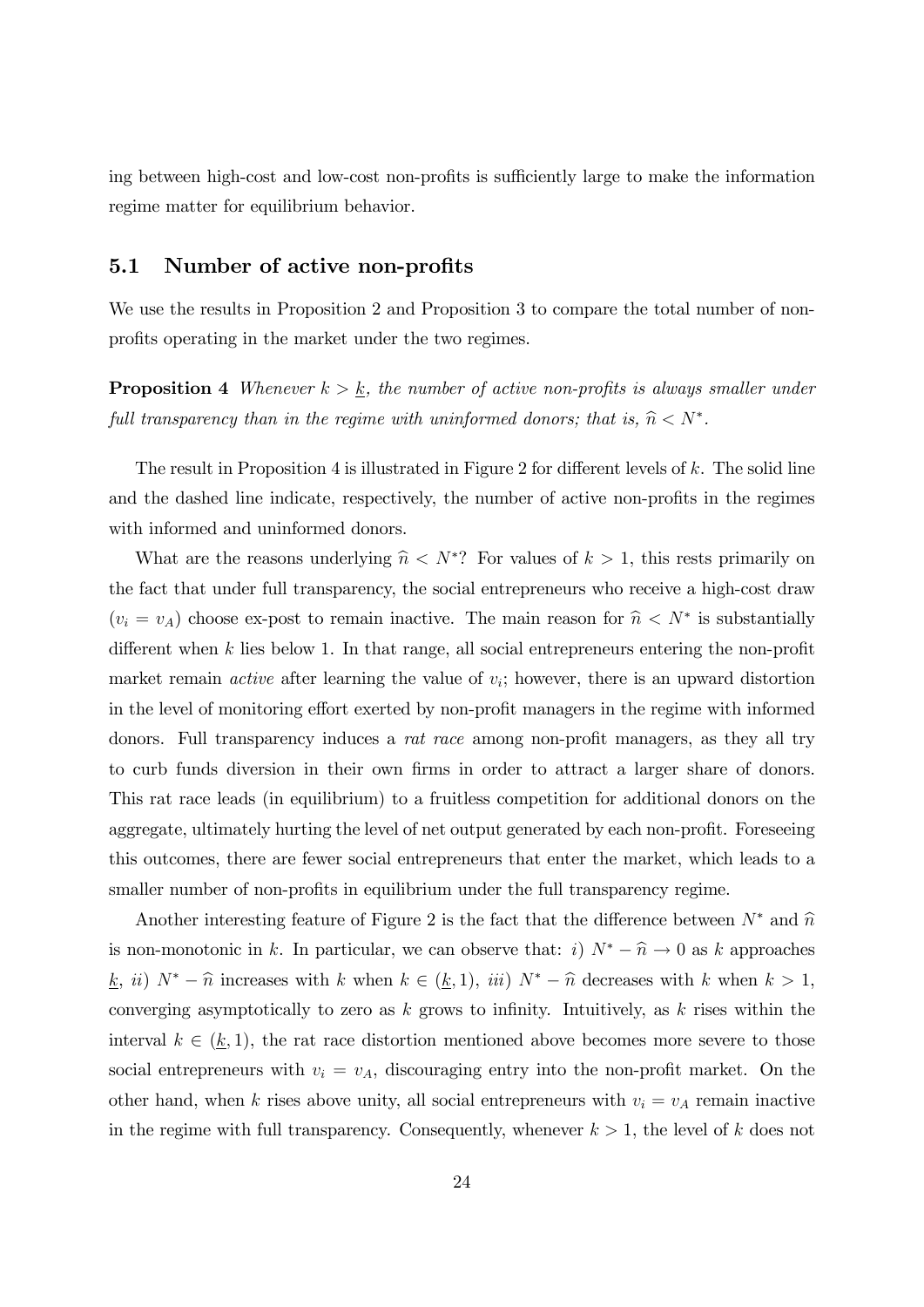Figure 2. Model with N non-profits: equilibrium number of active non-profits, as a function of asymmetry in monitoring costs



matter anymore for the number of entrants into the market  $(\hat{n})$ . Contrarily, in the regime with uninformed donors, a higher  $k$  will always hurt the payoff of social entrepreneurs with  $v_i = v_A$ , as those agents remain always active in equilibrium, and therefore the expected payo§ of a social entrepreneur entering the market monotonically decreases with *k*.

#### 5.2 Aggregate output in the non-profit sector

The result in Proposition 4 does not give us much information about the levels of *aggregate* output generated within the non-profit sector in each regime. We now show that the value of *k* is also crucial for determining which of the two regimes yields greater aggregate output. In addition, we show that the output gap between the regimes is non-monotonic in *k*.

**Proposition 5** Let  $V^{UN}$  and  $V^{IN}$  denote the aggregate level of non-profit output in the *equilibrium with uninformed and informed donors, respectively. Then,*

- *1.*  $V^{UN} > V^{IN}$  for all  $k \in (\underline{k}, 1)$ *. Furthermore,*  $\partial (V^{UN} V^{IN})/\partial k > 0$  for all  $k \in (\underline{k}, 1)$ *,*  $\text{while } \lim_{k \to \underline{k}} (V^{UN} - V^{IN}) = 0.$
- *2.*  $V^{IN} > V^{UN}$  for all  $k \geq 1$ *. Furthermore,*  $\partial (V^{IN} V^{UN})/\partial k > 0$  for all  $k \geq 1$ *.*

Figure 3 displays the results of Proposition 5. The non-monotonicity of the difference between  $V^{UN}$  and  $V^{IN}$  may at first seem counter-intuitive. This is, however, the result of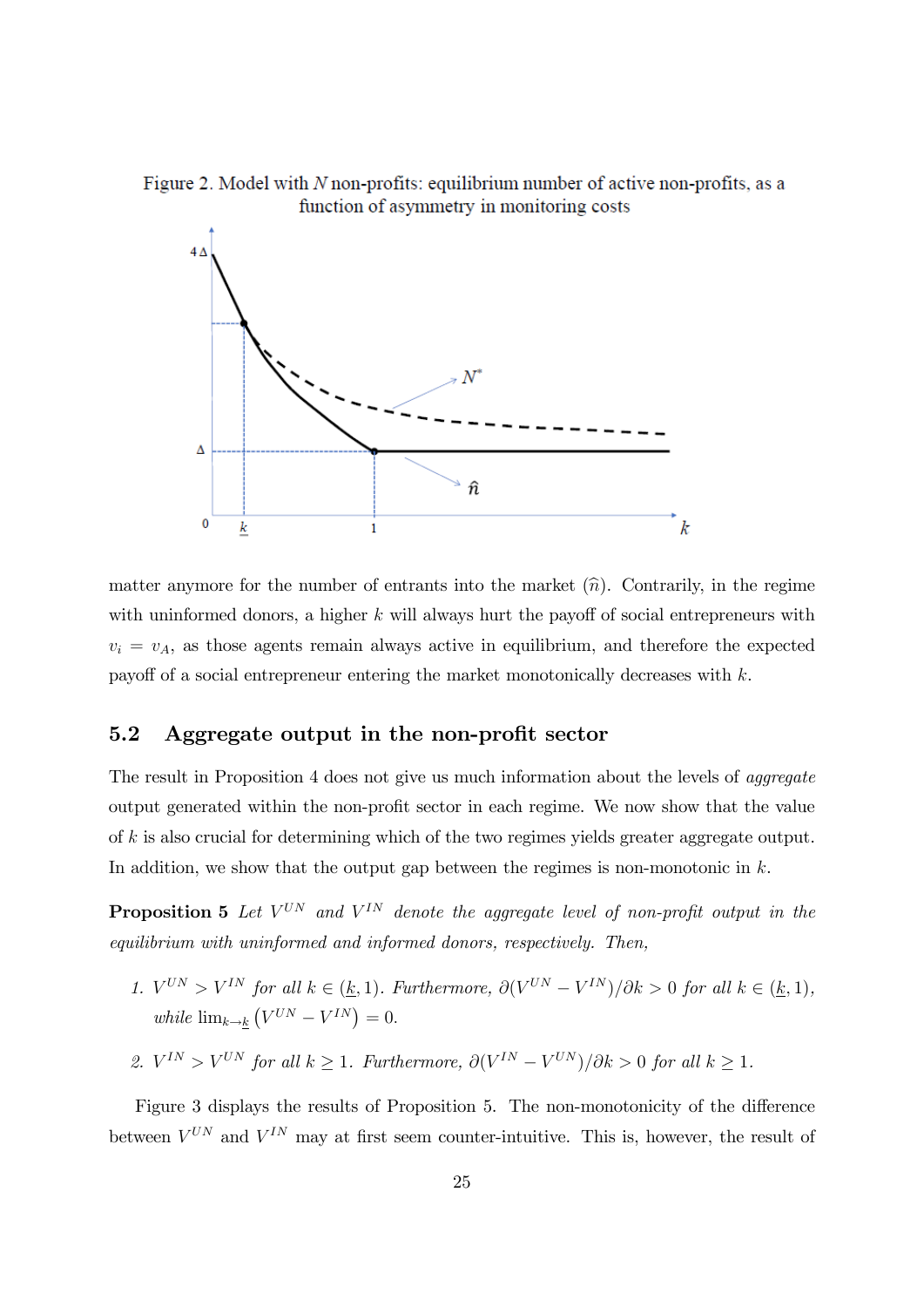an implicit trade-off between the rat-race distortion in monitoring spending induced by full transparency, and the fact that informed donors tend to channel their donations to cleaner non-profits. It turns out that the intensity of this trade-off is non-monotonic at different levels of *k*.

The first part of Proposition 5 shows that, for relatively low levels of the monitoring cost,  $V^{UN} > V^{IN}$ . Intuitively, in those cases, non-profits with  $v_i = v_A = k$  will find it worthwhile to exert sufficient monitoring effort to keep funds diversion at relatively low levels, even when donors remain uninformed about the level of diversion. This in turn means that aggregate spending on monitoring in the regime with informed donors is unnecessarily high, as a result of the rat race mentioned above. The severity of the rat race distortion in monitoring effort becomes worse when *k* is greater, which is why the gap between  $V^{UN}$  and  $V^{IN}$  grows with *k* while  $k \in (k, 1)$ .

The situation changes drastically once  $k$  lies above one. When  $k > 1$ , only the social entrepreneurs with  $v_i = v_B = 0$  remain active in the non-profit market. As a consequence, for relatively large levels of *k*, the rat race distortion described above vanishes completely, rather than worsening as *k* rises. The sudden switch to an equilibrium where all the donations are managed by non-profits with  $v_i = v_B = 0$  leads to the result  $V^{IN} > V^{UN}$  when  $k = 1$ . Furthermore, since rent-seeking in the regime with uninformed donors gets worse with higher *k*, the gap between  $V^{IN}$  and  $V^{UN}$  expands as *k* keeps rising above one.

Our analysis suggests that when considering promoting institutions that increase transparency in use of funds, policy-makers should be mindful about the degree of heterogeneity in monitoring efficiency across non-profits. When monitoring cost asymmetries are relatively mild (i.e., *k* lies near *k*), promoting transparency comes both at low cost of variety loss and aggregate output loss, while it tends to increase monitoring effort. When monitoring cost asymmetries are very large, promoting transparency comes also at a low cost of variety loss, while it substantially increases aggregate non-profit output by cleansing the sector from non-profits subject to high levels of funds diversion. On the other hand, it's for intermediate levels of monitoring cost asymmetries (i.e., when  $k$  is around 1) that the trade-off between enhanced transparency and output/variety loss is hardest to resolve. In those situations, variety loss owing to transparency tends to be largest, while aggregate output behavior becomes especially sensitive to whether high-cost non-profits choose to stay and increase monitoring or simply give up on their missions altogether.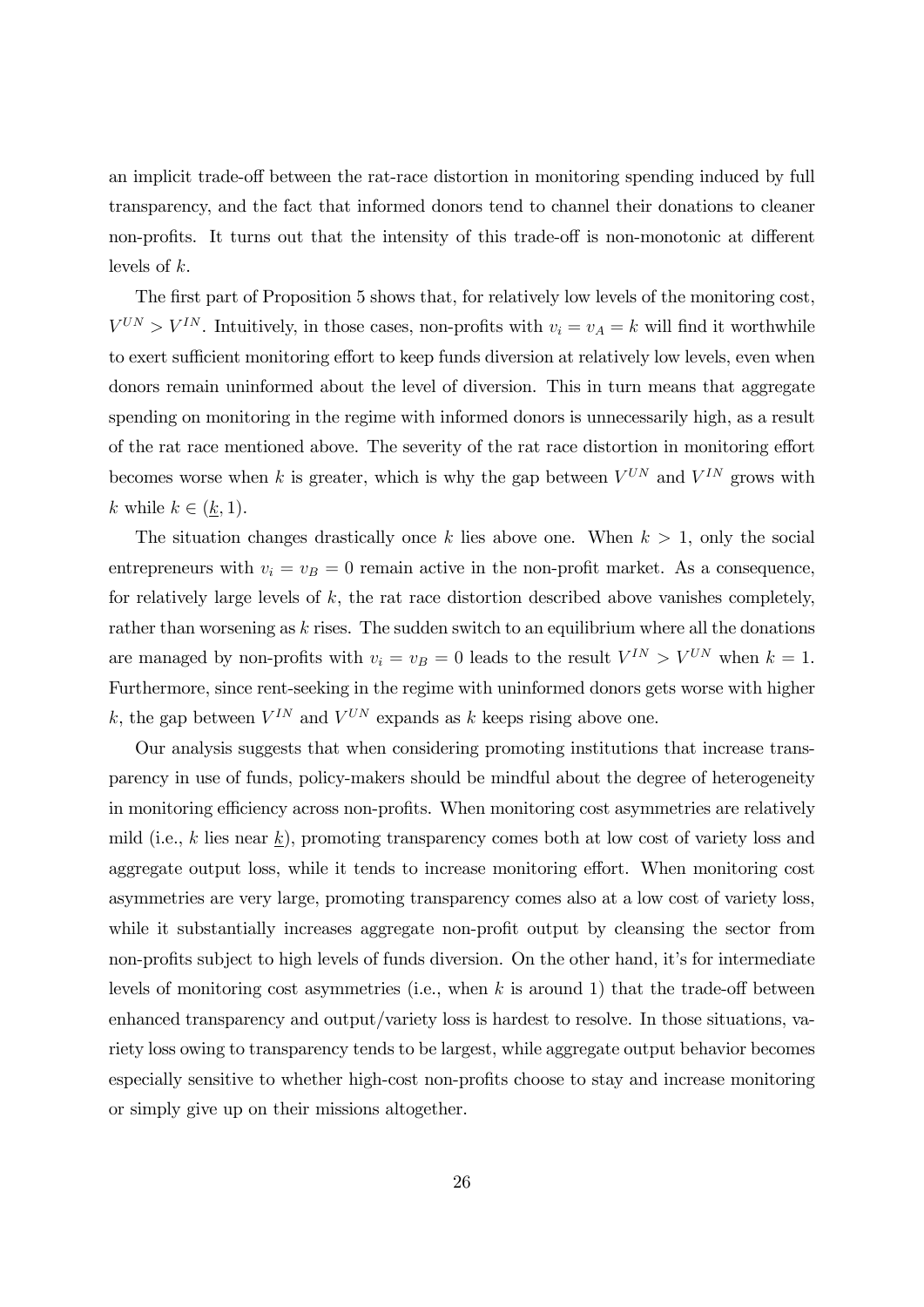Figure 3. Model with N non-profits: aggregate non-profit output, as a function of asymmetry in monitoring costs



#### 5.3 Donors' Welfare

We can now compute the welfare of a generic donor in each informational regime. We compute the expected utility *before* the idiosyncratic sources of uncertainty are revealed to the donor (i.e., before the taste shocks  ${\{\sigma_{j,i}\}}_{i=1,\dots,N}$  are drawn for donor *j*). This is analogous to computing the aggregate expected utility of the unit continuum of donors. Hence, the welfare analysis that follows could alternatively be interpreted as resulting from an utilitarian view of donors welfare.

Notice that if a donor (situated behind the veil of ignorance) could freely choose the informational regime, he would be confronted with the following trade-off. On the one hand, a regime with informed donors tends to induce the set of *active* non-profits to spend more in monitoring the grassroot workers, which raises donors' expected utility (by reducing the expected misuse of donations  $\tau_{j,i}$  in (14)). On the other hand, since the regime with informed donors tends to generate a smaller number of active non-profits, this regime will offer less variety of social missions to choose from. For this reason, informed donors will tend to end up giving (in expectation) to non-profits with a smaller realization of the taste parameter  $\sigma_{j,i}$ , relative to the regime with uninformed donors.

Consider first the regime with informed donors. In equilibrium, social entrepreneurs always choose a corner solution for  $\varepsilon_i$  (i.e., either no monitoring,  $\varepsilon_i = 0$ , or monitoring at full intensity,  $\varepsilon_i = 1$ ). Thus, from donor *j*'s viewpoint, the utility he expects to obtain from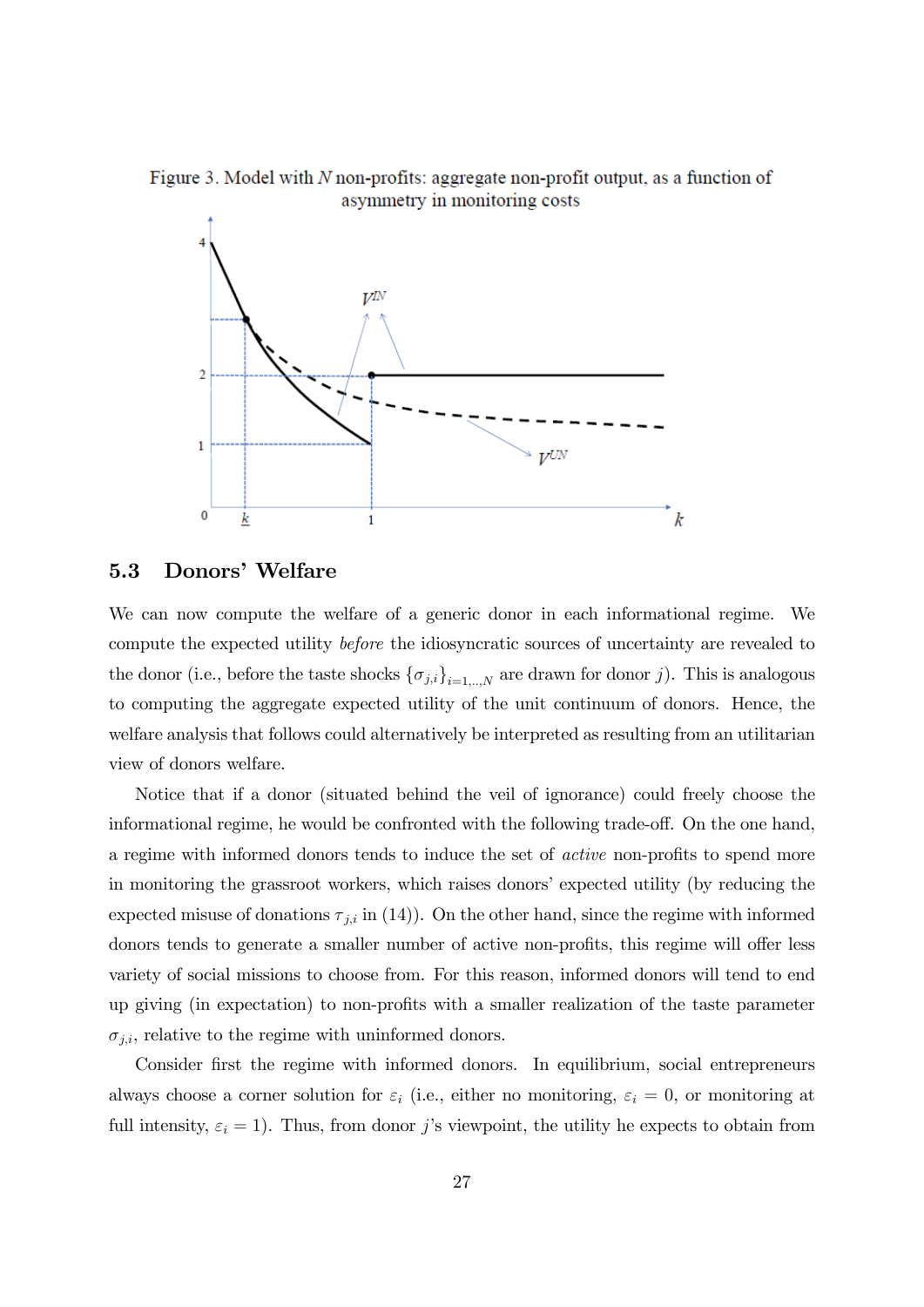giving to his selected non-profit is given by:

$$
E_{IN}(U_j) = \int_0^\infty \sigma_{j,IN}^{\max} \tilde{f}(\sigma_{j,IN}^{\max}) d\sigma_{j,IN}^{\max},
$$
  
where:  $\sigma_{j,IN}^{\max} \equiv \max\{\sigma_{j,1}, \sigma_{j,2}, ..., \sigma_{j,n^{ne}}\}$  and  $\tilde{f}(\sigma_{j,IN}^{\max}) = \hat{n} \frac{\exp(-\hat{n}\sigma_{j,IN}^{\max})}{(\sigma_{j,IN}^{\max})^2}.$  (28)

In (28)  $f(\sigma_{j,IN}^{\max})$  is the probability density function of the extreme value  $\sigma_{j,IN}^{\max}$ , and its particular shape follows from the Fréchet distribution (3). Intuitively, in a regime with informed donors, all *active* non-profits (which amount to the number  $\hat{n}$ ) will set in equilibrium  $\varepsilon^* = 1$ . As a result, a generic donor *j* will always choose to give his unit donation to the non-profit carrying the highest taste shock, denoted by  $\sigma_{j,IN}^{\max}$ . Notice also that donors know that no rent-seeking will ever take place in equilibrium in this regime, hence their expected utility in  $(28)$  attaches no discount on the donation.<sup>11</sup>

Consider now the regime with uninformed donors. Since donors are *symmetrically* uninformed about the exact level of funds diversion taking place within each non-profit, they choose to give to the non-profit that carries the highest taste shock (from a set of  $N^*$  active non-profits). Differently from the full-transparency regime, in some parameter range, social entrepreneurs with  $v_i = v_A$  choose interior solutions for  $\varepsilon_A^*$  (thus, allowing for positive rent-seeking in equilibrium). Then, the *expected* utility that a generic (uninformed) donor *j* receives from giving to their selected non-profit is:

$$
E_{UN}(U_j) = \int_0^\infty \left(\frac{1}{2} \varepsilon_A^* \sigma_{j,UN}^{\max} + \frac{1}{2} \varepsilon_B^* \sigma_{j,UN}^{\max}\right) \tilde{f}\left(\sigma_{j,UN}^{\max}\right) d\sigma_{j,UN}^{\max},
$$
\nwhere:  $\sigma_{j,UN}^{\max} \equiv \max\{\sigma_{j,1}, \sigma_{j,2}, ..., \sigma_{j,N^*}\}\$  and  $\tilde{f}\left(\sigma_{j,UN}^{\max}\right) = N^* \frac{\exp(N^* \sigma_{j,UN}^{\max})}{(\sigma_{j,UN}^{\max})^2}.$  (29)

In the case of (29),  $\tilde{f}(\sigma_{j,UN}^{\max})$  is the probability density function of the extreme value  $\sigma_{j,UN}^{\max}$ . In addition,  $\varepsilon_A^*$  is given by (25), while  $\varepsilon_B^* = 1$ . Note that *j* knows that his donation will go to a non-profit with  $v_i = v_A$  (resp.  $v_i = v_B$ ) with probability  $\frac{1}{2}$ , in which case the warm-glow utility received from the donation is  $\varepsilon_A^* \sigma_{j,UN}^{\max}$  (resp.  $\varepsilon_B^* \sigma_{j,UN}^{\max}$ ).

Lemma 5 *The expected utility of a donor j in the two regimes compares as*

$$
E_{IN}(U_j) \geq E_{UN}(U_j) \quad \Leftrightarrow \quad \frac{\widehat{n}}{N^*} \geq \frac{1 + \varepsilon_A^*}{2},\tag{30}
$$

<sup>&</sup>lt;sup>11</sup>More precisely, donor *j* knows that, in equilibrium, he will always end up giving to a non-profit *i*, such that  $\tau_{j,i} = t_i = 0$ .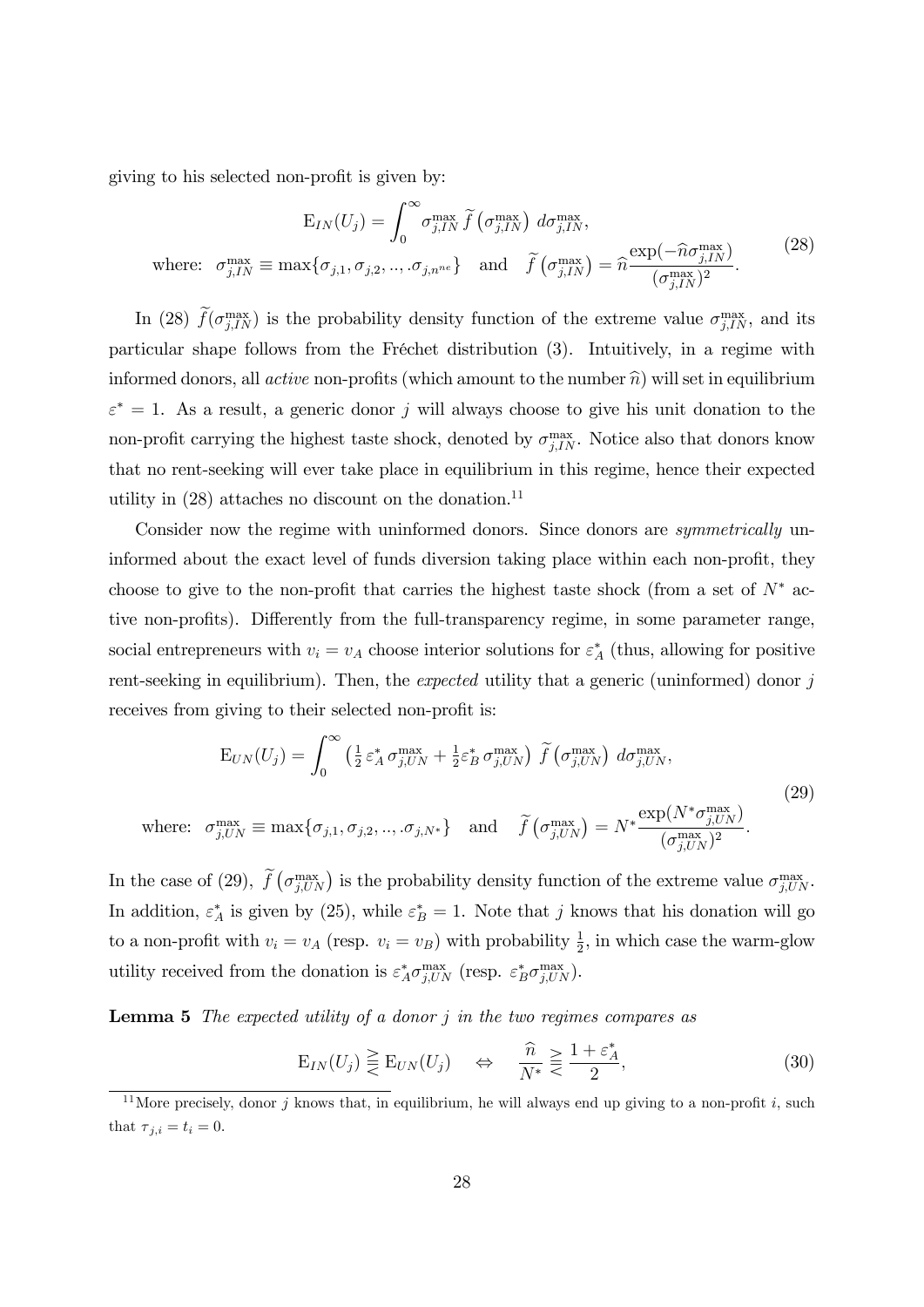*where*  $\hat{n}$  *is given by (26) when*  $k > 1$  *and by (27) when*  $k \leq 1$ ,  $N^*$  *is given by (24), and*  $\varepsilon_A^*$ *is given by (25).*

Condition  $(30)$  pins down precisely the trade-off faced by a generic donor behind the veil of ignorance. On the one hand, full transparency leads to a smaller variety of *active* non-profits in equilibrium (i.e.,  $\hat{n}/N^*$  < 1). On the other hand, the average level of monitoring effort by *active* non-profits in a regime with uninformed donors – which is given by  $(1 + \varepsilon_A^*)/2$  – is lower than one whenever  $\varepsilon_A^* < 1$ , whereas it is always equal to one under full transparency. Which of the two forces (variety versus efficiency) dominates is crucial in governing the welfare comparison between the two regimes. The following proposition finally ties this condition  $(30)$  to the value of the marginal cost of monitoring in the less efficient non-profits.

**Proposition 6** *There exist thresholds*  $\widetilde{k} \in (\underline{k}, 1)$  *and*  $\widehat{k} > 1$ *, such that:* 

- *1. A generic donor j behind the veil of ignorance prefers a regime with full transparency to a regime with uninformed donors for all*  $k \in (\underline{k}, \widetilde{k})$ *, and for all*  $k > \widehat{k}$ *.*
- *2. A generic donor j behind the veil of ignorance prefers a regime with uninformed donors to a regime with full transparency for all*  $k \in (\widetilde{k}, \widehat{k})$ .
- *3. Donors are indifferent between the two regimes for all*  $k \in [0, \underline{k}]$ *, for*  $k = \tilde{k}$ *, and for*  $k = \hat{k}$ *.*

Proposition 6 and Figure 4 show that, if donors could choose (behind the veil of ignorance) between the two regimes, they would prefer to remain uninformed for values of  $k \in (\tilde{k}, \hat{k})$ . The intuition for this result is clear if one recalls Figure 2. The gap between  $N^*$  and  $\hat{n}$  (the loss of non-profit variety in the full-transparency regime) is widest for levels of *k* around 1. As *k* approaches <u>*k*</u>, the gap between  $\hat{n}$  and  $N^*$  narrows, and this happens at a faster speed than the shrinking of the ratio  $(1 + \varepsilon_A^*)/2$  with a declining k. In other words, as the asymmetry of monitoring costs declines (from 1 to *k*), the welfare loss resulting from the loss of non-profit variety shrinks faster than the decline in the ratio of monitoring efforts by *active* non-profits (under uninformed-donors regime as compared to the full-transparency regime). At  $k = \tilde{k}$ , these two effects cancel each other, and for *k* below  $\tilde{k}$ , the welfare loss from less non-profit variety is smaller than the welfare gain from the more intense monitoring by active non-profits. On the other hand, for values of  $k > \hat{k}$ , the equilibrium level of monitoring effort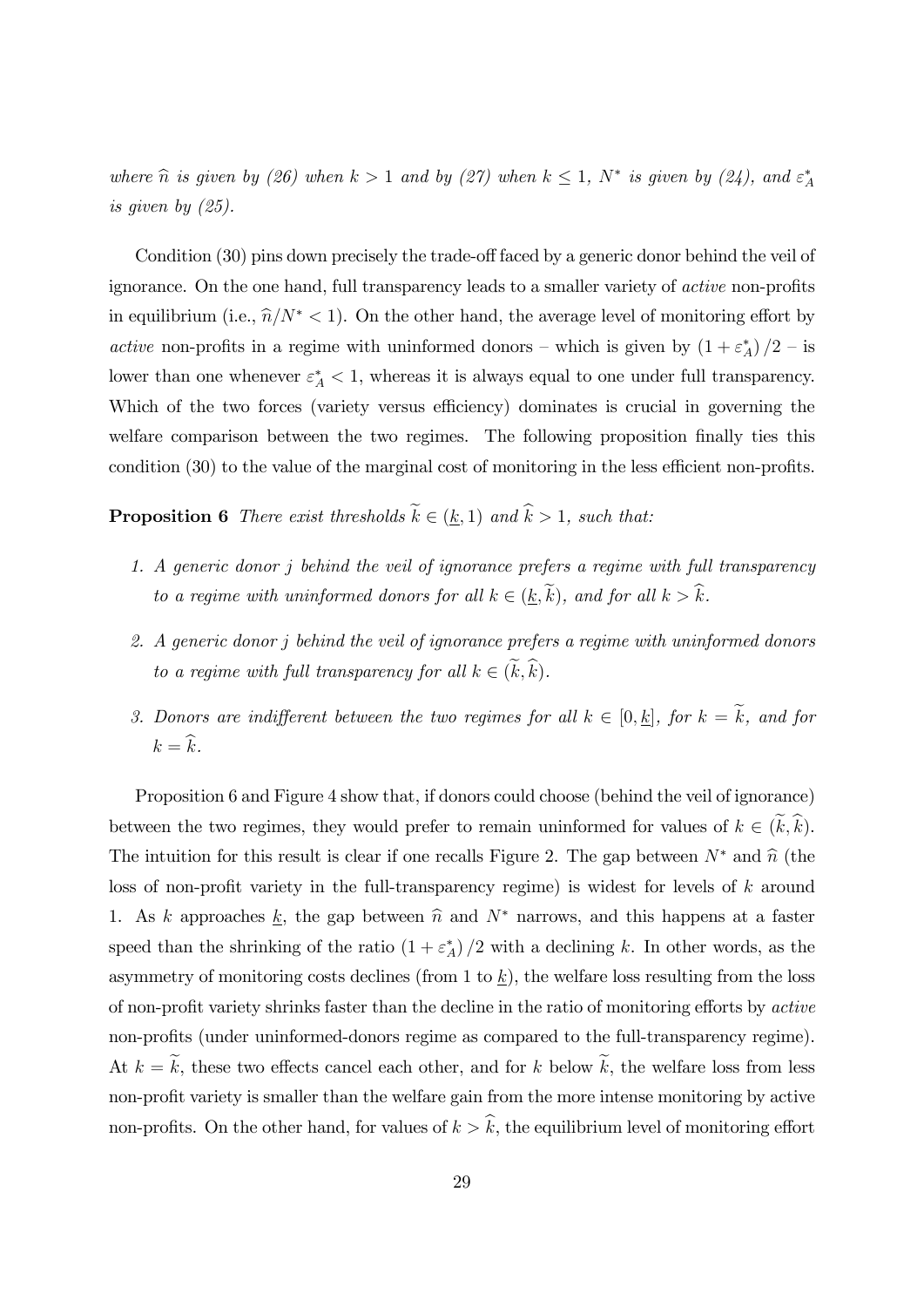Figure 4. Model with N non-profits: donors' welfare as a function of asymmetry in monitoring costs



 $\varepsilon_A^*$  is too low in order to compensate for the larger variety of non-profits that donors can choose from in a regime with uninformed donors.

The result in Proposition 6 crucially rests on a deep general equilibrium consideration. A generic donor *j* may prefer a regime where donors remain uninformed about the level of diversion *not* because he appreciates ignorance *per se*. Indeed, should a donor be offered the option to observe or not the level of funds diversion, any rational donor would always choose complete observability if facing this choice *individually* (i.e., while all other donors remained uninformed about funds diversion). However, the regime with full transparency does not offer this option individually, but does it to all the donors at the same time. In such a situation, a generic donor  $j$  may turn out to be better of in a context in which *no* one can observe the level of funds diversion, as this leads to an equilibrium where each donor will be able to pick the recipient of his donation from a more diverse set of non-profits.

## 6 Large Donors: Crowding in while Crowding out?

The previous sections have studied a non-profit sector where all donations come from a continuum of small (atomistic) donors. We have looked at two alternative institutional frameworks: one without any knowledge on how donations are put to use by each non-profit,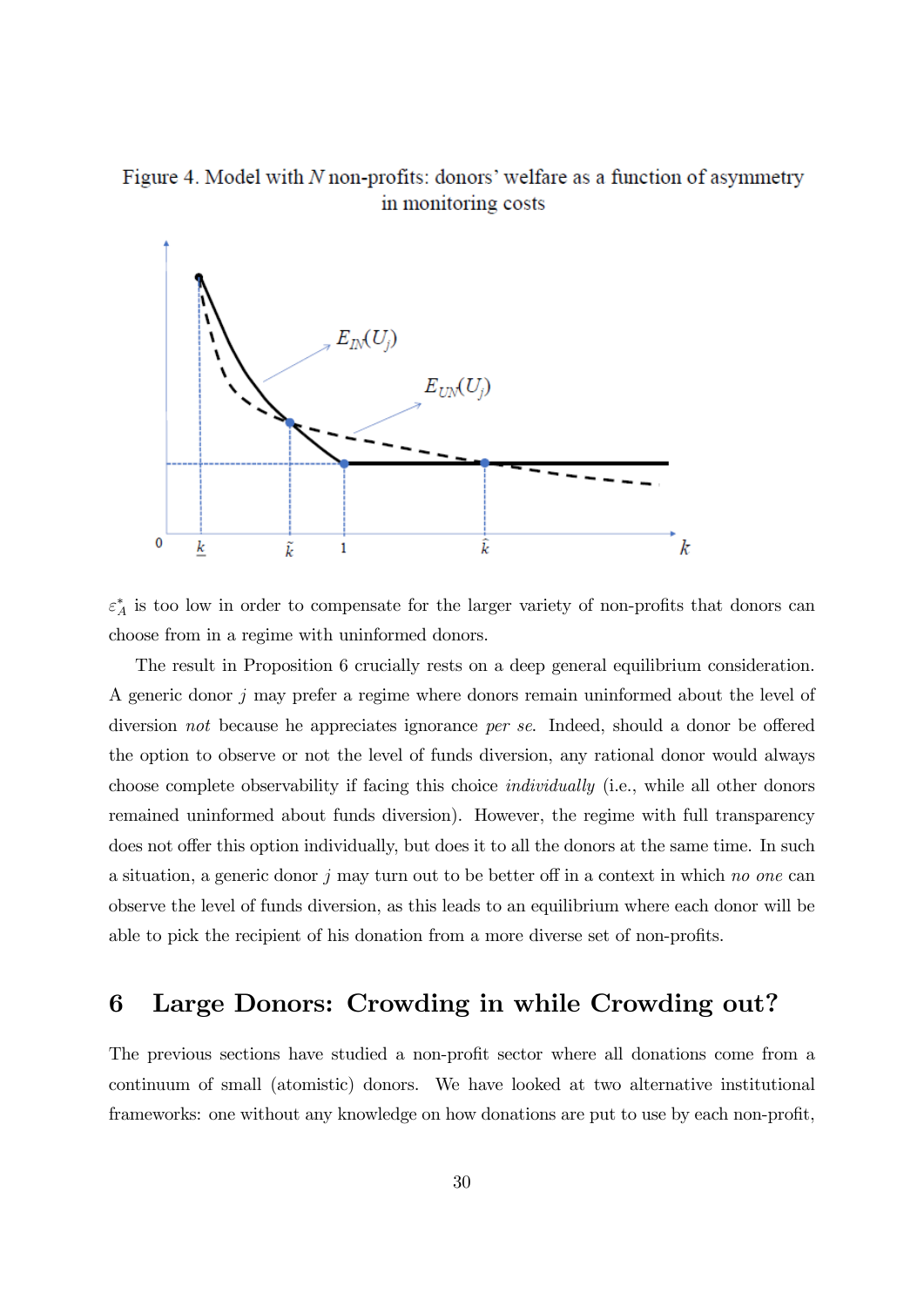and one which there is full transparency about non-profits' behavior. In this section, we look at a related context, in which a continuum of atomistic donors coexist alongside a large donor. Throughout this section, we remain within a context where funds diversion is unobservable to donors. However, we consider two alternative informational setups: i) the case in which the behavior by the large donor remains also unobservable; ii) the case in which the behavior by the large donor becomes publicly observable. In what follows we study the equilibrium level of monitoring efforts under each of those alternative informational setups.

To keep the analysis simple, we revert to the basic model presented in Section 2 with two non-profits: *A* and *B*. We keep all the technological assumptions introduced in Section 2. That is, the level of funds diversion in non-profit  $i = A, B$  is given by  $t_i = 1 - \varepsilon_i$ , where  $\varepsilon_i$ is the level of monitoring intensity. The marginal cost of monitoring intensity in non-profit *i* be given Assumption 1. Output by non-profit *i* is given by (2).

We maintain the assumption that there is a mass  $\Delta$  of atomistic donors, and each of them has 1 unit of resource to allocate to donations. Small donors' preferences are given by (4) with  $\sigma_{j,i}$  governed by (3). In addition, there is now also a large donor with a positive mass. The large donor gives a donation of size  $\gamma > 0$  to the non-profit whose mission he happens to consider to be the more important one amongst the two. We assume that there is an equal probability that his most preferred mission is either *A* or *B*.

## 6.1 Unobservable Action by Large Donor

In this case, the large donor gives  $\gamma$  to either *A* or *B*, but none of the small donors knows which of the two non-profits receives it. Given that all small donors are ex-ante identical and that each of the two non-profits faces the same probability to receive  $\gamma$ , in equilibrium,  $\Delta$  will be split in half amongst A and B.

From now on, we will use the subscript  $l$  (resp.  $-l$ ) to denote the non-profit that received  $\gamma$  (resp. did not receive  $\gamma$ ). Notice that the optimization problem faced by  $-l$  is identical to the one faced by *i* in (16). Hence, the results in (8) remain all valid for  $-l$ . On the other hand, the optimization problem faced by *l* is given by:

$$
\max_{\varepsilon_l \in [0,1]} V_l(\varepsilon_l) = 2 \left[ \left( \frac{\Delta}{2} + \gamma \right) \varepsilon_l - v_l \varepsilon_l^2 \right]^{\frac{1}{2}},
$$

from which the following solution obtains:

$$
\varepsilon_l^* = \min\left\{\frac{\Delta + 2\gamma}{4v_l}, 1\right\},\tag{31}
$$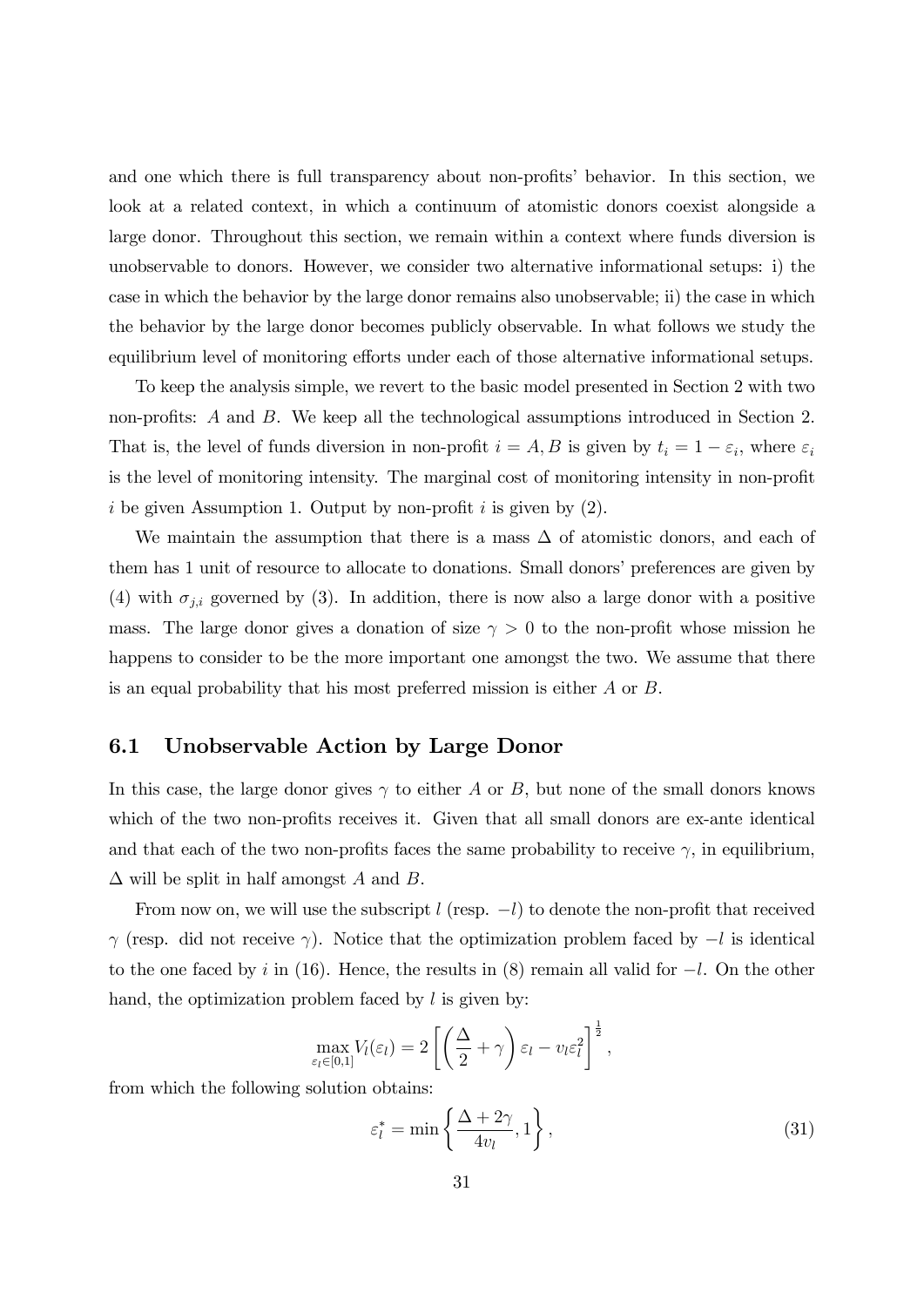where  $v_l = k$  when  $l = A$  and  $v_l = vk$  when  $l = B$ .

Henceforth, in the sake of brevity, we will restrict the analysis to cases in which the size of  $\gamma$  is sufficiently large, relative to the marginal cost of monitoring of non-profit A:

#### **Assumption 6**  $\gamma \geq 2k$ .

When Assumption 6 holds, we can observe from (31) that  $\varepsilon_l^* = 1$  will hold both for  $l = A$ and  $l = B$ , even in the case when  $\Delta = 0$ . This means that the non-profit that receives  $\gamma$  will always exert full monitoring on their grassroot and, accordingly, bring rent-seeking down to zero. The main objective of imposing Assumption 6 is that of focusing on the starker results when comparing the equilibrium level of monitoring effort by non-profits that arise when the recipient of  $\gamma$  is publicly observable versus when it is not. These results naturally tend to arise for relatively large values of  $\gamma$ .<sup>12</sup>

Using the results in (8) for  $\varepsilon_{-l}^*$ , together with (31), we can compute the expected level of monitoring effort by non-profit  $A$  and  $B$ . Since there is an equal chance for each of them to receive  $\gamma$ , the expected value of monitoring effort by non-profit  $i = A, B$  is  $E(\varepsilon_{i,unobs}^{*}) =$  $\frac{1}{2}(\varepsilon_{l,i}^* + \varepsilon_{-l,i}^*)$ . Assumption 6 implies that  $\varepsilon_{l,i}^* = 1$  for  $i = A, B$ , no matter  $\Delta$ . As a result,

$$
E(\varepsilon_{i,unobs}^*) = \begin{cases} \frac{1}{2} + \frac{\Delta}{8v_i} & \text{if } \Delta < 4v_i, \\ 1 & \text{if } \Delta \ge 4v_i. \end{cases}
$$
 (32)

where  $v_i = k$  for  $i = A$  and  $v_i = vk$  for  $i = B$ .

## 6.2 Observable Action by a Large Donor

When the recipient of the large donation  $\gamma$  is publicly known, a generic small donor *j* will no longer simply give to the non-profit with the greater realization of  $\sigma_{j,i}$ . In particular, small donors will incorporate into their decisions the fact that receiving  $\gamma$  enhances a non-profit's incentive to exert monitoring effort. Recall, however, that small donors remain uninformed about the cost structure within non-profits  $-$  i.e., small donors observe which non-profit receives  $\gamma$ , yet they do not know whether this non-profit is the one with  $v_A = k$  or  $v_B = vk$ .

Small donors will form an expectation about the monitoring effort exerted by non-profit *l* and by non-profit  $-l$ . We will henceforth denote by  $\varepsilon_l^e$  (resp.  $\varepsilon_{-l}^e$ ) the *expectation* held by

<sup>&</sup>lt;sup>12</sup>The results in the following subsection could indeed be extended to cases in which  $\gamma < 2k$ , at the cost of a much lengthier set of cases in Lemma 6 below. These additional results are available upon request.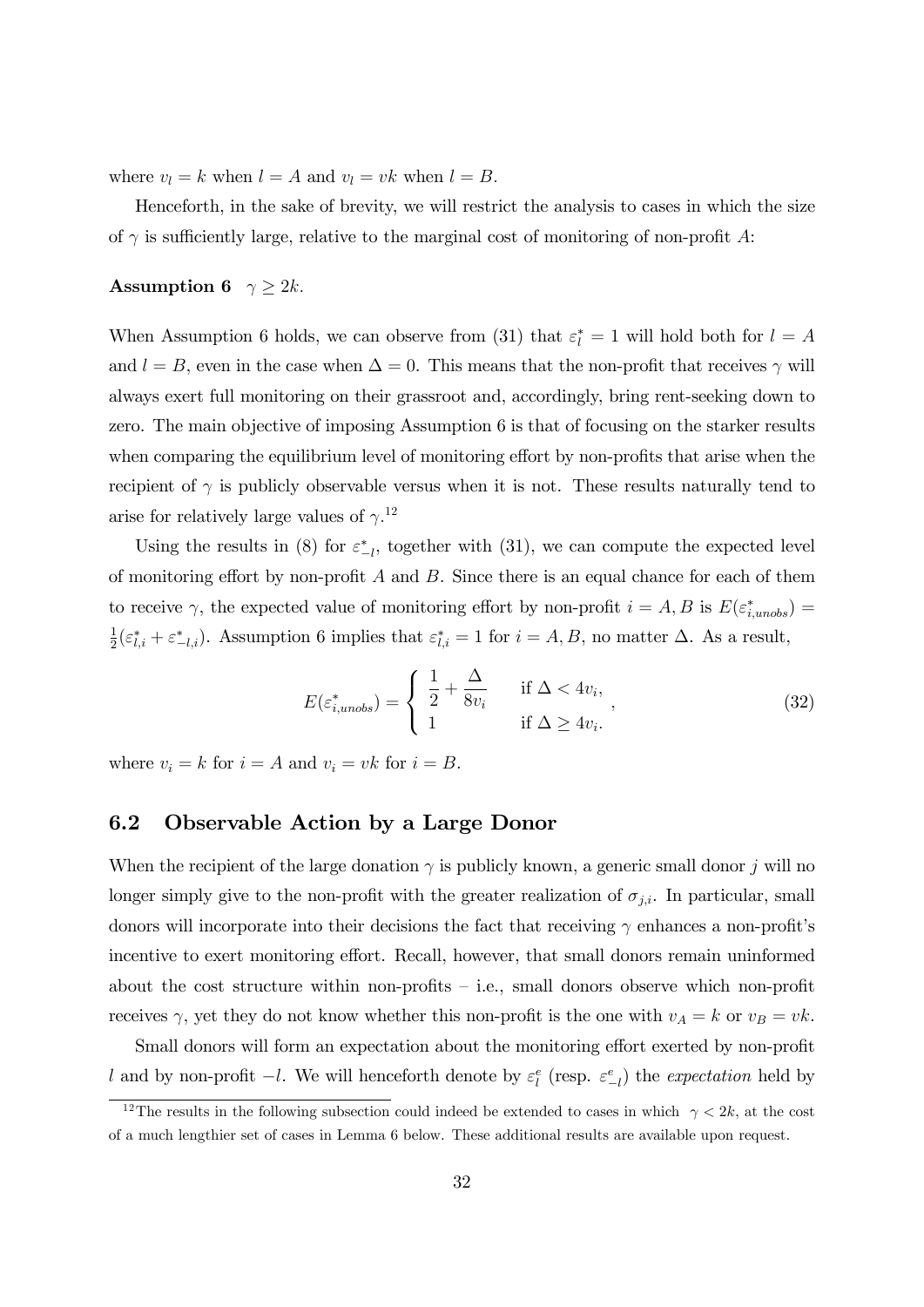small donors about the level of monitoring effort exerted by  $l$  (resp. by  $-l$ ). Given those expectations, it follows that the share of  $\Delta$  that will end up being channeled to *l* will be given by  $\varepsilon_l^e / (\varepsilon_l^e + \varepsilon_{-l}^e)$ . Notice that small donors know that the probability that *l* happens to be the one with lower (resp. higher) marginal cost of monitoring is exactly one half. As a result, in equilibrium:  $\varepsilon_l^e = \frac{1}{2} \varepsilon_{l,A}^e + \frac{1}{2} \varepsilon_{l,B}^e$  and  $\varepsilon_{-l}^e = \frac{1}{2} \varepsilon_{-l,A}^e + \frac{1}{2} \varepsilon_{-l,B}^e$ , where  $\varepsilon_{l,i}^e$  (resp.  $\varepsilon_{-l,i}^e$ ) denotes the expectation held by small donors about the level of monitoring effort exerted by non-profit  $i = A, B$  when  $i = l$  (resp.  $i = -l$ ).

The optimization problem faced by non-profit *l* reads now:

$$
\max_{\varepsilon_l \in [0,1]} V_l(\varepsilon_l) = 2 \left[ \left( \frac{\varepsilon_l^e}{\varepsilon_l^e + \varepsilon_{-l}^e} \Delta + \gamma \right) \varepsilon_l - v_l \varepsilon_l^2 \right]^{\frac{1}{2}},\tag{33}
$$

while the one faced by non-profit  $-l$  is:

$$
\max_{\varepsilon_{-l}\in[0,1]} V_{-l}(\varepsilon_{-l}) = 2 \left[ \left( \frac{\varepsilon_{-l}^e}{\varepsilon_l^e + \varepsilon_{-l}^e} \Delta \right) \varepsilon_{-l} - v_{-l} \varepsilon_{-l}^2 \right]^{\frac{1}{2}}.
$$
\n(34)

From (33) and (34), respectively, we can obtain the optimal level of effort by *l* and  $-l$ , given the expectations  $\varepsilon_l^e$  and  $\varepsilon_{-l}^e$ . Namely:

$$
\varepsilon_l^* = \min\left\{\frac{1}{2v_l}\left(\frac{\varepsilon_l^e}{\varepsilon_l^e + \varepsilon_{-l}^e}\Delta + \gamma\right), 1\right\},\tag{35}
$$

$$
\varepsilon_{-l}^* = \min\left\{\frac{1}{2v_{-l}}\left(\frac{\varepsilon_{-l}^e}{\varepsilon_l^e + \varepsilon_{-l}^e}\Delta\right), 1\right\}.
$$
\n(36)

Small donors will form expectations rationally. As a result, when computing  $\varepsilon_l^e$  = 1  $\frac{1}{2}\left(\varepsilon_{l,A}^e + \varepsilon_{l,B}^e\right)$  and  $\varepsilon_{-l}^e = \frac{1}{2}\left(\varepsilon_{-l,A}^e + \varepsilon_{-l,B}^e\right)$ , they will base  $\varepsilon_{l,A}^e$  and  $\varepsilon_{l,B}^e$  on (35), and  $\varepsilon_{-l,A}^e$ and  $\varepsilon_{-l,B}^e$  on (36). The following lemma lays down the expressions for  $\varepsilon_l^e$  and  $\varepsilon_{-l}^e$  that will hold in equilibrium.

Lemma 6 *Let Assumption 6 hold true, and suppose small donors are able to observe which of the non-profits is the recipient of the large donation*  $\gamma$ *. Then, in equilibrium:* 

$$
\varepsilon_l^e=1, \text{ for any }\Delta\geq 0,
$$

*and*

$$
\varepsilon_{-l}^{e} = \begin{cases}\n0 & \text{if } \Delta \le 4kv/(1+v) \\
(1+v)\Delta/(4kv) - 1 & \text{if } \frac{4kv}{1+v} < \Delta \le \frac{2kv(3+v)}{1+v}, \\
(\Delta - 2k + \sqrt{\Delta^2 + 36k^2 - 4k\Delta})/(8k) & \text{if } \frac{2kv(3+v)}{1+v} < \Delta < 4k, \\
1 & \text{if } \Delta \ge 4k.\n\end{cases}
$$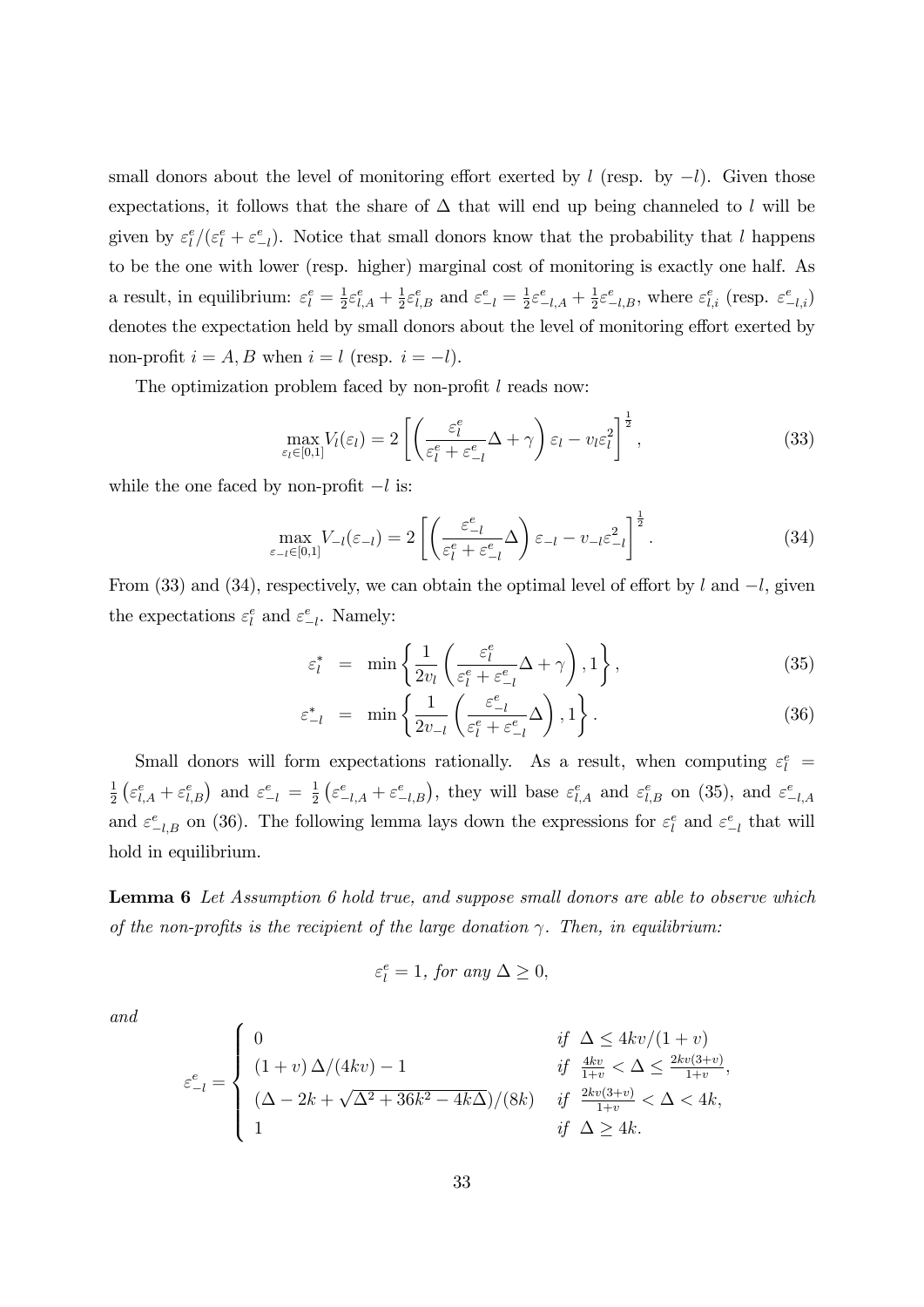Lemma 6 states that, when  $\Delta \leq 4kv/(1+v)$ , small donors will expect the non-profit that did not receive  $\gamma$  to set the level of monitoring effort equal to zero. As a consequence, no small donor will end up donating their unit resource to  $-l$  when  $\Delta \leq 4kv/(1+v)$ . From (36), this in turn implies that, when  $\Delta \leq 4kv/(1+v)$ , the non-profit  $-l$  will set  $\varepsilon_{-l}^* = 0$ . In other words, when information about which non-profit firm receives  $\gamma$  is publicly available, for sufficiently low levels of  $\Delta$ , the non-profit  $-l$  will exit the market. The main reason leading to such negative result is that, when information about  $\gamma$  becomes public, small donors will tend to be pulled towards non-profit *l*. For sufficiently small values of  $\Delta$ , the bias created by observability of  $\gamma$  will end up fully crowding out non-profit  $-l$ . Strikingly, this result will apply not only to non-profit  $A$ , but also to  $B$ . That is, the crowding-out effect may even end up driving out of the market the non-profit with the *lower* cost of monitoring.13

We can now use Lemma 6, alongside the expressions for  $\varepsilon_{l,A}^*$ ,  $\varepsilon_{l,B}^*$  in (35) and for  $\varepsilon_{-l,A}^*$ ,  $\varepsilon^*_{-l,B}$  in (36), to compute the expected value of monitoring effort exerted by *A* and *B* in equilibrium when the recipient of  $\gamma$  is publicly observable. We relegate all the mathematical expressions to the Appendix, and we conclude this section with the following proposition that compares those expected values to the ones given by (32).

Proposition 7 *Let Assumption 6 hold true and suppose small donors are able to observe which of the non-profits is the recipient of the large donation*  $\gamma$ . Denote by  $E(\varepsilon_{i,obs}^*)$  the *expected level of monitoring effort in non-profit*  $i = A, B$  *in equilibrium. Then:* 

$$
i) E(\varepsilon_{A,obs}^*) < E(\varepsilon_{A,unobs}^*) \text{ for all } \Delta < 4k \text{ and } E(\varepsilon_{A,obs}^*) = E(\varepsilon_{A,unobs}^*) = 1 \text{ for all } \Delta \ge 4k.
$$
  

$$
ii) E(\varepsilon_{B,obs}^*) < E(\varepsilon_{B,unobs}^*) \text{ for all } \Delta < 4vk \text{ and } E(\varepsilon_{B,obs}^*) = E(\varepsilon_{B,unobs}^*) = 1 \text{ for all } \Delta \ge 4vk.
$$

The results in Proposition 7 show that observability of the recipient of the large donation leads to an equilibrium with (on average) lower level of monitoring. Interestingly, this result arises both for *A* (the 'high' monitoring cost non-profit) and for *B* (the 'low' monitoring cost non-profit). The intuition behind this result becomes clear from Lemma 6. Public knowledge about which non-profit receives  $\gamma$  induces small donors to reallocate their donation towards that non-profit. This tends to increase the incentives to raise monitoring effort by the recipient non-profit. However, the flip-side of this is that it simultaneously lowers the

<sup>&</sup>lt;sup>13</sup>Notice that the crowding-out effect never takes place in the case in which  $\gamma$  remains publicly unobservable. As a result, when the recipient of the large donation remains unobservable, none of the non-profits will ever end up exiting the market in equilibrium.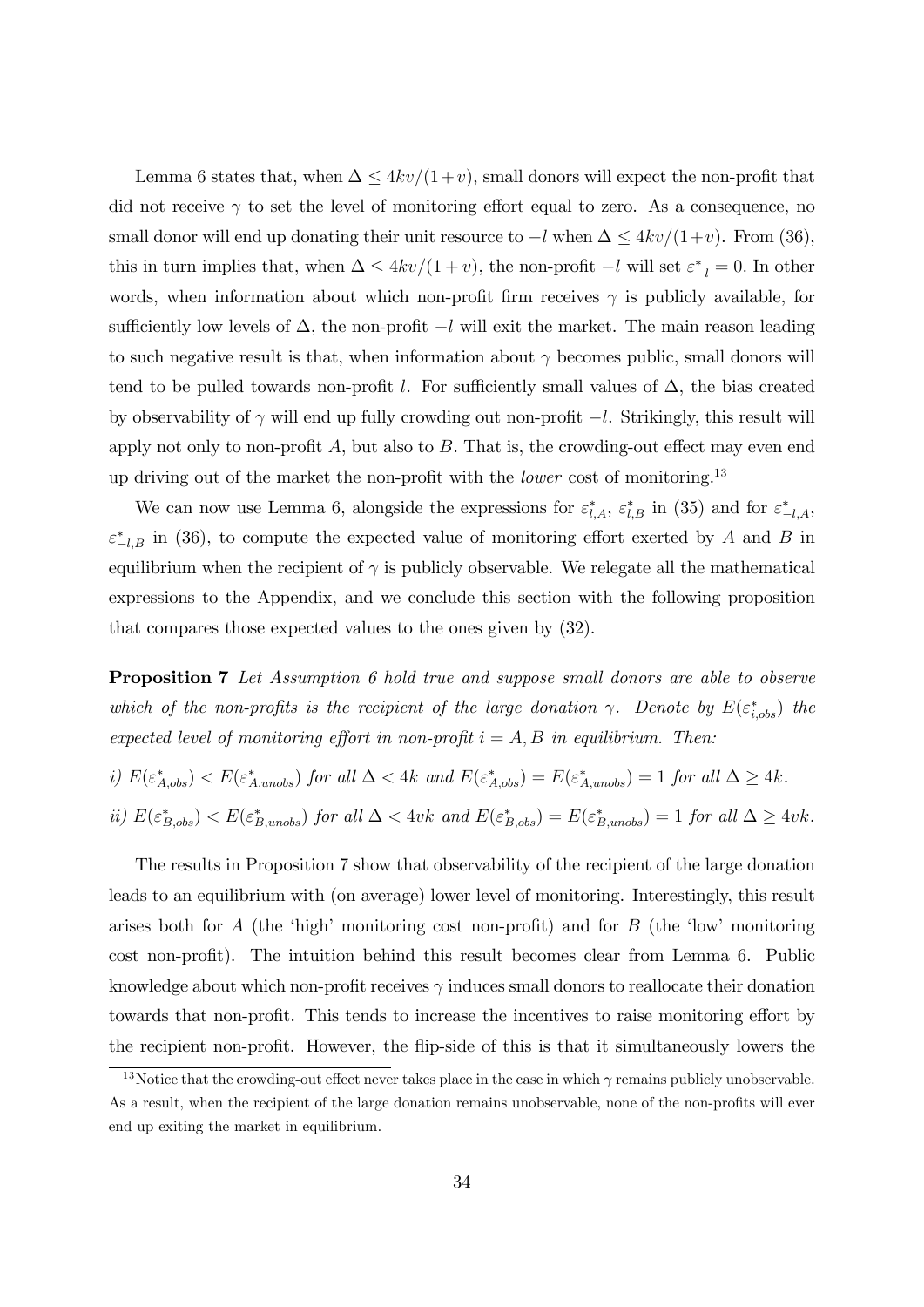incentives to exert monitoring effort by the other non-profit. When the size of  $\gamma$  is sufficiently large relative to  $k$ , the latter effect is stronger than the former, leading (in expectation) to lower levels of monitoring effort by both non-profits as stated by Proposition 7.

## 7 Conclusion

We have analyzed the implications of transparency/"value-for-money" policies in the nonprofit sector, and how the moral hazard problem inside non-profit organizations interacts with the competitive structure of the sector. Our main result is that more transparency on the use of funds has an ambiguous effect on the total public good provision and the welfare of donors. This occurs because of the two opposed forces. On the one hand, more transparency encourages a non-profit manager to devote more resources to monitoring and curbing rentseeking inside her organization. On the other hand, more transparency encourages managers of *some* non-profits (those with higher cost of monitoring) to reduce the internal resources devoted to preventing rent-seeking. From the donors' perspective, there are also two corresponding opposed effects: transparency is desirable because of the reduction in diversion for the non-profits active in the market, but it also backfires because of a lower diversity of non-profits, hence reducing the set of charitable causes among which a donor can choose.

Our analysis fits into the broad debate about the new architecture of foreign aid that features more reliance on NGOs, community-driven development, and impact philanthropy (see, for instance, Smillie, 1995, Platteau and Gaspart, 2003; Easterly, 2008; Mansuri and Rao, 2012). Our main policy implication of is that in the contexts where the strategicinteraction effect is important, it leads to the under-provision of public goods in dimensions where monitoring is relatively more costly. This is crucial, for example, when development NGOs focusing on empowerment of certain beneficiary groups (minorities, women) have to compete for funds with NGOs engaging in projects with highly visible or easily measured output (child fostering, vaccination). In such settings, our analysis suggests that the transparency initiatives should be paired with increased public funding earmarked for NGOs engaged in projects with more costly monitoring, so as to avoid the loss of project diversity that more intense competition might trigger.

A natural avenue for future research is to test empirically the mechanisms proposed in our model. This would required first of all identifying a clear date of introduction of a policy requiring more transparency, at an aggregate (e.g. national) level. Secondly, data (proxies)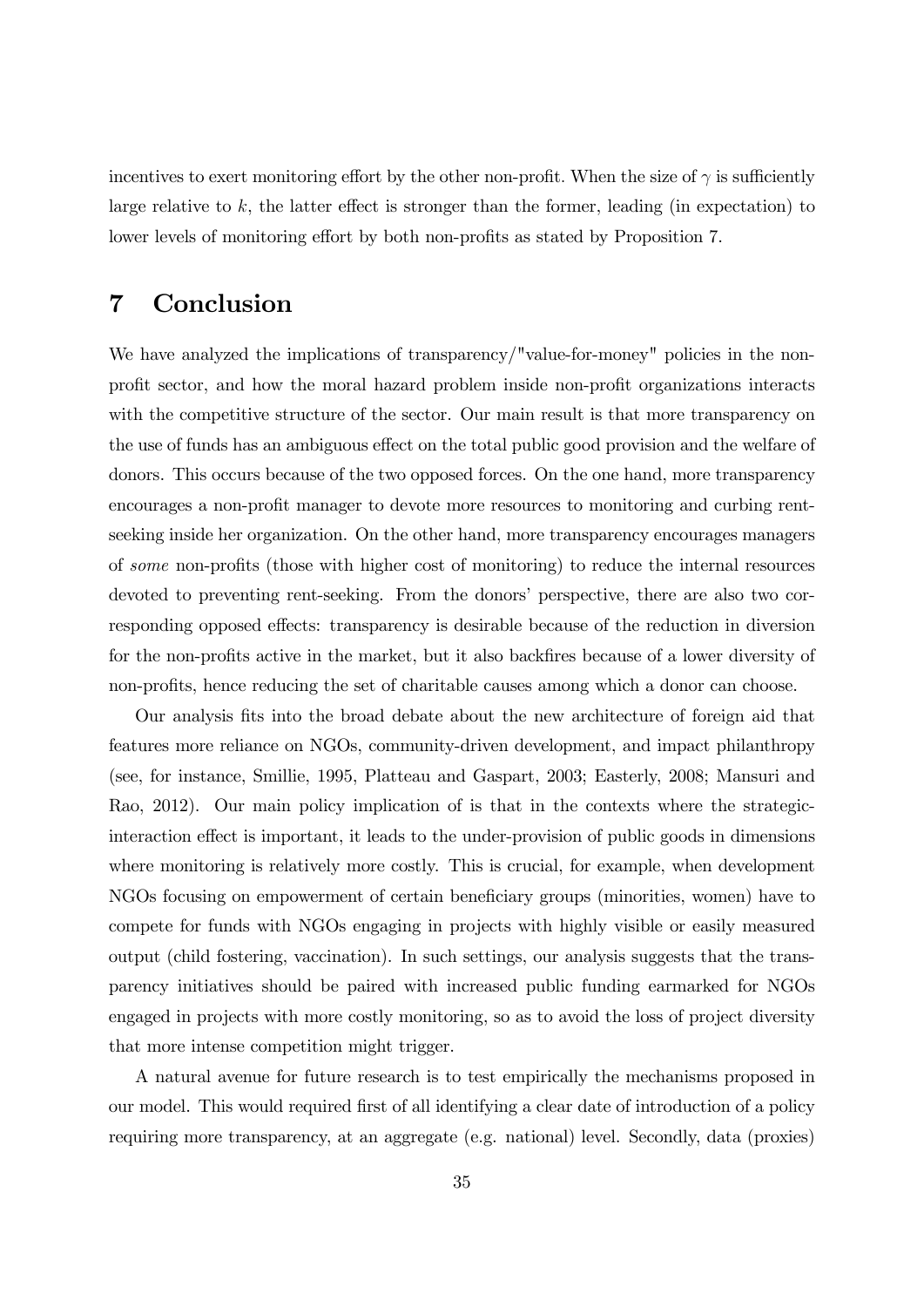on non-profit behavior in terms of monitoring and project choice (before and after the policy) would need to be collected. Although this might seem challenging, the proxies developed in recent empirical work on transparency (e.g. Dang and Owens, 2020) seem promising. Given the potential policy importance, we hope that our study encourages further empirical and theoretical investigation on the strategic behavior of non-profits in response to changes in information-related policy initiatives.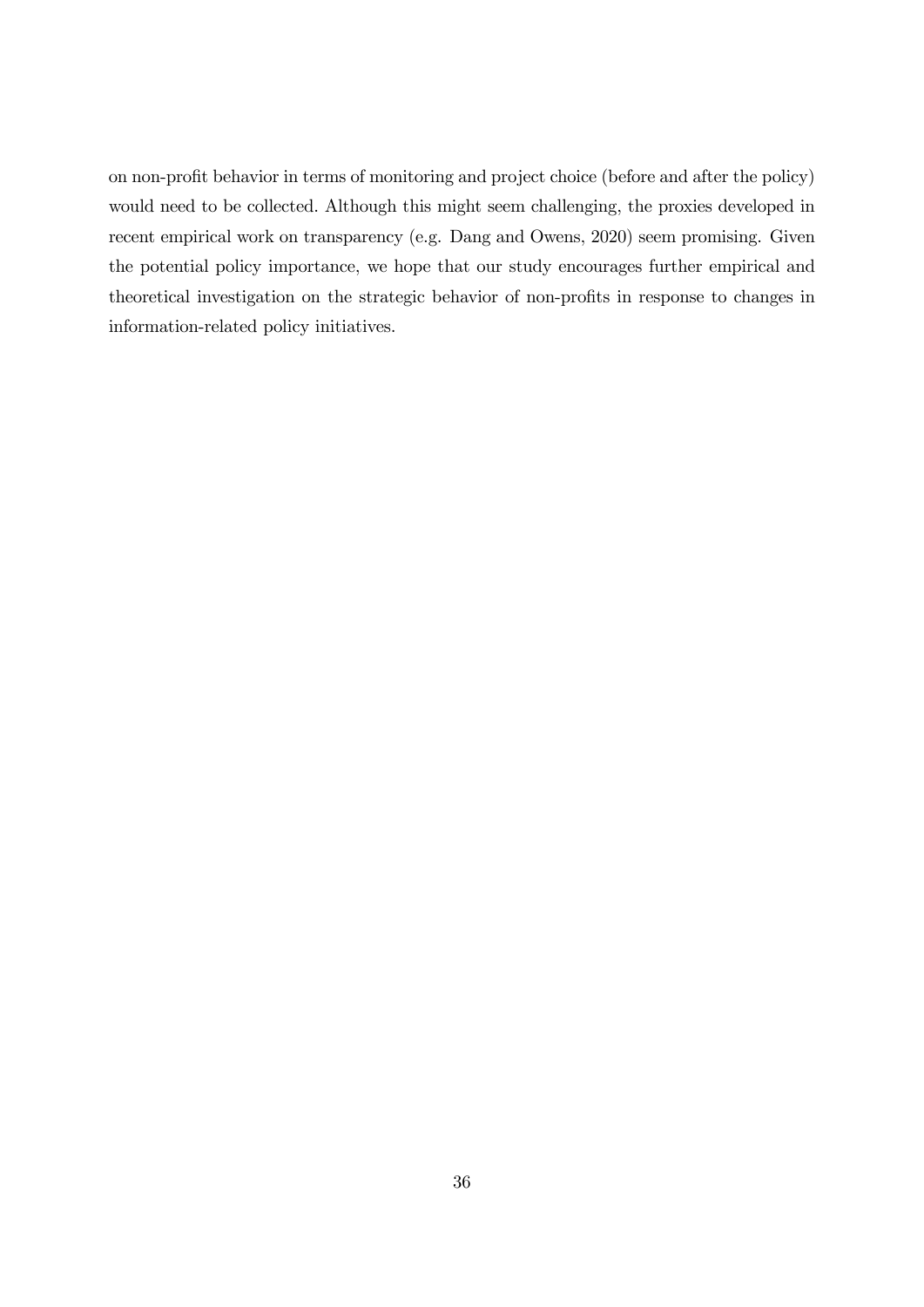## Appendix A: Proofs of lemmata and propositions

**Proof of Lemma 1.** Consider a generic donor *j*. He will donate to *i* when  $\sigma_{j,i} > \sigma_{j,-i}$ , where  $i = A, B$  and  $-i \neq i$ . Denoting by  $F(\sigma_{j,i})$  the cdf associated to  $f(\sigma_{j,i})$ , the probability that *j* donates to *i*, rather than to  $-i$ , is given by:

$$
\Pr(j \text{ donates to } i) = \int_0^\infty F(\sigma_{j,i}) f(\sigma_{j,i}) d\sigma_{j,i} = \frac{1}{2}, \text{ where } i = A, B. \tag{37}
$$

There is a mass  $\Delta$  of donors, each one of them giving a unit donation to  $i = A, B$  with probability 0.5. Hence, *D<sub>A</sub>* = *D<sub>B</sub>* =  $\Delta/2$ . ■

Proof of Lemma 2. Consider a generic donor *j*. He will donate to non-profit *i* when (9) holds. This implies that the probability that *j* donates to *i*, rather than to  $-i$ , is:

$$
\Pr(j \text{ donates to } i) = \int_0^\infty F\left(\frac{(1 - t_i)\sigma_{j,i}}{(1 - t_{-i})}\right) f(\sigma_{j,i}) d\sigma_{j,i}, \text{ for } i = A, B. \tag{38}
$$

Next, using the fact that (3) entails  $F((1-t_i)\sigma_{j,i}(1-t_{-i})^{-1}) = \exp(-(1-t_{-i})(1-t_i)^{-1}\sigma_{j,i}^{-1}),$ together with (3), we can solve (38) to obtain  $Pr(j \text{ donates to } i) = (1 - t_i)/(2 - t_i - t_{-j}).$ From this expression, (10) immediately obtains.  $\blacksquare$ 

**Proof of Lemma 3.** The first-order condition of (11) yields

$$
V'(\varepsilon_i) = \left(\frac{\varepsilon_i + 2\varepsilon_{-i}}{(\varepsilon_i + \varepsilon_{-i})^2} \Delta - 2v_i\right) \varepsilon_i = 0.
$$
 (39)

From (39), we observe that  $V'(0) = 0$ , and there may also exist one additional critical value  $\varepsilon_i = \varepsilon_i^{FOC} > 0$  satisfying it. When  $\varepsilon_i^{FOC} > 0$  exists, it satisfies the condition:

$$
\frac{\varepsilon_i^{FOC} + 2\varepsilon_{-i}}{\left(\varepsilon_i^{FOC} + \varepsilon_{-i}\right)^2} \Delta = 2v_i.
$$
\n(40)

Taking the second derivative of  $V_i(\cdot)$ , we obtain:

$$
V''(\varepsilon_i) = \frac{2\varepsilon_{-i}^2}{(\varepsilon_i + \varepsilon_{-i})^3} \Delta - 2v_i.
$$
\n(41)

Hence, plugging (40) into (41) implies that, when  $\varepsilon_i^{FOC} > 0$  exists,  $V''(\varepsilon_i^{FOC}) < 0$ , and therefore  $\varepsilon_i^{FOC} > 0$  must be (at least) a local maximum. Next, from (11) it follows that  $V(0) = 0$ , while using (41) we can obtain that

$$
V''(0) = 2\Delta/\varepsilon_{-i} - 2v_i.
$$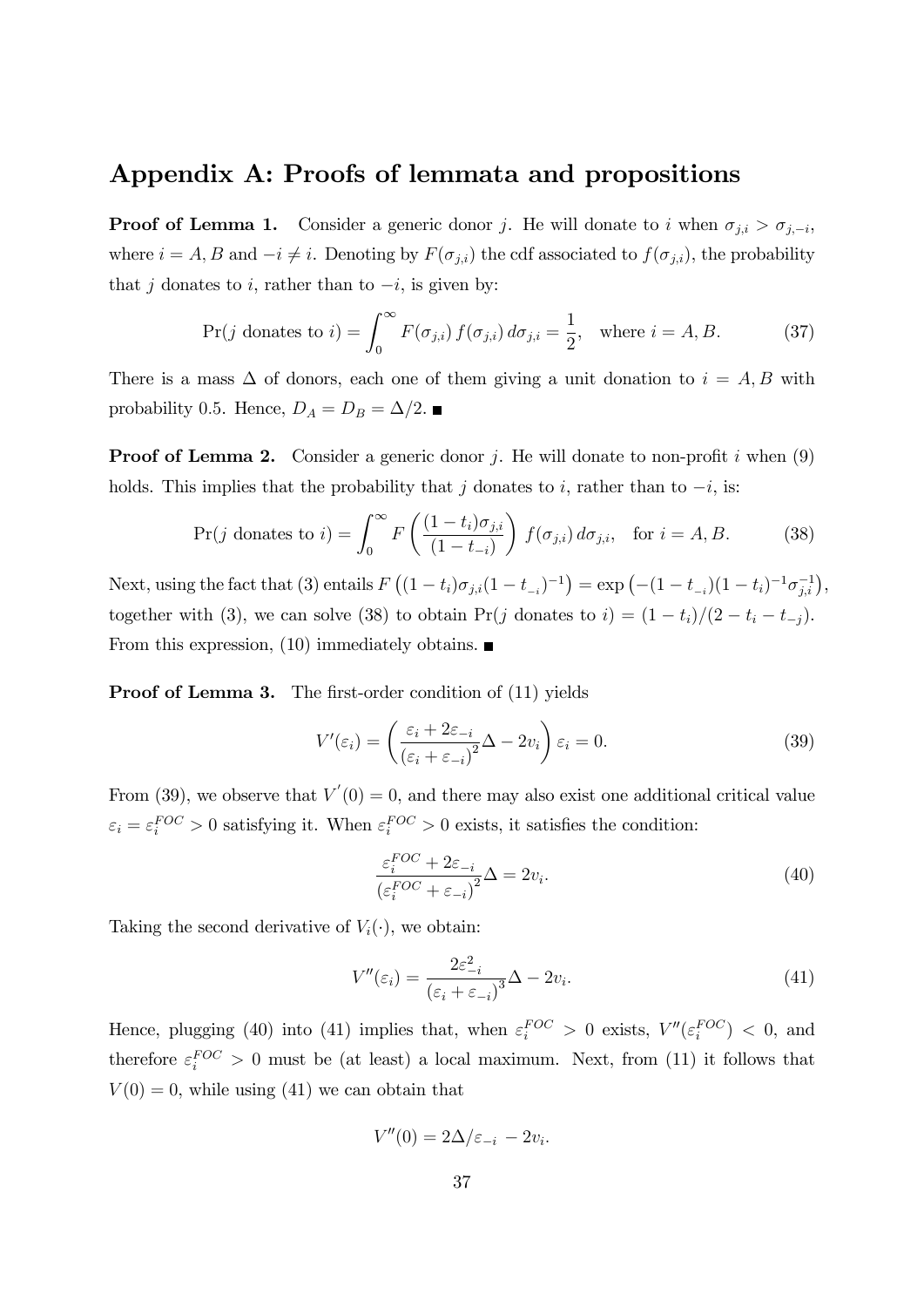Furthermore, differentiating (41), it is straightforward to observe that  $V'''(\varepsilon_i) < 0$  for all  $\varepsilon_i$ . Hence, on the one hand, when  $V''(0) \leq 0$  it must be that  $\varepsilon_i^{br} = 0$  is the global maximum of (11) for  $\varepsilon_i \in [0,1]$ . On the other hand, when  $V''(0) > 0$ , there necessarily exists one (and only one)  $\varepsilon_i^{FOC} > 0$  satisfying (40), and this value is the global maximum of (11) for  $\varepsilon_i \geq 0$ . In turn, this implies that, when  $V''(0) > 0$ , the global maximum of (11) for  $\varepsilon_i \in [0,1]$  must be given by  $\min\{1, \varepsilon_i^{FOC}\}\$ . Lastly, solving for the positive root of the quadratic polynomial implicit in (40) the expression in the second row of (12) finally obtains.

**Proof of Proposition 1.** Notice first that the best-response functions (12) will cross each other only once within the strategy space  $[0, 1] \times [0, 1]$ , implying that there is a unique Nash equilibrium in pure strategies. We proceed now to prove the proposition in four steps.

Suppose that, for some  $\Delta > 0$ , in the Nash equilibrium,  $\hat{\varepsilon}_B = 0$ . Using (12) for  $\hat{\varepsilon}_A(0)$ , we should have that, in such a Nash equilibrium,  $\hat{\epsilon}_A = \Delta/2k$  must hold. But, using again (12), we can observe that  $\widehat{\epsilon}_B(\Delta/2k) > 0$ , contradicting the fact that  $\widehat{\epsilon}_B = 0$  can hold true for some  $\Delta > 0$ . Let now  $\hat{\varepsilon}_A = 0$ , and notice that (12) yields  $\hat{\varepsilon}_B(0) = \Delta/2vk$  for  $0 < \Delta < 2vk$ . Note also that when  $\varepsilon_B = \Delta/2vk$ , given Assumption 1, we have that  $\Delta \leq \Delta/2v$ . Hence, (12) yields  $\widehat{\varepsilon}_A(\Delta/2vk)=0$ . Suppose now that  $\widehat{\varepsilon}_B=1$  holds for all  $\Delta \geq 2vk$ . This would in turn mean that  $\widehat{\varepsilon}_A(1) > 0$  whenever  $k < \Delta < \frac{8}{3}k$ , while  $\widehat{\epsilon}_A(1) = 0$  for  $2vk \leq \Delta \leq k$ . Therefore, according to (12) we would have that  $\widehat{\epsilon}_A(1) =$  $\max\left\{0, (\Delta - 4k + \sqrt{\Delta^2 + 8k\Delta})/4k\right\}$  when  $2vk \leq \Delta \leq \frac{8}{3}k$ . Using this last result, we can also observe that  $\Delta > 2vk(1 + \widehat{\epsilon}_A(1))^2/(1 + 2\widehat{\epsilon}_A(1))$  whenever  $\Delta \geq 2vk$ . Finally, notice that when  $\Delta > \frac{8}{3}k$ ,  $\hat{\epsilon}_A = \hat{\epsilon}_B = 1$  is the only solution consistent with (12) for both  $v_A = k$  and  $v_B = vk$ , completing the proof.

**Proof of Lemma 4.** Notice first that  $v_B = 0$  implies that, in equilibrium,  $\varepsilon_B^* = 1$  always hold. Then, the results in the lemma follow straightforwardly from  $(18)$  and  $(20)$ , recalling that Assumption 4 implies there are  $N/2$  non-profits with  $v_i = v_B = 0$  and  $N/2$  non-profits with  $v_i = v_A = k$ .

Proof of Proposition 2. Suppose that the equilibrium with endogenous satisfies the inequality  $\Delta/2N^* < k$ . Then, using the relevant expressions in (22) and (23), it must be that  $N^*$  stems from the following equality:

$$
\left(\frac{\Delta}{N}\right)^{\frac{1}{2}} + \frac{1}{2}\frac{\Delta}{N}k^{-\frac{1}{2}} = 1.
$$
\n(42)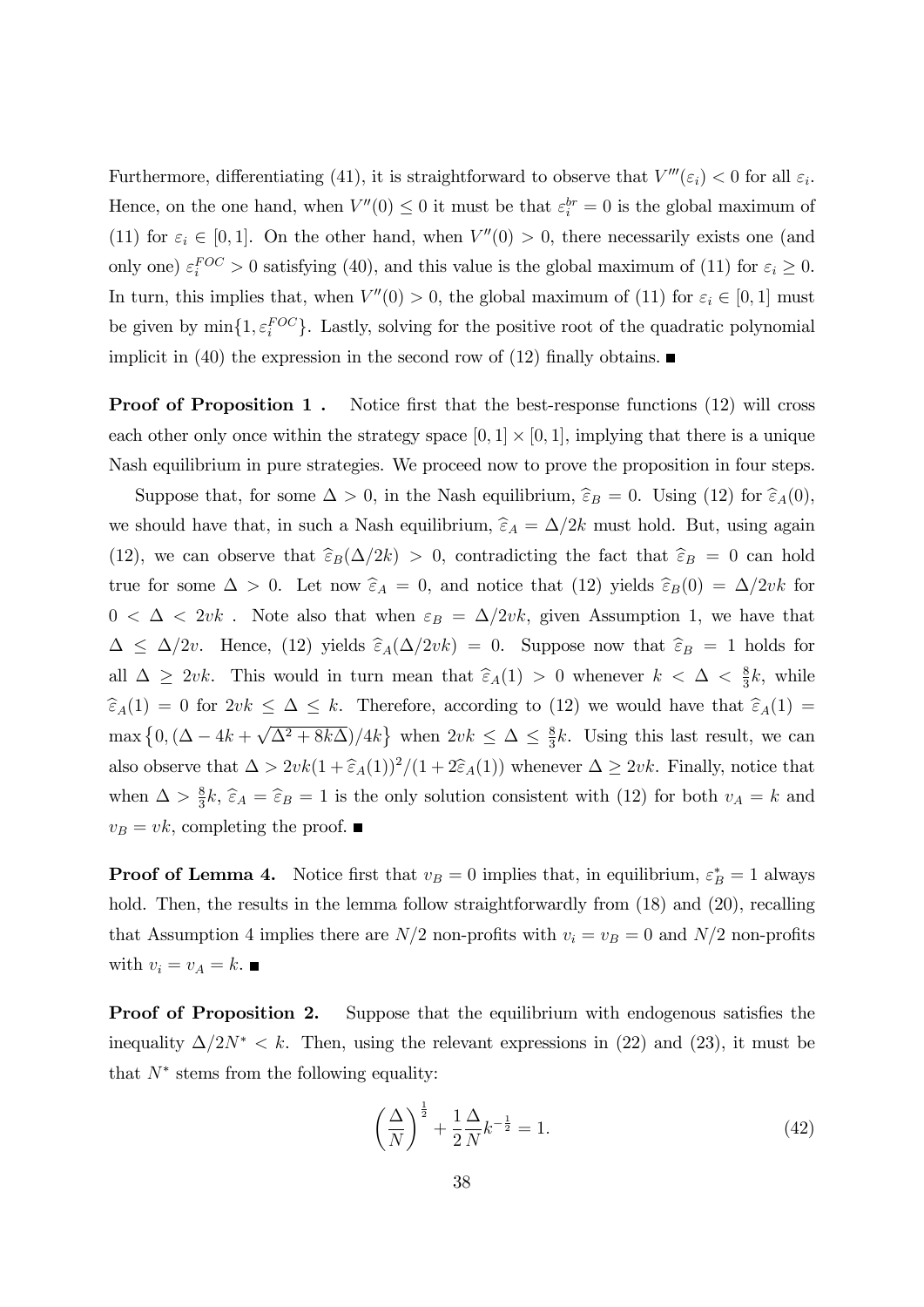Equation (42) can be rearrange to yield:  $N^2 - (1 + k^{-\frac{1}{2}})\Delta N + \Delta^2/4k = 0$ , from where the expression on the top row of  $(24)$  obtains. Next, replacing the expression of  $N^*$  in the top row of (24) into  $\Delta/2N^* < k$ , we can observe that this only holds true for  $k > 3 - 2\sqrt{2}$ . This in turn means that when  $k \leq 3 - 2\sqrt{2}$ , the value of  $N^*$  will result from the following equality:

$$
\left(\frac{\Delta}{N}\right)^{\frac{1}{2}} + \left(\frac{\Delta}{N} - k\right)^{\frac{1}{2}} = 1.
$$
\n(43)

Solving (43), we get  $N^* = 4(1 + k)^{-2} \Delta$ .

**Proof of Proposition 3.** First of all, notice that the assumption that  $v_B = 0$  straightforwardly implies that  $\hat{\epsilon}_B = 1$  will always hold in a Nash equilibrium. We focus then next in which cases will the Nash equilibrium entail  $\widehat{\varepsilon}_A = 0$ , and in which ones it will entail  $\widehat{\varepsilon}_A = 1$ , for those social entrepreneurs with marginal cost of monitoring  $v_A = k$ .

To prove the first part of the proposition, notice that when the Nash equilibrium entails  $\widehat{\epsilon}_A = 0$  for all *i* with  $v_i = v_A = k$ , the value of  $\widehat{n}$  will stem from  $\frac{1}{2} \times \widehat{V}_B(\widehat{\epsilon}_B = 1) = 1$ , with  $\widehat{V}_B(\widehat{\varepsilon}_B = 1) = 2(\Delta/\widehat{n})^{\frac{1}{2}}$ , from which (26) immediately obtains. For this to be a Nash equilibrium it must be that  $\widehat{V}_A(\varepsilon_A = 1) < 0$  when  $\widehat{n}$  is given by (26). Replacing (26) into  $\widehat{V}_A(\varepsilon_A = 1) = 2(\Delta/\widehat{n} - k)^{\frac{1}{2}}$ , we can indeed observe that  $\widehat{V}_A(\varepsilon_A = 1) < 0$  when  $k > 1$ .

For the second part, notice that when the Nash equilibrium entails  $\hat{\varepsilon}_i = 1$  for all  $i \in \mathcal{N}$ , the value of  $\hat{n}$  stems from replacing  $\hat{V}_A = 2(\Delta/\hat{n} - k)^{\frac{1}{2}}$  and  $\hat{V}_B = 2(\Delta/\hat{n})^{\frac{1}{2}}$  into the zero-profit condition (21). This leads to

$$
\left(\frac{\Delta}{\widehat{n}}\right)^{\frac{1}{2}} + \left(\frac{\Delta}{\widehat{n}} - k\right)^{\frac{1}{2}} = 1,\tag{44}
$$

from where (27) obtains after some algebra. For this to be a Nash equilibrium it must be that  $\widehat{V}_A(\varepsilon_A = 1) \ge 0$  when  $\widehat{n} = 4(1 + k)^{-2}\Delta$  and  $k \le 1$ , which is indeed the case. Finally, note that  $\hat{n} = 4(1 + k)^{-2}\Delta$  cannot be an equilibrium for  $k > 1$ , as it would violate (44).

**Proof of Proposition 4.** For  $k > 1$ , the proof follows from noting from (24) that  $\lim_{k\to\infty} N^* = 1$ , together with  $\partial N^*/\partial k < 0$ . For  $k \in (\underline{k}, 1]$ , where  $\underline{k} \equiv 3 - 2\sqrt{2}$ , the proof follows from noting that

$$
\frac{1}{2}\left[\left(\frac{1+k^{\frac{1}{2}}}{\underline{k}^{\frac{1}{2}}}\right)+\left(\frac{2+\underline{k}^{\frac{1}{2}}}{\underline{k}^{\frac{1}{2}}}\right)^{\frac{1}{2}}\right]=\frac{4}{(1+\underline{k})^2},
$$

coupled again with the fact that  $\partial N^*/\partial k < 0$ .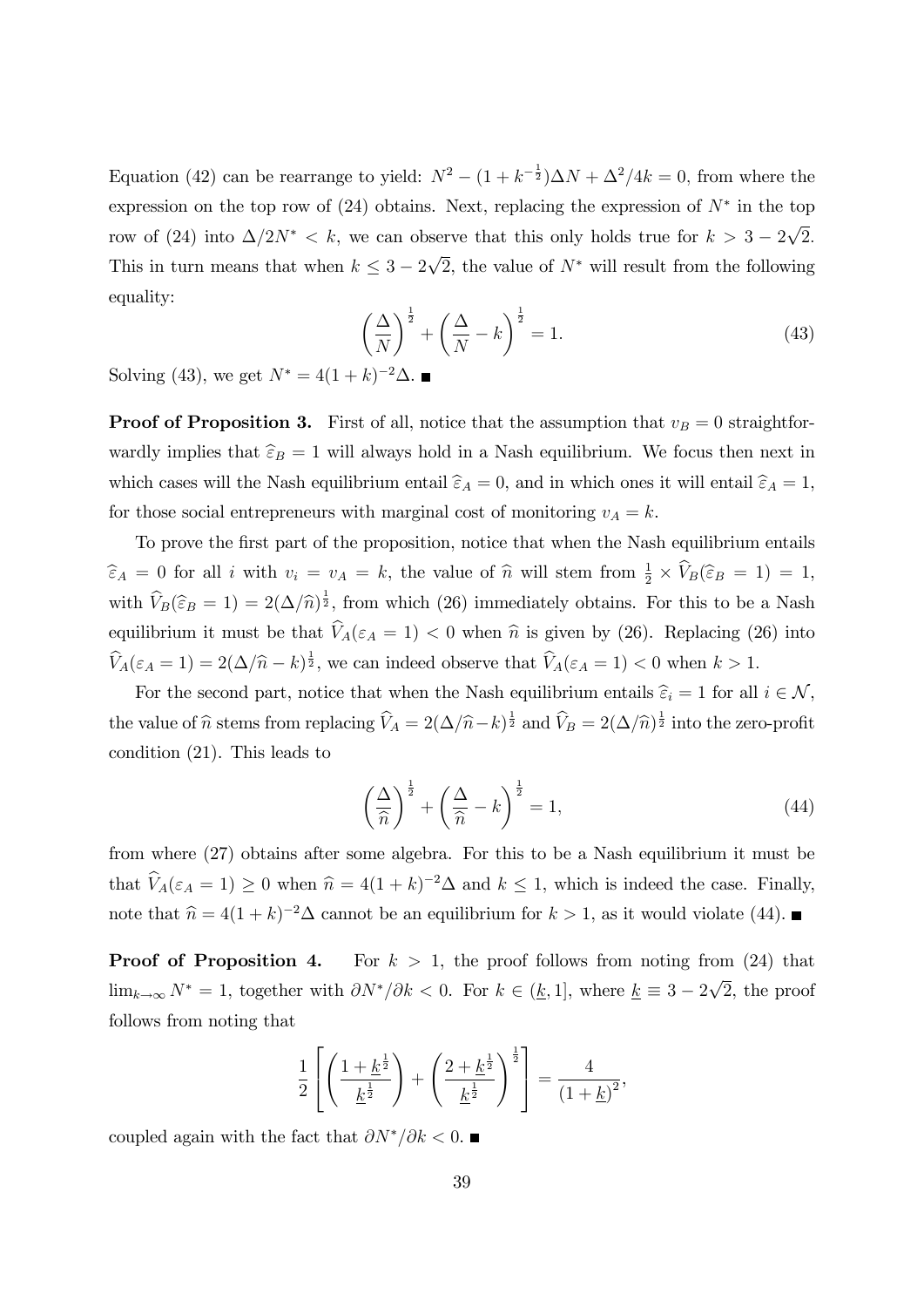**Proof of Proposition 5.** Note first that the equilibrium entry condition (21) implies that  $V^{UN} = N^*$  and  $V^{IN} = \hat{N}$ . From this, the fact that  $V^{UN} - V^{IN} > 0$  for all  $k \in (\underline{k}, 1)$ , together with  $\partial (V^{UN} - V^{IN})/\partial k > 0$  in that interval and  $\lim_{k \to k} (V^{UN} - V^{IN}) = 0$ , follow directly from  $(24)$  and  $(27)$ .

To prove the second part of the proposition, note from (24) that  $N^*(k=1) = \left[ (2 + \sqrt{3})/2 \right] \Delta <$ 2 $\Delta$ , and recall that  $\widehat{N} = 2\Delta$  for all  $k > 1$ . Given that  $\partial N^*/\partial k < 0$ , it then follows that  $N^* < \widehat{N}$  for all  $k > 1$ , implying in turn that  $V^{UN} < V^{IN}$  for all  $k > 1$ . Lastly, the fact that  $\partial (V^{IN} - V^{UN})/\partial k > 0$  for all  $k > 1$  follows directly from  $\partial N^*/\partial k < 0$  and the fact that  $\widehat{N} = 2\Delta$  for all  $k > 1$ .

Proof of Lemma 5. Using the properties of the Fréchet distribution, we can obtain:

$$
E_{IN}(U_j) = \widehat{n} \times \lim_{x \to 0} \Gamma(x) \quad \text{and} \quad E_{UN}(U_j) = N^* \left( \frac{1}{2} \varepsilon_A^* + \frac{1}{2} \varepsilon_B^* \right) \times \lim_{x \to 0} \Gamma(x),
$$

where  $\hat{n}$  is given by (26) and (27),  $N^*$  by (24),  $\varepsilon_A^*$  by (25),  $\varepsilon_B^* = 1$ , and  $\Gamma(\cdot)$  is the Gamma function. Consequently, the condition  $(30)$  obtains.

#### Proof of Proposition 6.

Let first  $k > 1$ . Plugging (24), (25), and (26), into (30), it follows that  $E_{IN}(U_j)$  $E_{UN}(U_j)$  if and only if the following condition holds:

$$
\Upsilon(k) \equiv \frac{1 + k^{\frac{1}{2}} \left( 1 + k^{\frac{1}{2}} \right) + k^{\frac{3}{4}} \left( 2 + k^{\frac{1}{2}} \right)^{\frac{1}{2}}}{k^{\frac{1}{2}} \left( 1 + k^{\frac{1}{2}} \right) + k^{\frac{3}{4}} \left( 2 + k^{\frac{1}{2}} \right)^{\frac{1}{2}}} \left[ \left( \frac{1 + k^{\frac{1}{2}}}{k^{\frac{1}{2}}} \right) + \left( \frac{2 + k^{\frac{1}{2}}}{k^{\frac{1}{2}}} \right)^{\frac{1}{2}} \right] < 4. \tag{45}
$$

Notice now from  $\Upsilon(k)$  in (45) that: *i*)  $\Upsilon'(k) < 0$ ; *ii*)  $\Upsilon(1) = 3 + \sqrt{3} > 4$ , *iii*) lim<sub>*k* $\rightarrow \infty$ </sub>  $\Upsilon(k) = 2$ . As a consequence, by continuity, there must exist some finite threshold  $\hat{k} > 1$ , such that:  $\Upsilon(\hat{k})=4, \ \Upsilon(k)>4$  for all  $1 < k < \hat{k}$ , and  $\Upsilon(k) < 4$  for all  $k > \hat{k}$ .

Let now  $\underline{k} < k < 1$ , where recall that  $\underline{k} \equiv 3 - 2\sqrt{2}$ . Plugging (24), (25), and (27), into (30), it follows that  $E_{IN}(U_i) > E_{UN}(U_i)$  if and only if the following condition holds true:

$$
\Psi(k) \equiv (1+k)^2 \Upsilon(k) < 16,\tag{46}
$$

where  $\Upsilon(k)$  is defined in (45). Note now that  $\Psi(k)$  as defined in (46) satisfies the following conditions: *i*)  $\Psi(1) > 16$ ; *ii*)  $\Psi(\underline{k}) = 16$ ; *iii*) there exists a value  $k_{\min} \in (\underline{k}, 1)$  such that  $\Psi(k)$ reaches a global minimum within the interval  $[k, 1]$ . As a consequence, by continuity, there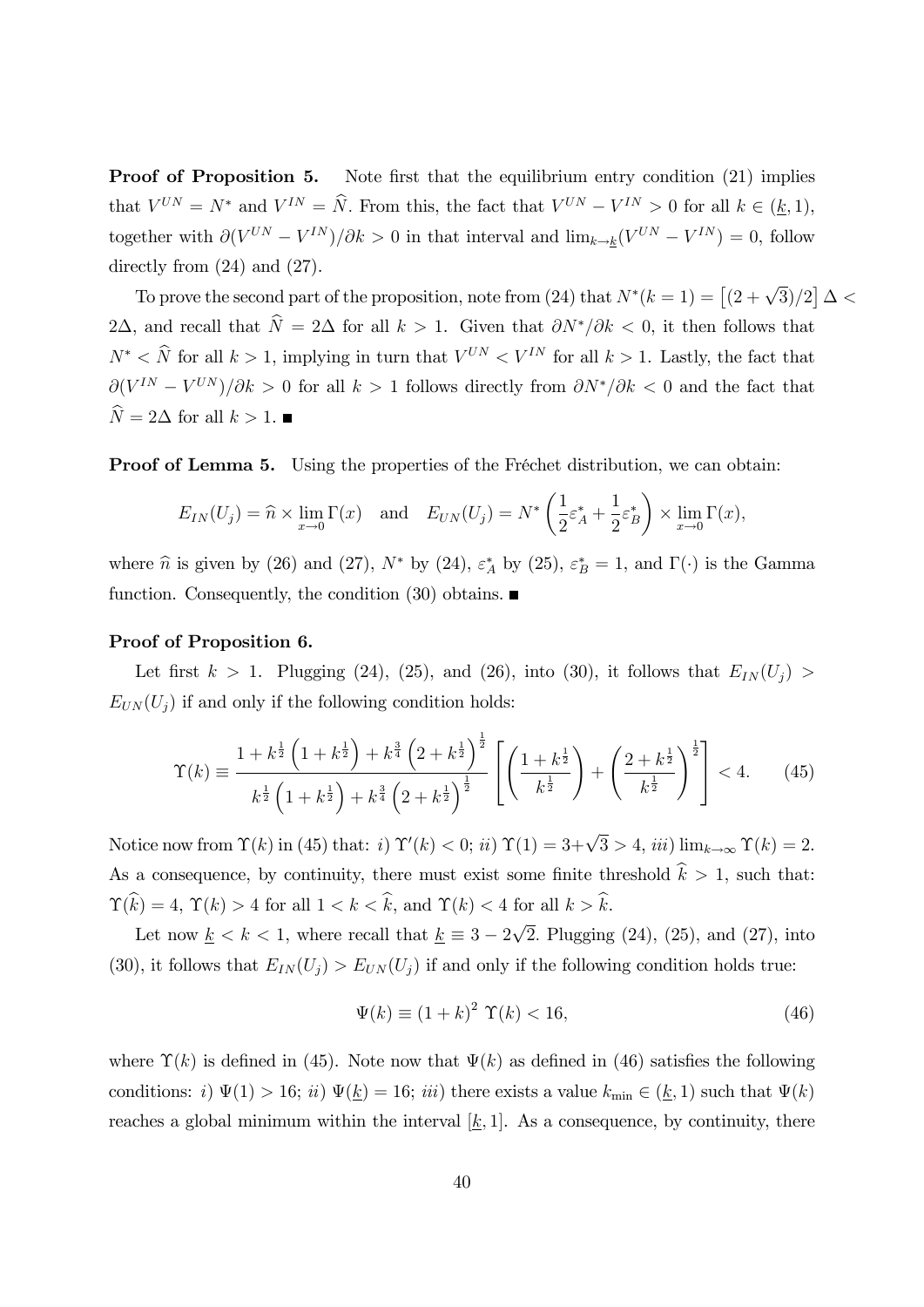must exist some threshold  $\widetilde{k} \in (k_{\min}, 1)$  such that:  $\Psi(\widetilde{k}) = 16$ ,  $\Psi(k) > 16$  for all  $\widetilde{k} < k < 1$ , and  $\Psi(k) < 16$  for all  $k < k < \tilde{k}$ .

**Proof of Lemma 6.** To prove that, in equilibrium,  $\varepsilon_l^e = 1$  for any  $\Delta = 0$ , notice that Assumption 6 implies that (35) will yield  $\varepsilon_l^* = 1$ , for any  $\Delta \geq 0$  and any admissible values of  $\varepsilon_l^e/(\varepsilon_l^e + \varepsilon_{-l}^e)$ , and for  $l = A, B$ . As a result, under rational expectations, it must be that  $\varepsilon_l^e = 1$  for any  $\Delta = 0$ .

Suppose now that, in equilibrium,  $0 < \varepsilon_{-l,A}^e < \varepsilon_{-l,B}^e < 1$ . Then, using and (36) and  $\varepsilon_{-l}^e = \frac{1}{2} \left( \varepsilon_{-l,A}^e + \varepsilon_{-l,B}^e \right)$ , it follows that:

$$
\varepsilon_{-l}^{e} = \frac{1}{4k} \frac{1+v}{v} \left( \frac{\varepsilon_{-l}^{e}}{\varepsilon_{l}^{e} + \varepsilon_{-l}^{e}} \Delta \right). \tag{47}
$$

Equation (47) implies that, in an equilibrium where both  $\varepsilon^e_{-l,A}$  and  $\varepsilon^e_{-l,B}$  are interior, it must be that  $\varepsilon_l^e + \varepsilon_{-l}^e = (1 + v) \Delta/(4kv)$ . Using  $\varepsilon_l^e = 1$ , this in turn leads to:

$$
\varepsilon_{-l}^{e} = \frac{1}{4k} \frac{1+v}{v} \Delta - 1.
$$
\n(48)

Equation (48) entails that  $\varepsilon_{-l}^e > 0$  if and only if  $(1 + v) \Delta/(4kv) > 0$ . As a result, when  $(1 + v) \Delta / \leq 4kv / (1 + v)$ , it must be that in equilibrium  $\varepsilon_{-l}^e = 0$ .

By continuity, the previous result implies that when  $\Delta = 4kv/(1+v) + \epsilon$ , then  $\varepsilon_{-l}^e$  is given by (48) for  $\epsilon > 0$  sufficiently small. Also, by continuity, there must exist  $\bar{\epsilon} > 0$ , such that for all  $\epsilon < \bar{\epsilon}$ , in equilibrium,  $0 < \varepsilon^e_{-l,A} < \varepsilon^e_{-l,B} < 1$ . Thus, the value of  $\bar{\epsilon}$  is pinned down by the level of  $\Delta$  that turns  $\varepsilon^e_{-l,B} = 1$  when using (48). Thus, plugging (48) into (36) for the case when  $l = B$ , it follows that in equilibrium  $\varepsilon_{-l,B}^e < 1$  if and only if  $\Delta < 2kv(3+v)/(1+v)$ .

From the previous result, it follows that when  $\Delta = 2kv(3 + v)/(1 + v) + \xi$ , we must have an equilibrium where  $0 < \varepsilon^e_{-l,A} < \varepsilon^e_{-l,B} = 1$  for  $\xi > 0$  sufficiently small. Again, by continuity, there must exist  $\overline{\xi}$  such that for all  $\xi < \overline{\xi}$ , in equilibrium,  $0 < \varepsilon_{-l,A}^e < \varepsilon_{-l,B}^e = 1$ . In that range,  $\varepsilon_{-l}^e = \frac{1}{2} + \frac{1}{2}\varepsilon_{-l,A}^e$ . Hence, using (36) for the case when  $l = A$ , we can observe that, in an equilibrium where  $0 < \varepsilon_{-l,A}^e < \varepsilon_{-l,B}^e = 1$ , the value of  $\varepsilon_{-l}^e$  will be pinned down by:

$$
\varepsilon_{-l}^{e}=\frac{1}{2}+\frac{1}{4k}\left(\frac{\varepsilon_{-l}^{e}}{1+\varepsilon_{-l}^{e}}\Delta\right),
$$

which, after some algebra, leads to the result

$$
\varepsilon_{-l}^e = \Upsilon(\Delta) \equiv (\Delta - 2k + \sqrt{\Delta^2 + 36k^2 - 4k\Delta})/(8k). \tag{49}
$$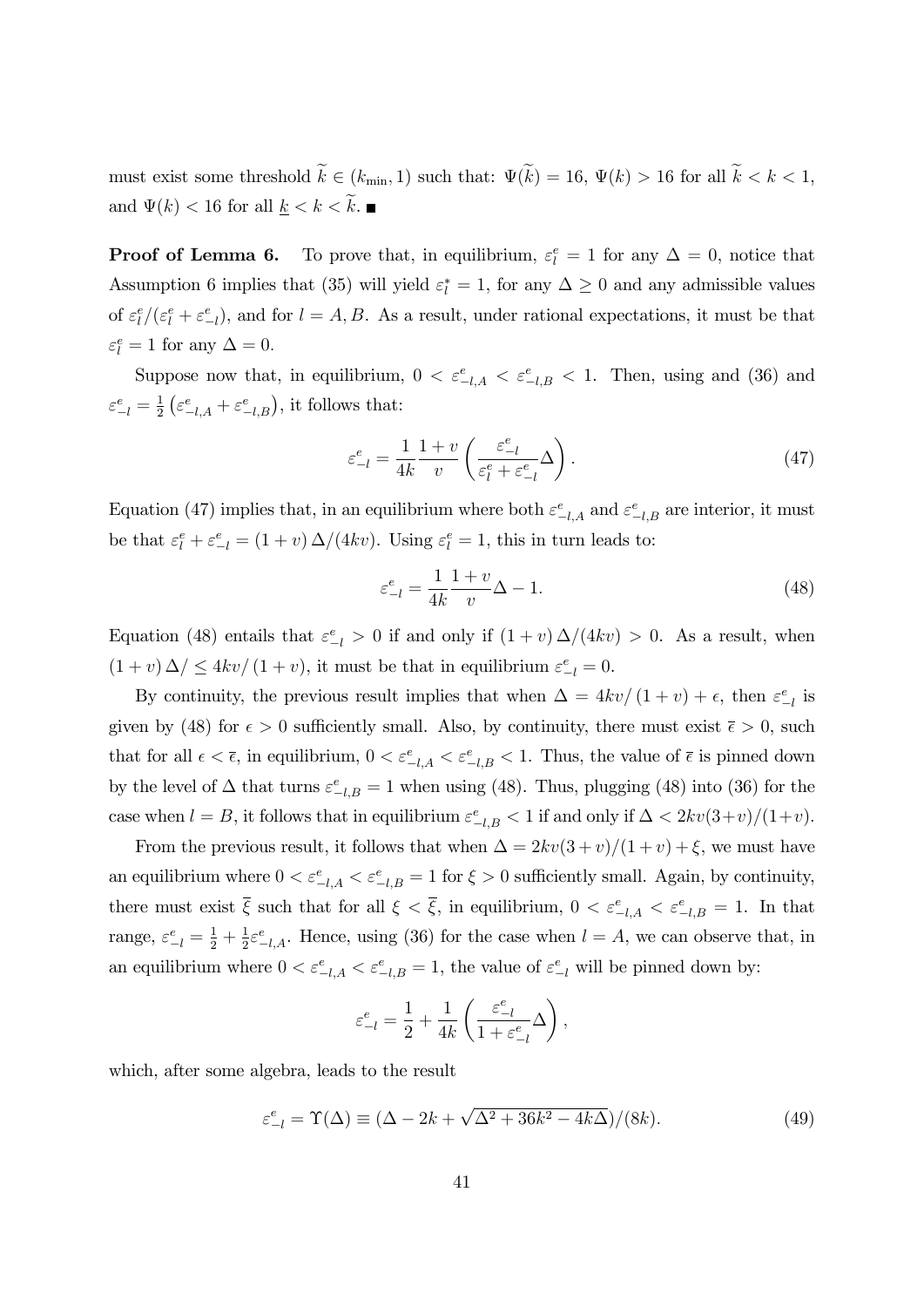Notice now that  $\Upsilon'_{\Delta} > 0$ , and that  $\Upsilon(\Delta) = 1$  when  $\Delta = 4k$ . Therefore, the equilibrium where  $\varepsilon_{-l}^e = \Upsilon(\Delta)$  holds for  $2kv(3+v)/(1+v) < \Delta < 4k$ , while  $\varepsilon_{-l}^e = 1$  for  $\Delta \ge 4k$ .

Proof of Proposition 7. Using the results in Lemma 6 together with the expressions in (35) and (36), while bearing in mind that each non-profit has a probability to receive  $\gamma$ equal to one half, the following results obtain:

$$
E(\varepsilon_{A,obs}^*) = \begin{cases} \frac{1}{2} & \text{if } \Delta \le 4\frac{4kv}{1+v}, \\ \frac{1}{2} + \frac{v}{1+v} \left(\frac{1+v}{v}\frac{1}{4k}\Delta - 1\right) & \text{if } \frac{4kv}{1+v} < \Delta \le \frac{2kv(3+v)}{1+v}, \\ \frac{1}{2} + \frac{1}{4k}\frac{\Upsilon(\Delta)}{1+\Upsilon(\Delta)}\Delta & \text{if } \frac{2kv(3+v)}{1+v} < \Delta < 4k, \\ 1 & \text{if } \Delta \ge 4k, \end{cases} \tag{50}
$$

with  $\Upsilon(\Delta)$  given by (49), and

$$
E(\varepsilon_{B,obs}^{*}) = \begin{cases} \frac{1}{2} & \text{if } \Delta \le \frac{4kv}{1+v} \\ \frac{1}{2} + \frac{1}{1+v} \left( \frac{1+v}{v} \frac{1}{4k} \Delta - 1 \right) & \text{if } \frac{4kv}{1+v} < \Delta < \frac{2kv(3+v)}{1+v}, \\ 1 & \text{if } \Delta \ge \frac{2kv(3+v)}{1+v}. \end{cases}
$$
(51)

Comparing (50) case by case to  $E(\varepsilon_{A,unobs}^{*})$  stemming from (32) with  $v_i = k$ , and next comparing (51) case by case to  $E(\varepsilon_{B,unobs}^{*})$  stemming from (32) with  $v_i = vk$ , all the results in Proposition 7 follow after some algebra.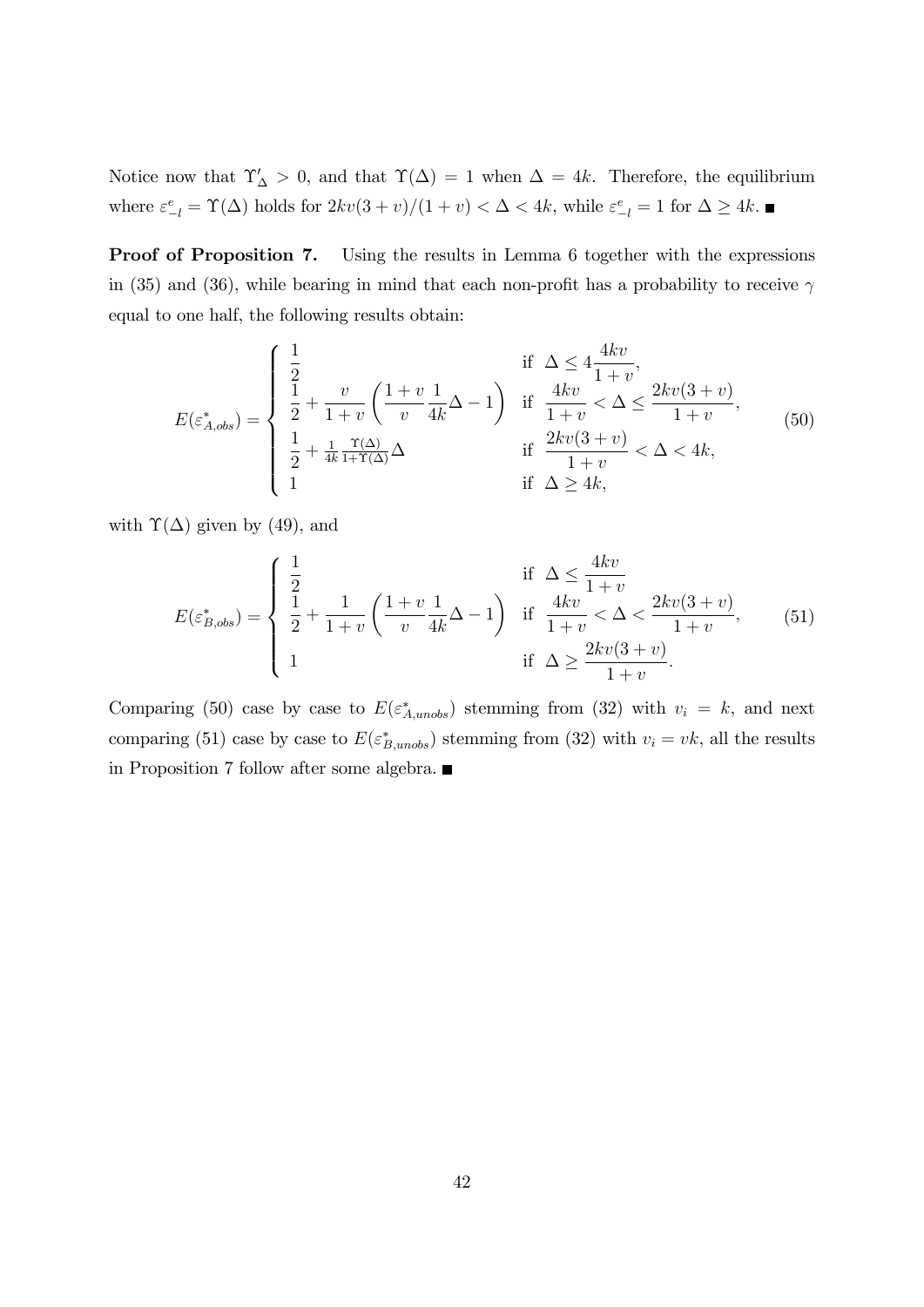## Appendix B: Analysis with a positive value of  $v_B$

This appendix briefly describes how the main results in the model with *N* non-profits can be extended when Assumption 4 is modified to allow also a positive value of  $v_B$ . Namely,

**Assumption 4 (bis)** *Each social entrepreneur*  $i \in N$  *draws a specific monitoring marginal* cost  $v_i \in \{v_A, v_B\}$ , where: i)  $Pr(v_i = v_A) = Pr(v_i = v_B) = \frac{1}{2}$ ; ii)  $v_A = k > 0$ .; iii)  $v_B = vk$ , *with*  $0 \leq v < 1$ *.* 

It is straightforward that the optimal monitoring effort schedules described by  $(17)$  and (20) are still valid under Assumption 4 (bis), as both expressions are written down for generic values of  $v_i$ . Nevertheless, given that  $v_B$  is now allowed to be larger than zero, it is no longer true that all non-profit managers with  $v_i = v_B$  will *always* set  $\hat{\varepsilon}_i = 1$  in equilibrium. In particular,  $v_B > 0$  brings about the possibility of Nash equilibria where only a fraction of the non-profit managers with  $v_i = v_B$  will end up setting  $\hat{\varepsilon}_i = 1$ . Below we extend the results in Lemma 4 accordingly.

Lemma 4 (bis) *Let N be a large number, and suppose Assumption 3 (bis) and Assumption* 4 *(bis) jointly hold. Then:*

- 1. If  $\Delta/N \geq k$ , in equilibrium,  $\hat{\epsilon}_i = 1$  for all  $i \in N$
- 2. If  $k/2 \le \Delta/N < k$ , in equilibrium, there will be  $n = \Delta/k \in (N/2, N)$  non-profits *that set*  $\hat{\varepsilon}_i = 1$ *, and the remaining*  $1 - n \in (0, N/2)$  *set*  $\hat{\varepsilon}_i = 0$ *. All*  $i \in N$  *such that*  $v_i = v_B = vk$  *set*  $\widehat{\epsilon}_i = 1$ *.*
- 3. If  $vk/2 \leq \Delta/N < k/2$ , in equilibrium, the N/2 non-profits with  $v_i = v_B = vk$  set  $\hat{\epsilon}_i = 1$ *, while the*  $N/2$  *non-profits with*  $v_i = v_A = k$  *set*  $\hat{\epsilon}_i = 0$ *.*
- 4. If  $\Delta/N < v k/2$ , *in equilibrium, there will be*  $n = \Delta/vk \in (0, N/2)$  *non-profits with*  $v_i = v_B = vk$  *that will set*  $\hat{\epsilon}_i = 1$ *. The remainder*  $N/2 - (\Delta/vk)$  *non-profits with*  $v_i = v_B = vk$  *will set*  $\hat{\varepsilon}_i = 0$ *, and all non-profits with*  $v_i = v_A = k$  *and will set*  $\hat{\varepsilon}_i = 0$ *.*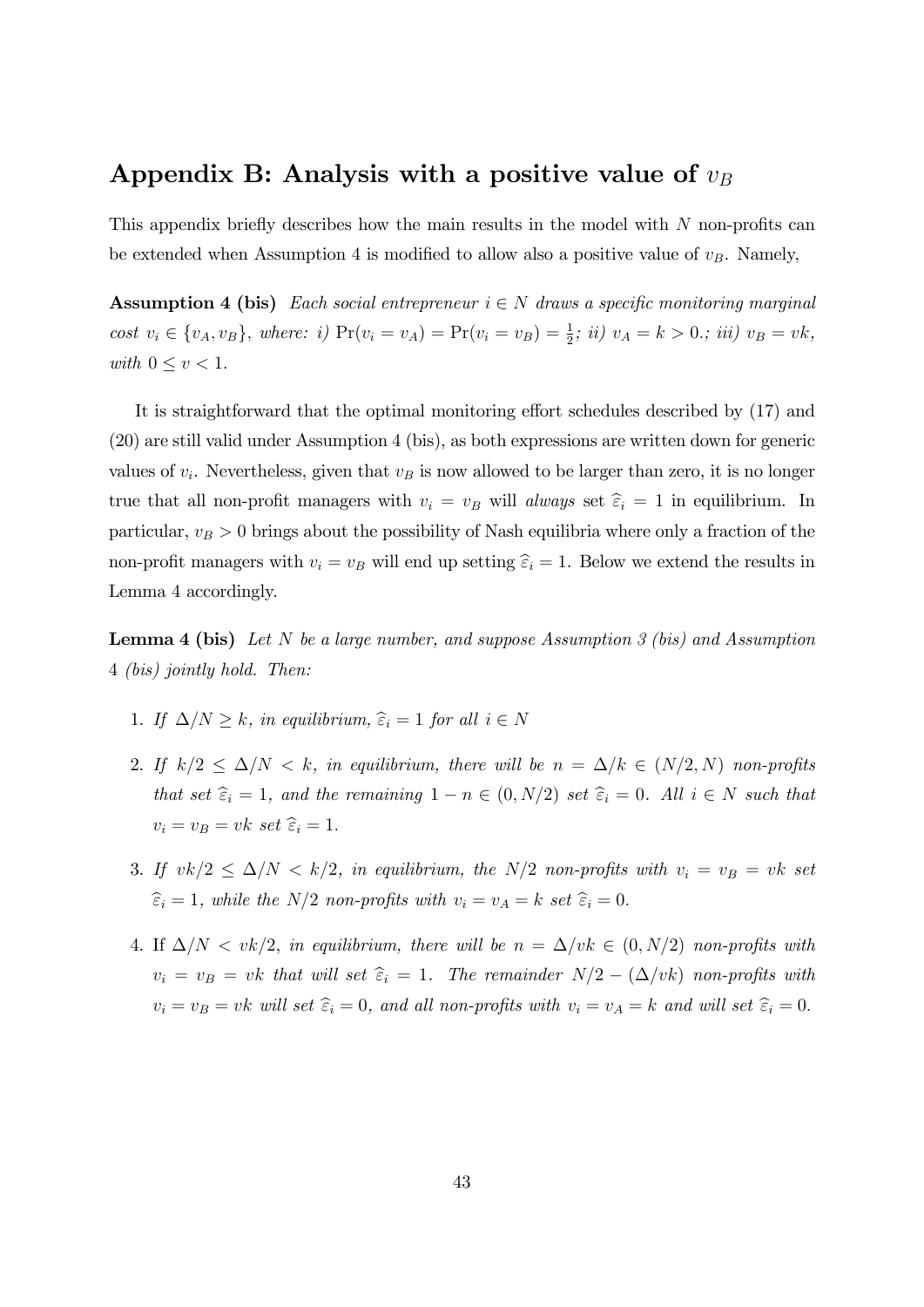#### Entry Decisions with Uniformed Donors

Using  $(16)$  and  $(17)$ , it follows that in the regime with uninformed donors the payoff obtained by a social entrepreneur  $i \in \mathcal{N}$ , with  $v_i \in \{vk, k\}$ , will be given by

$$
V_i^* = \begin{cases} \frac{\Delta}{N} v_i^{-\frac{1}{2}} & \text{if } v_i > \frac{\Delta}{2N},\\ 2\left(\frac{\Delta}{N} - v_i\right)^{\frac{1}{2}} & \text{if } v_i \le \frac{\Delta}{2N}. \end{cases}
$$
(52)

By plugging each respective (52) into (21), after taking into Assumption 4 (bis), we can obtain the version of Proposition 2 when  $v_B = vk$ .

Proposition 2 (bis) *Suppose Assumption 2 (bis) and Assumption 4 (bis) jointly hold. Then:*

$$
N^* = \begin{cases} \frac{1+\sqrt{v}}{2\sqrt{vk}}\Delta & \text{if } k > \frac{1}{v(1+\sqrt{v})^2} \\ \frac{k+\sqrt{k}+\sqrt{k^2+2k^{\frac{3}{2}}-k^2v}}{2k+2k^2v}\Delta & \text{if } \frac{3-v-2\sqrt{2-v}}{(1-v)^2} < k \le \frac{1}{v(1+\sqrt{v})^2} \\ \frac{4}{(1+k)^2+kv(kv+2-2k)}\Delta & \text{if } k \le \frac{3-v-2\sqrt{2-v}}{(1-v)^2} \end{cases}
$$
(53)

The expression in (53) describes the number of non-profits that enter the non-profit market when donors are uniformed about the level of monitoring effort within each nonprofit. Combining  $(53)$  with  $(17)$ , we can obtain the levels of monitoring effort that hold in equilibrium:  $\varepsilon_A^*$  and  $\varepsilon_B^*$ . The exact algebraic expressions for  $\varepsilon_A^*$  and  $\varepsilon_B^*$  turn out to be rather cumbersome for interior solutions. For brevity, we skip writing them down fully, and just state their following general features: *i*) for all  $k > 1/\left[v(1 + \sqrt{v})^2\right]$ , in equilibrium,  $0 < \varepsilon_A^* < \varepsilon_B^* < 1$ ; *ii*) for all  $(3 - v - 2\sqrt{2 - v})(1 - v)^{-2} < k \le 1/\left[v(1 + \sqrt{v})^2\right]$ , in equilibrium,  $0 < \varepsilon_A^* < \varepsilon_B^* = 1$ ; *iii*) for all  $k \leq [3 - v - 2\sqrt{2 - v}] (1 - v)^{-2}$ , in equilibrium,  $\varepsilon_A^* = \varepsilon_B^* = 1.$ 

#### Entry Decisions with Informed Donors

Using the result in Lemma 4 (bis), and following a similar reasoning as in Section 4.2, we can now describe how the number of *active* non-profits varies of the level of  $v_A$  and  $v_B$  in an equilibrium with informed donors.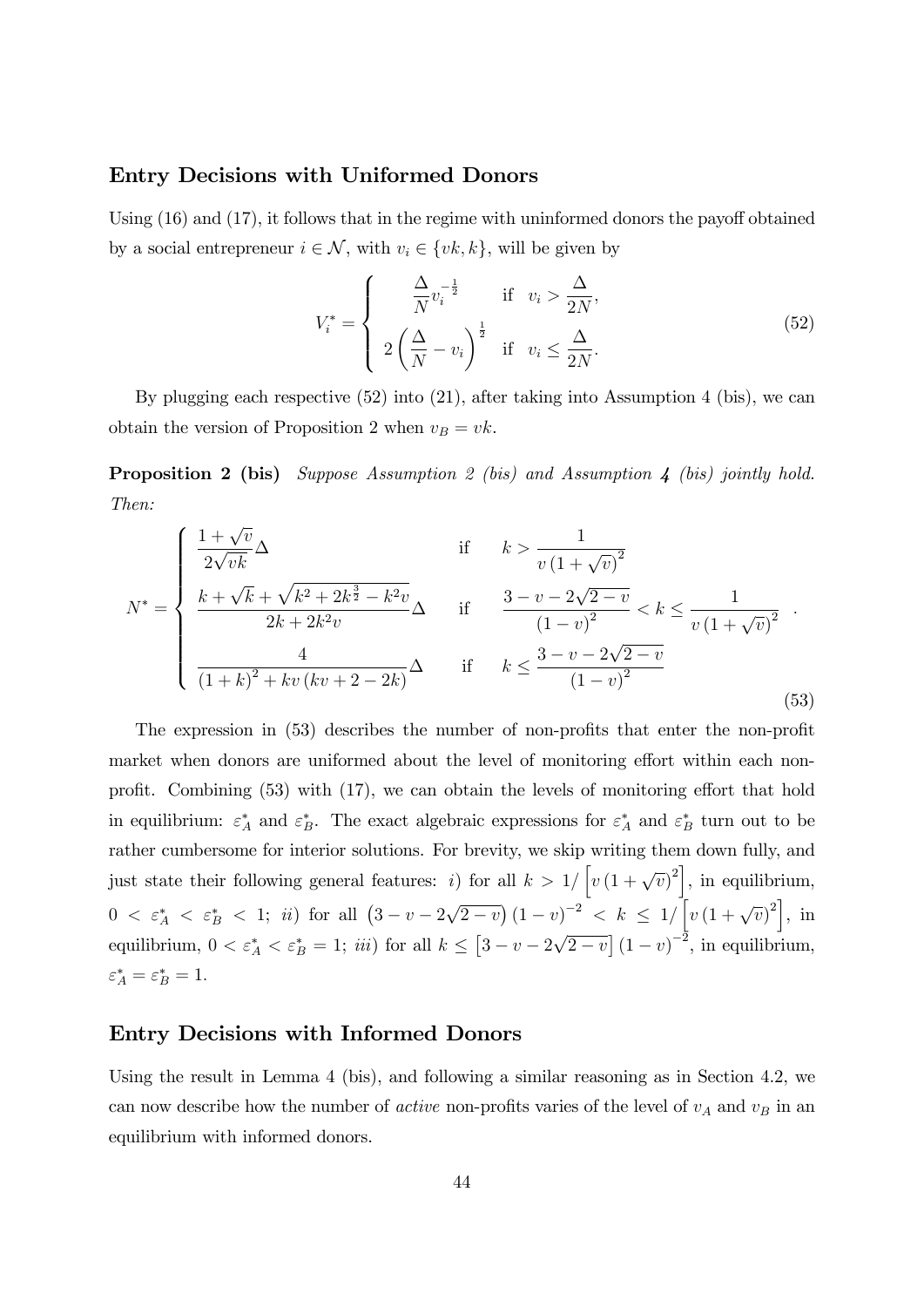Proposition 3 (bis) *Suppose Assumption 2 (bis) and Assumption 4 (bis) jointly hold. Let*  $\widehat{N}$  *denote the number social entrepreneurs that set up a non-profit in equilibrium, and*  $\widehat{n}$  *the number of non-profits that remain active in equilibrium. Then:*

$$
\widehat{n} = \begin{cases}\n\frac{\widehat{N}}{2} = \frac{1}{1 + vk} \Delta & \text{if } k > \frac{1}{1 - v}, \\
\widehat{N} = \frac{4}{(1 + k)^2 + kv(kv + 2 - 2k)} \Delta & \text{if } k \le \frac{1}{1 - v}.\n\end{cases}
$$
\n(54)

Analogously to the results in Proposition 3 in the main text, the equilibrium levels of monitoring effort by social entrepreneurs depend on whether  $k > 1/(1 - v)$  or  $k \leq 1/(1 - v)$ . When  $k > 1/(1-v)$ , while  $\hat{N} = 2\Delta/(1+vk)$  social entrepreneurs enter the non-profit market, only those  $\hat{N}/2$  who receive a draw  $v_B = vk$  remain active and set  $\hat{\epsilon}_B = 1$ . Conversely, when  $k \leq 1/(1 - v)$ , the number of social entrepreneurs that enter the non-profit market is  $\hat{N} = 4\Delta / [(1 + k)^2 + kv(kv + 2 - 2k)]$ , and all of them remain active and set  $\hat{\epsilon}_i = 1$  after receiving their draws  $v_i \in \{vk, k\}.$ 

#### Comparison of Equilibrium Outcomes

From (53) and (54), an analogous result to Proposition 4 obtains. namely,  $N^* > \hat{n}$  whenever  $k > (3 - v - 2\sqrt{2 - v})/(1 - v)^2.$ 

**Proposition 4 (bis)** Suppose Assumption 4 (bis) holds. Whenever  $k > (3-v-2\sqrt{2-v})/(1-v)^2$ , *the number of active non-profits is smaller under full transparency than in the regime with uniformed donors; that is,*  $\hat{n} \lt N^*$ .

Bearing in mind that the equilibrium entry condition (21) implies that  $V^{UN} = N^*$  and  $V^{IN} = \hat{N}$ , a result analogous to Proposition 5 also obtains. There is, though, a slight difference in this result when  $v_B = vk$ , for values of *k* that are sufficiently large, as can be seen in the part *iii*) of Proposition 5 (bis).

**Proposition 5 (bis)** Let  $V^{UN}$  and  $V^{IN}$  denote the aggregate level of non-profit output *in the equilibrium with uninformed and informed donors, and suppose Assumption 4 (bis) holds. In addition, let*  $\underline{k}(v) \equiv (3 - v - 2\sqrt{2 - v})(1 - v)^{-2}$ . Then: *i)*  $V^{UN} > V^{IN}$  for all  $k(v) < k < (1-v)^{-1}$ , *ii)*  $V^{IN} > V^{UN}$  for all  $(1-v)^{-1} < k < \varphi(v)$ , *iii)*  $V^{UN} > V^{IN}$  for all  $(1-v)^{-1} > \varphi(v)$ ; where  $\varphi(v) > (1-v)^{-1}$ ,  $\varphi'(v) < 0$ , and  $\lim_{v \to 0} \varphi(v) = \infty$ .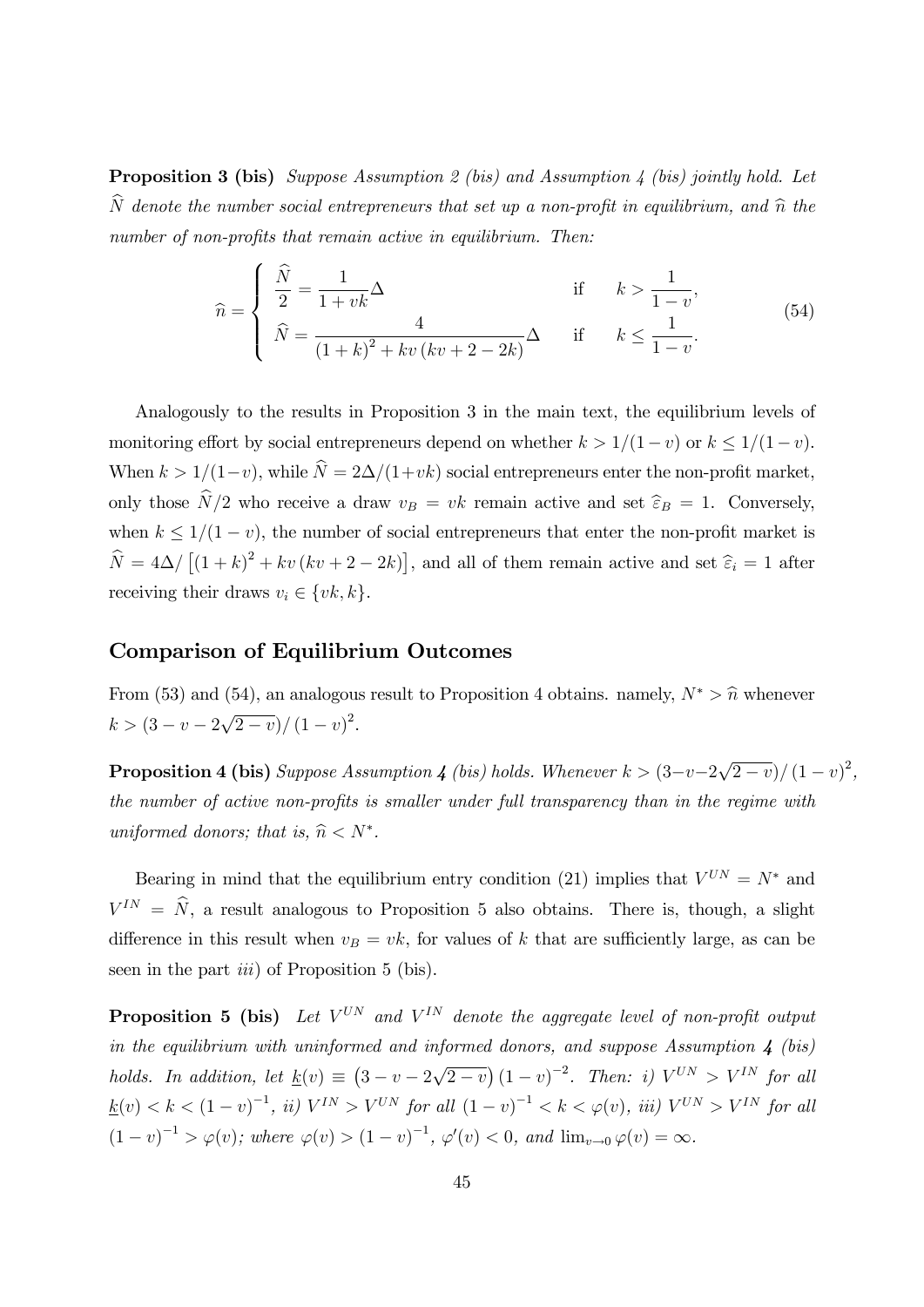Lastly, the result regarding donor's welfare can also be extended to a context where  $v_B = vk$ , with  $\hat{v} \geq 0$ . The main difference is that for donors to be better off under no transparency, the value of *v* must not be too large.

**Proposition 6 (bis)** *For*  $v < \hat{v}$ *, where*  $0 < \hat{v} < 1$ *, there exist values*  $\tilde{k}$  *and*  $\hat{k}$ *, where*  $k(v) < \tilde{k} < \hat{k}$ , such that: i) a generic donor *j* behind the veil of ignorance prefers a regime *with full transparency to a regime with uninformed donors for all*  $k \in (\underline{k}(v), \tilde{k})$ *, and for all*  $k > \hat{k}$ *;* and *ii*) a generic donor *j* behind the veil of ignorance prefers a regime with *uninformed donors to a regime with full transparency for all*  $k \in (\tilde{k}, \hat{k})$ *.*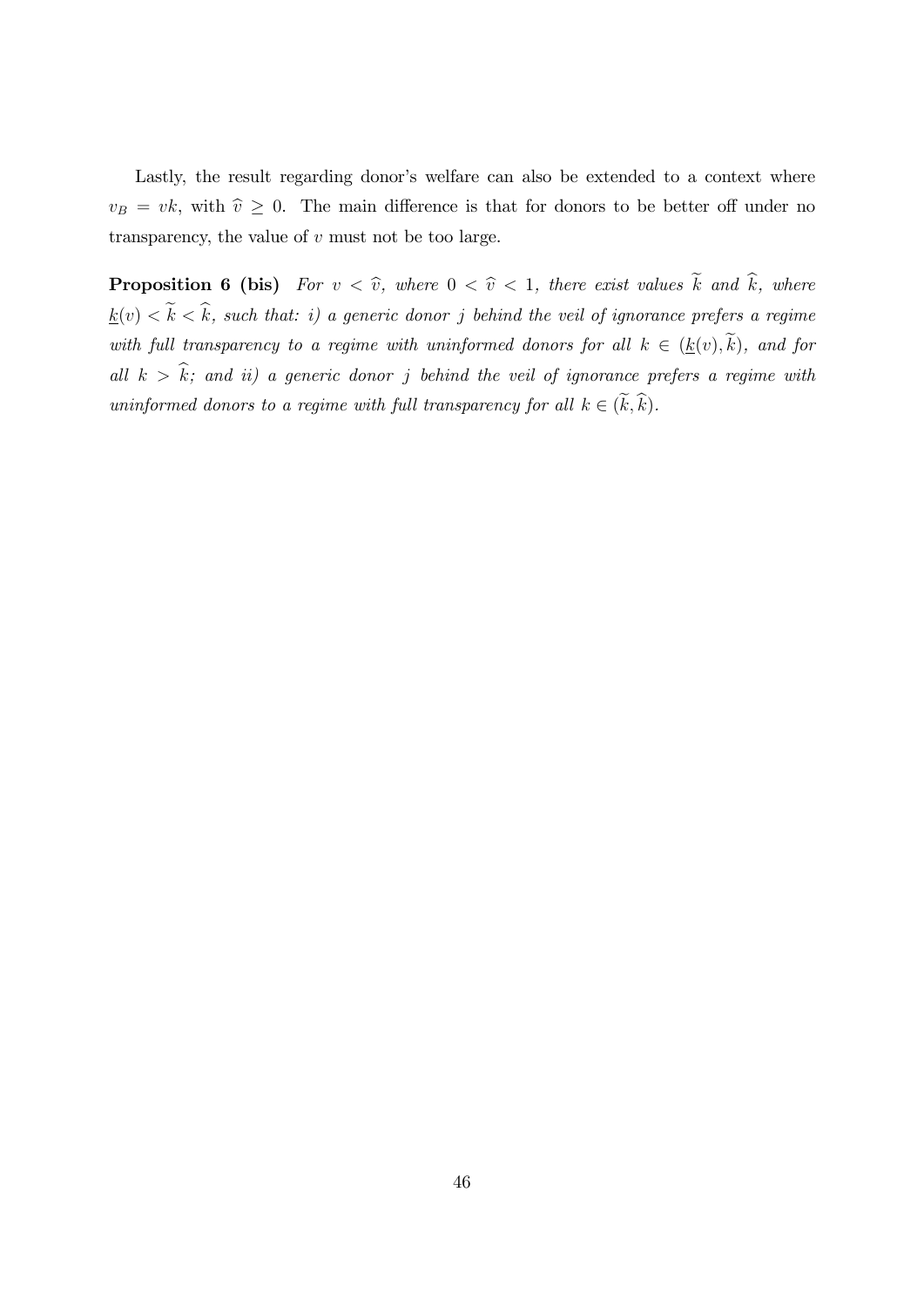## References

- [1] Aldashev, G. & Verdier, T. (2010). Goodwill bazaar: NGO competition and giving to development. *Journal of Development Economics*, 91, 48-63.
- [2] Aldashev, G., Jaimovich, E., & Verdier, T. (2018). Small is beautiful: Motivational allocation in the nonprofit sector. *Journal of the European Economic Association*, 16, 730-780.
- [3] Alfaro, L., Conconi, P., Fadinger, H., & Newman, A. F. (2016). Do prices determine vertical integration? *Review of Economic Studies*, 83(3), 855-888.
- [4] Auriol, E., & Brilon, S. (2014). Anti-social behavior in profit and nonprofit organizations. *Journal of Public Economics*, 117, 149-161.
- [5] Besley, T. & Ghatak, M. (2005). Competition and incentives with motivated agents. *American Economic Review,* 95, 616-636.
- [6] Besley, T. & Ghatak, M. (2017). Profit with Purpose? A Theory of Social Enterprise. *American Economic Journal: Economic Policy,* 9, 19-58.
- [7] Besley, T., & Malcomson, J. M. (2018). Competition in public service provision: The role of not-for-profit providers. *Journal of Public Economics*, 162, 158-172.
- [8] Bilodeau, M. & Steinberg, R. (2006). "Donative non-profit organizations." Chapter 19 in S.-C. Kolm and J. Mercier Ythier (eds.), *Handbook of the Economics of Giving, Altruism, and Reciprocity*, Amsterdam: North-Holland, 2006.
- [9] Carlin, B. I., Davies, S. W., & Iannaccone, A. (2012). Competition, comparative performance, and market transparency. *American Economic Journal: Microeconomics*, 4(4), 202-37.
- [10] Castaneda, M. A., Garen, J., & Thornton, J. (2008). Competition, contractibility, and the market for donors to non-profits. *Journal of Law, Economics, & Organization*, 24(1), 215-246.
- [11] Chronicle of Philanthropy  $(2014)$ . "Inspiring people to make a difference." Available at https://www.philanthropy.com/article/Inspiring-People-to-Make-a/152645.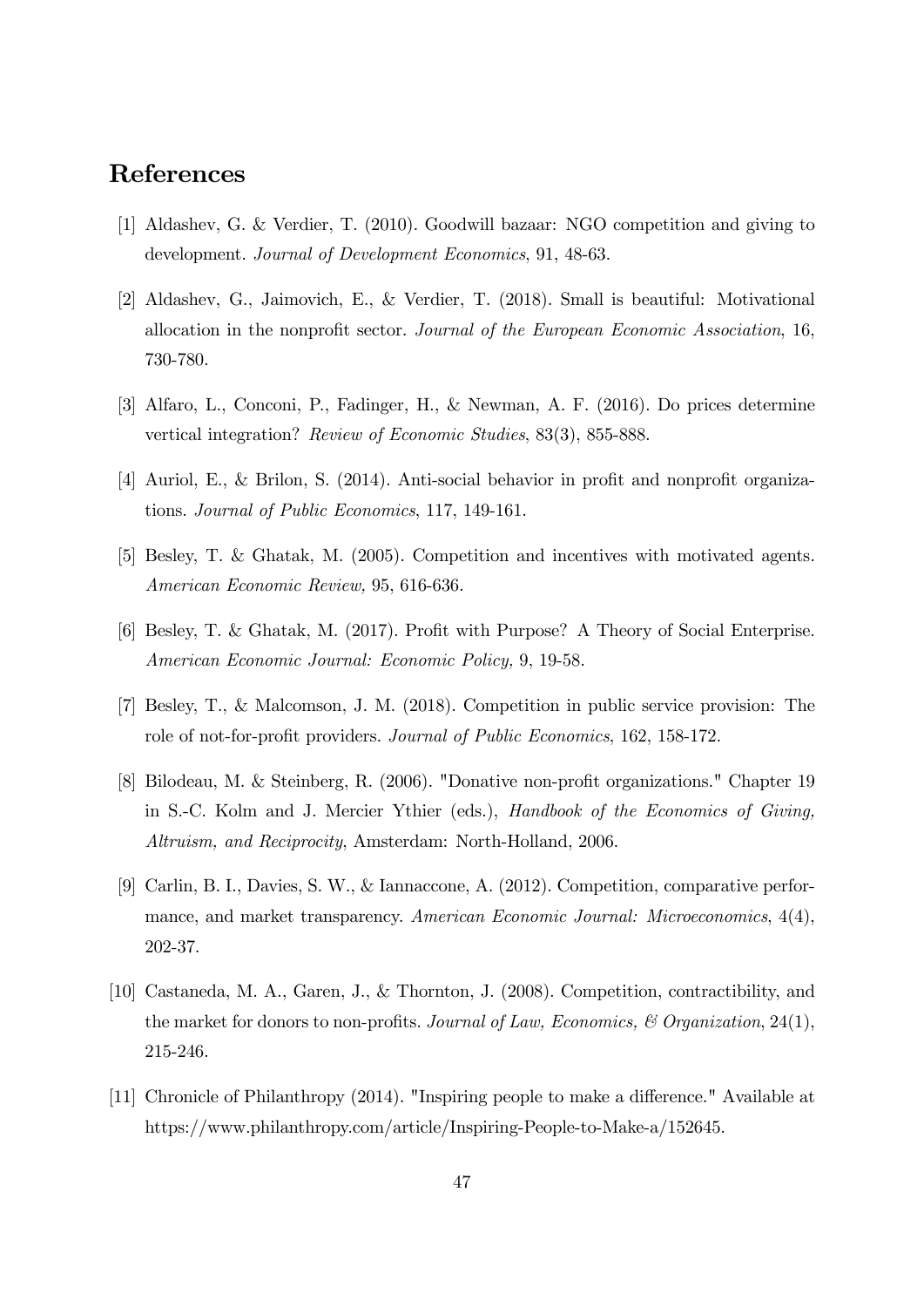- [12] Dang, C. T., & Owens, T. (2020). Does transparency come at the cost of charitable services? Evidence from investigating British charities. *Journal of Economic Behavior & Organization*, 172, 314-343.
- [13] Delfgaauw, J., & Dur, R. (2008). Incentives and workers' motivation in the public sector. *Economic Journal*, 118(525), 171-191.
- [14] Delfgaauw, Josse, and Robert Dur (2010). Managerial talent, motivation, and selfselection into public management. *Journal of Public Economics*, 94, 654—660.
- [15] Easterly, W. (ed.) (2008). *Reinventing Foreign Aid*. Cambridge, MA: MIT Press.
- [16] Exley, C. L. (2020). Using charity performance metrics as an excuse not to give. *Management Science*, 66(2), 553-563.
- [17] Glaeser, E. & Shleifer, A. (2001). Not-for-profit entrepreneurs. *Journal of Public Economics*, 81, 99-115.
- [18] Gregory, A. G. & Howard, D. (2009). The non-profit starvation cycle. Stanford Social Innovation Review, 7(4), 49-53.
- [19] Grossman, S. J., & Hart, O. D. (1986). The costs and benefits of ownership: A theory of vertical and lateral integration. *Journal of Political Economy*, 94(4), 691-719.
- [20] Hermalin, B. E., & Weisbach, M. S. (2012). Information disclosure and corporate governance. *Journal of Finance*, 67(1), 195-233.
- [21] Heyes, A., & Martin, S. (2017). Social labeling by competing NGOs: A model with multiple issues and entry. *Management Science*, 63(6), 1800-1813.
- [22] Iossa, E., & Saussier, S. (2018). Public-private partnerships in Europe for building and managing public infrastructures: An economic perspective. *Annals of Public and Cooperative Economics*, 89(1), 25-48.
- [23] Krasteva, S., & Yildirim, H. (2016). Information, competition, and the quality of charities. *Journal of Public Economics*, 144, 64-77.
- [24] Lecy, J., & Searling, E. (2015). Anatomy of the nonprofit starvation cycle. *Nonprofit and Voluntary Sector Quarterly* 44(3): 539-563.